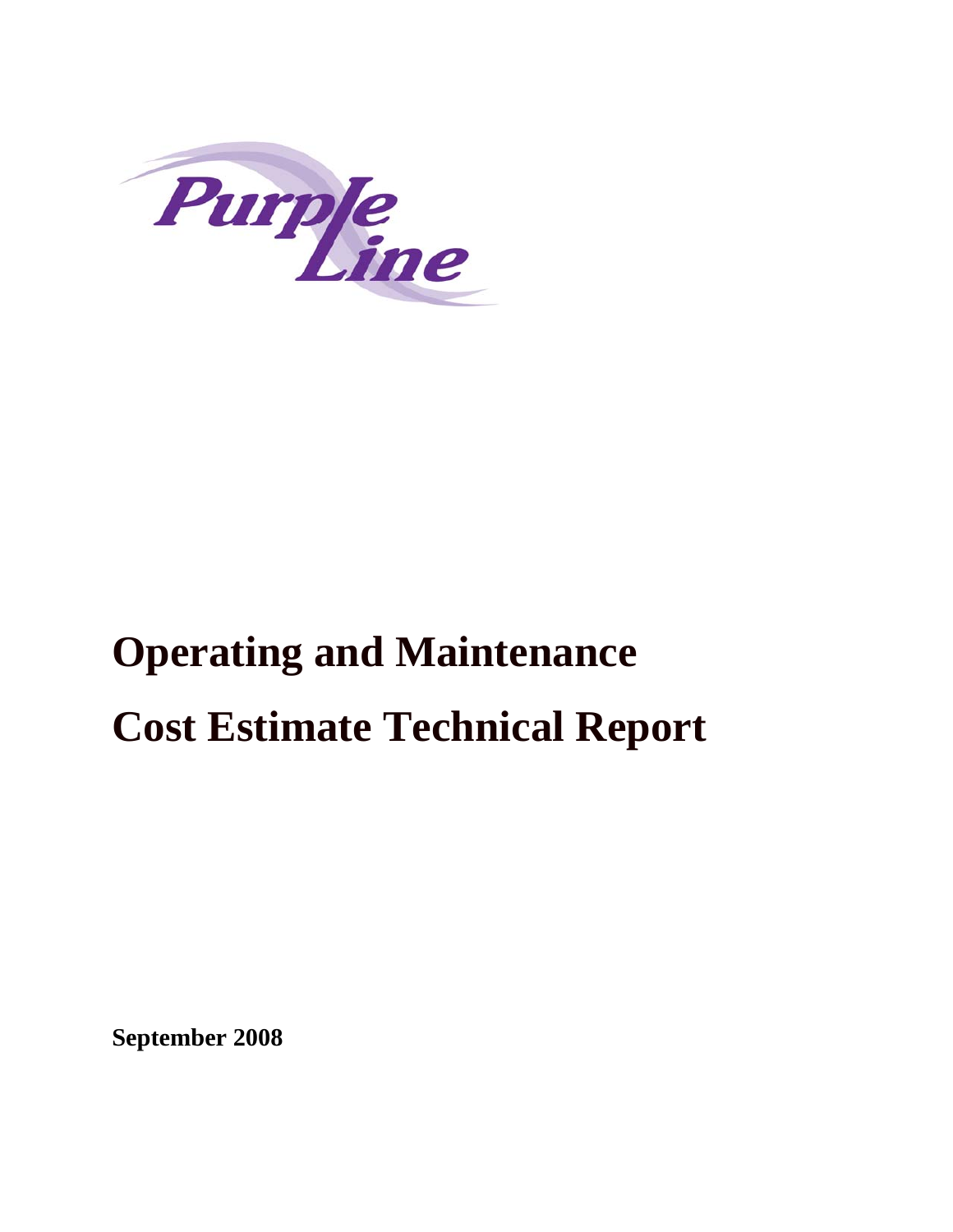

# **Table of Contents**

|        | Page |
|--------|------|
| 1.     |      |
| 1.1.   |      |
| 1.1.1. |      |
| 1.2.   |      |
| 1.2.1. |      |
| 1.2.2. |      |
| 1.2.3. |      |
| 1.2.4. |      |
| 1.2.5. |      |
| 1.2.6. |      |
| 1.2.7. |      |
| 2.     |      |
| 3.     |      |
| 3.1.   |      |
| 3.1.1. |      |
| 3.1.2. |      |
| 3.1.3. |      |
| 3.1.4. |      |
| 3.1.5. |      |
| 3.2.   |      |
| 4.     |      |
| 4.1.   |      |
| 4.1.1. |      |
| 4.1.2. |      |
| 4.2.   |      |
| 4.3.   |      |
| 4.4.   |      |
| 5.     |      |
| 6.     |      |
|        |      |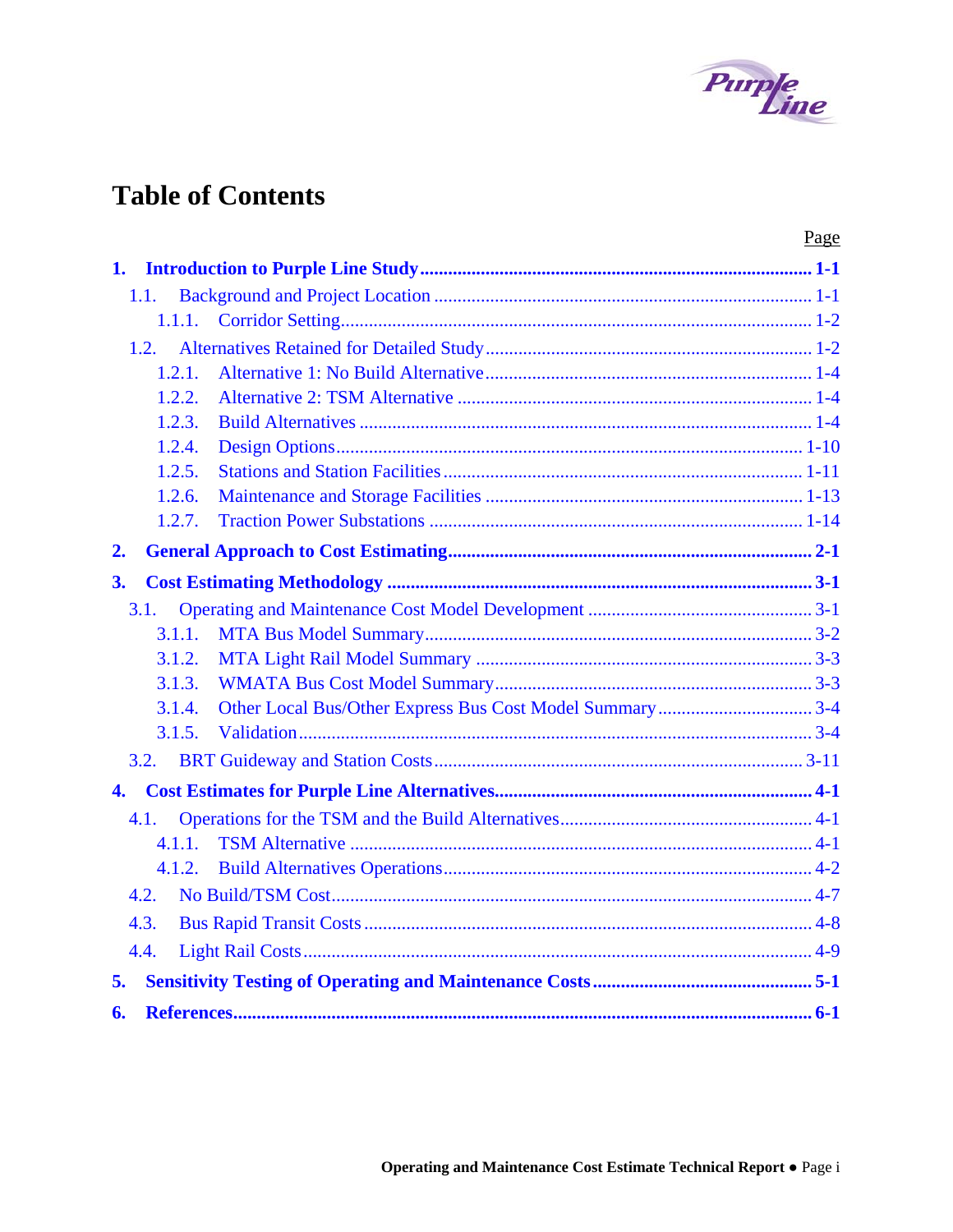

### **List of Tables**

| Table 1-1:         |                                                                                                                                                  |  |
|--------------------|--------------------------------------------------------------------------------------------------------------------------------------------------|--|
| <b>Table 3-1:</b>  |                                                                                                                                                  |  |
| Table $3-2$ :      |                                                                                                                                                  |  |
| <b>Table 3-3:</b>  |                                                                                                                                                  |  |
| Table 3-4:         |                                                                                                                                                  |  |
| <b>Table 3-5:</b>  |                                                                                                                                                  |  |
| Table 3-6:         |                                                                                                                                                  |  |
| <b>Table 3-7:</b>  |                                                                                                                                                  |  |
| Table 3-8:         |                                                                                                                                                  |  |
| <b>Table 3-9:</b>  |                                                                                                                                                  |  |
| <b>Table 3-10:</b> | Cost and Operating Information for Cities with More Than Ten Miles of                                                                            |  |
| Table $4-1$ :      |                                                                                                                                                  |  |
| Table 4-2:         |                                                                                                                                                  |  |
| <b>Table 4-3:</b>  |                                                                                                                                                  |  |
| Table 4-4:         |                                                                                                                                                  |  |
| <b>Table 4-5:</b>  |                                                                                                                                                  |  |
| <b>Table 4-6:</b>  |                                                                                                                                                  |  |
| <b>Table 4-7:</b>  |                                                                                                                                                  |  |
| Table 4-8:         |                                                                                                                                                  |  |
| <b>Table 5-1:</b>  | Increases in Fuel, Lubrication, and Labor Fringe Benefit Costs, 2000 to<br>2006, Compared to Service Volume Increase in Terms of Revenue Vehicle |  |
| Table 5-2:         | Fuels, Fluids, and Fringe Benefits Cost and Percentage of Total Costs                                                                            |  |
|                    |                                                                                                                                                  |  |

### **List of Figures**

| Figure 4-1: Incremental Annual O&M Costs above | No Build |  |
|------------------------------------------------|----------|--|
|                                                |          |  |
|                                                |          |  |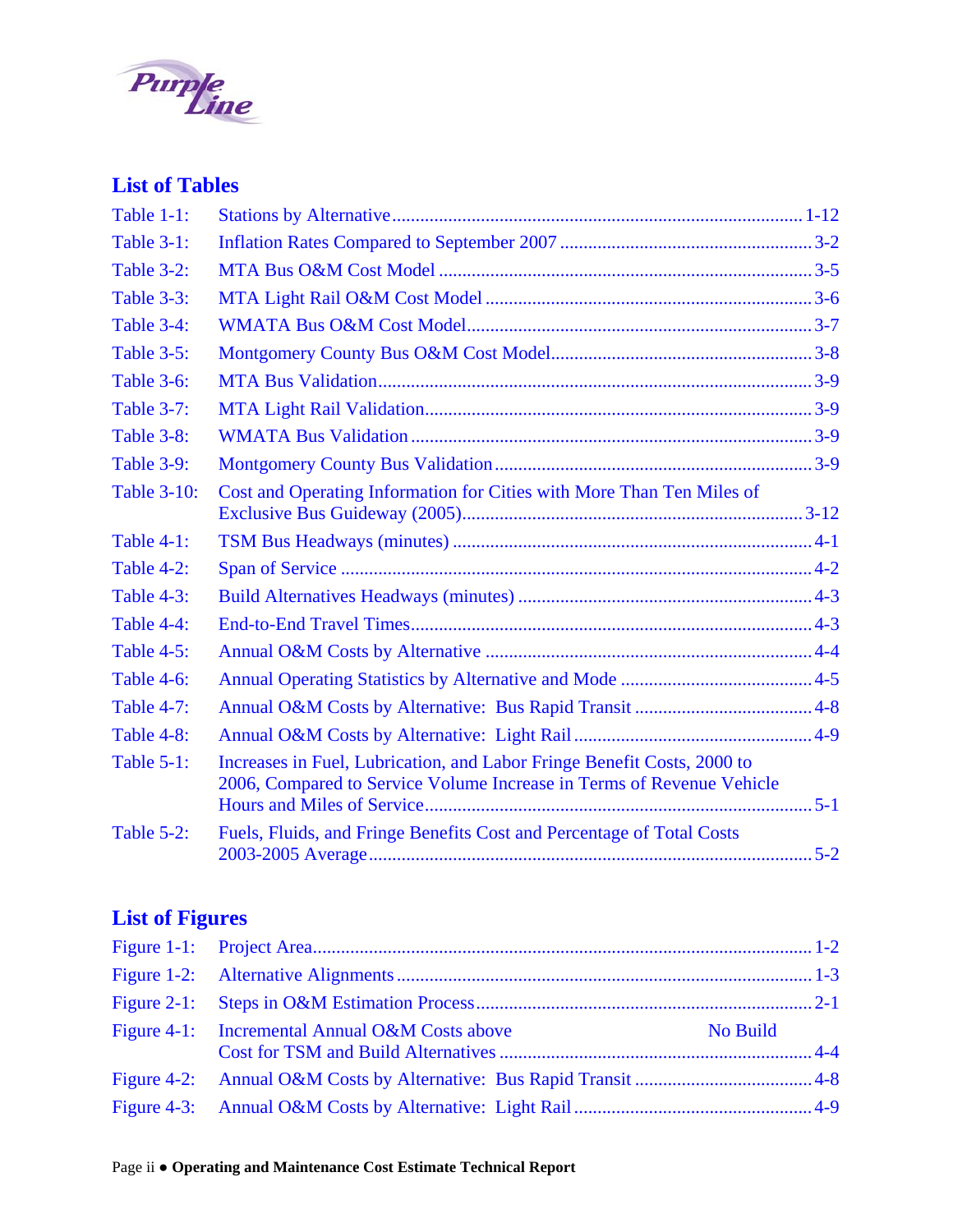

### <span id="page-3-0"></span>**1. Introduction to Purple Line Study**

The Maryland Transit Administration (MTA) is preparing an Alternatives Analysis and Draft Environmental Impact Statement (AA/DEIS) to study a range of alternatives for addressing mobility and accessibility issues in the corridor between Bethesda and New Carrollton, Maryland. The corridor is located in Montgomery and Prince George's Counties, just north of the Washington, D.C. boundary. The Purple Line would provide a rapid transit connection along the 16-mile corridor that lies between the Metrorail Red Line (Bethesda and Silver Spring Stations), Green Line (College Park Station), and Orange Line (New Carrollton Station). This *Operating and Maintenance Cost Estimate Technical Report* documents the development of the operating and maintenance (O&M) cost models used for the analysis of transit alternatives for the Purple Line. This report includes bus and light rail cost estimates, including documentation of data sources and development of the model. The resulting O&M cost estimates were validated by comparing them to actual expenditures using recent MTA bus and light rail operation statistics.

This Technical Report presents the methodology and data used in the analyses documented in the Purple Line Alternatives Analysis/Draft Environmental Impact Statement. The results presented in this report may be updated as the AA/DEIS is finalized and in subsequent study activities.

### **1.1. Background and Project Location**

Changing land uses in the Washington, D.C. area have resulted in more suburb-to-suburb travel, while the existing transit system is oriented toward radial travel in and out of downtown Washington, D.C. The only transit service available for east-west travel is bus service, which is slow and unreliable. A need exists for efficient, rapid, and high capacity transit for east-west travel. The Purple Line would serve transit patrons whose journey is solely east-west in the corridor, as well as those who want to access the existing north-south rapid transit services, particularly Metrorail and MARC commuter rail service.

The corridor has a sizeable population that already uses transit and contains some of the busiest transit routes and transfer areas in the Washington, D.C. metropolitan area. Many communities in the corridor have a high percentage of households without a vehicle, and most transit in these communities is bus service. Projections of substantial growth in population and employment in the corridor indicate a growing need for transit improvements. The increasingly congested roadway system does not have adequate capacity to accommodate the existing average daily travel demand, and congestion on these roadways is projected to worsen as traffic continues to grow through 2030.

A need exists for high quality transit service to key activity centers and to improve transit travel time in the corridor. Although north-south rapid transit serves parts of the corridor, transit users who are not within walking distance of these services must drive or use slow and unreliable buses to access them. Faster and more reliable connections along the east-west Purple Line Corridor to the existing radial rail lines (Metrorail and MARC trains) would improve mobility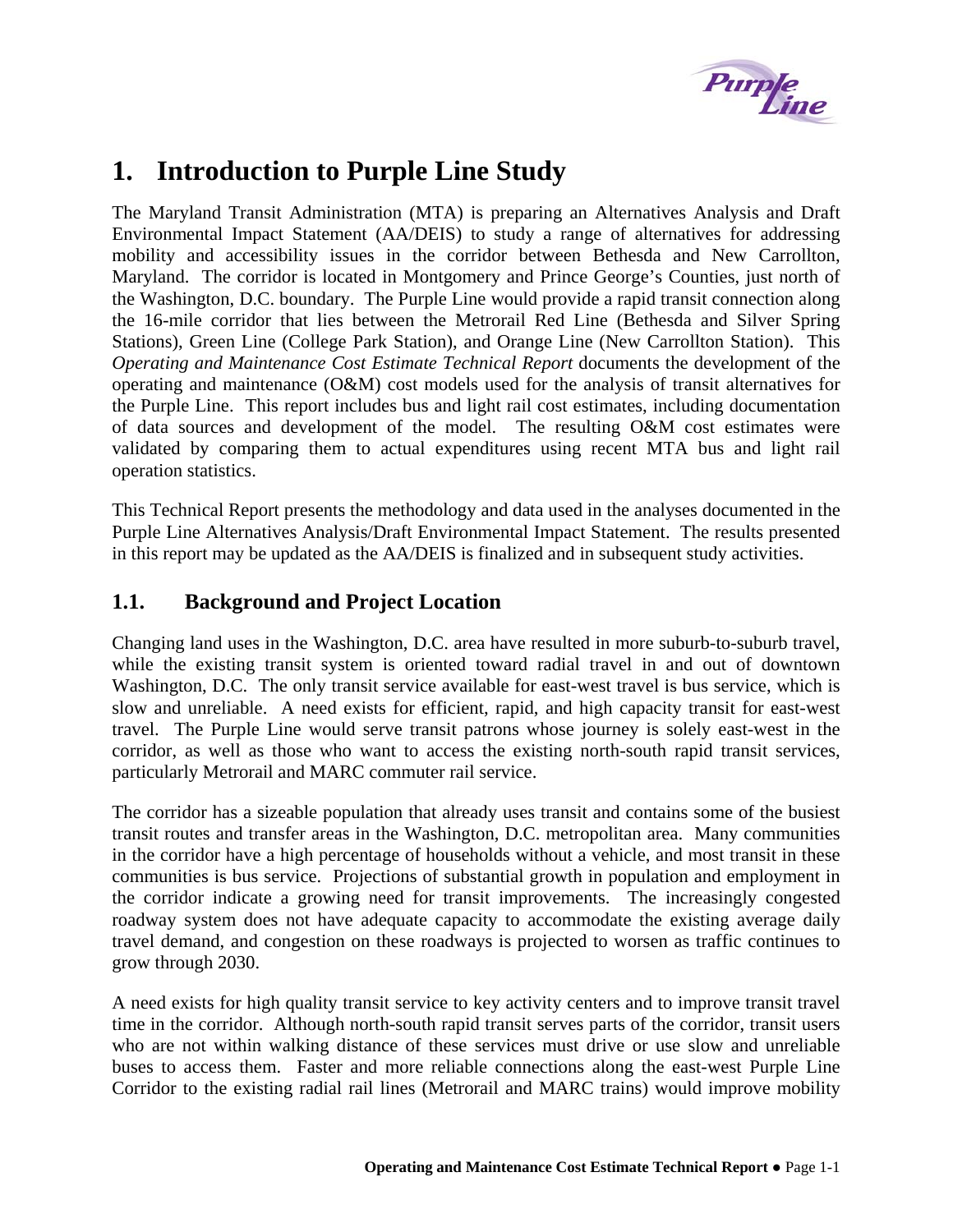<span id="page-4-0"></span>

and accessibility. This enhanced system connectivity would also help to improve transit efficiencies. In addition, poor air quality in the region needs to be addressed, and changes to the existing transportation infrastructure would help in attaining federal air quality standards.

### **1.1.1. Corridor Setting**

The Purple Line Corridor, as shown in Figure 1-1, is north and northeast of Washington, D.C., with a majority of the alignment within one to three miles of the circumferential I-95/I-495 Capital Beltway.



**Figure 1-1: Project Area** 

### **1.2. Alternatives Retained for Detailed Study**

The Purple Line study has identified eight alternatives for detailed study, shown on Figure 1-2. The alternatives include the No Build Alternative, the Transportation System Management (TSM) Alternative, and six Build Alternatives. The Build Alternatives include three using bus rapid transit (BRT) technology and three using light rail transit (LRT) technology.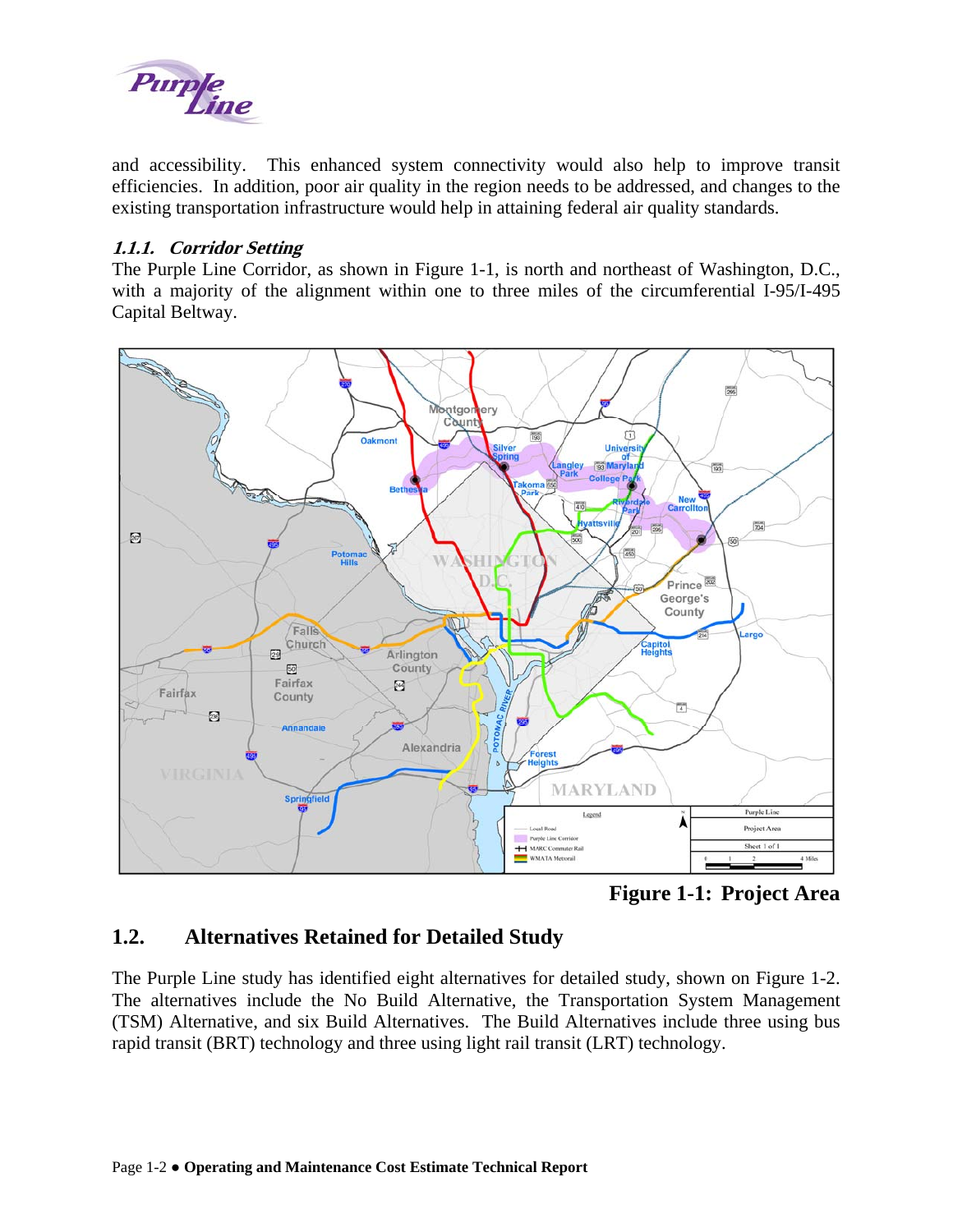

<span id="page-5-0"></span>

**Figure 1-2: Alternative Alignments**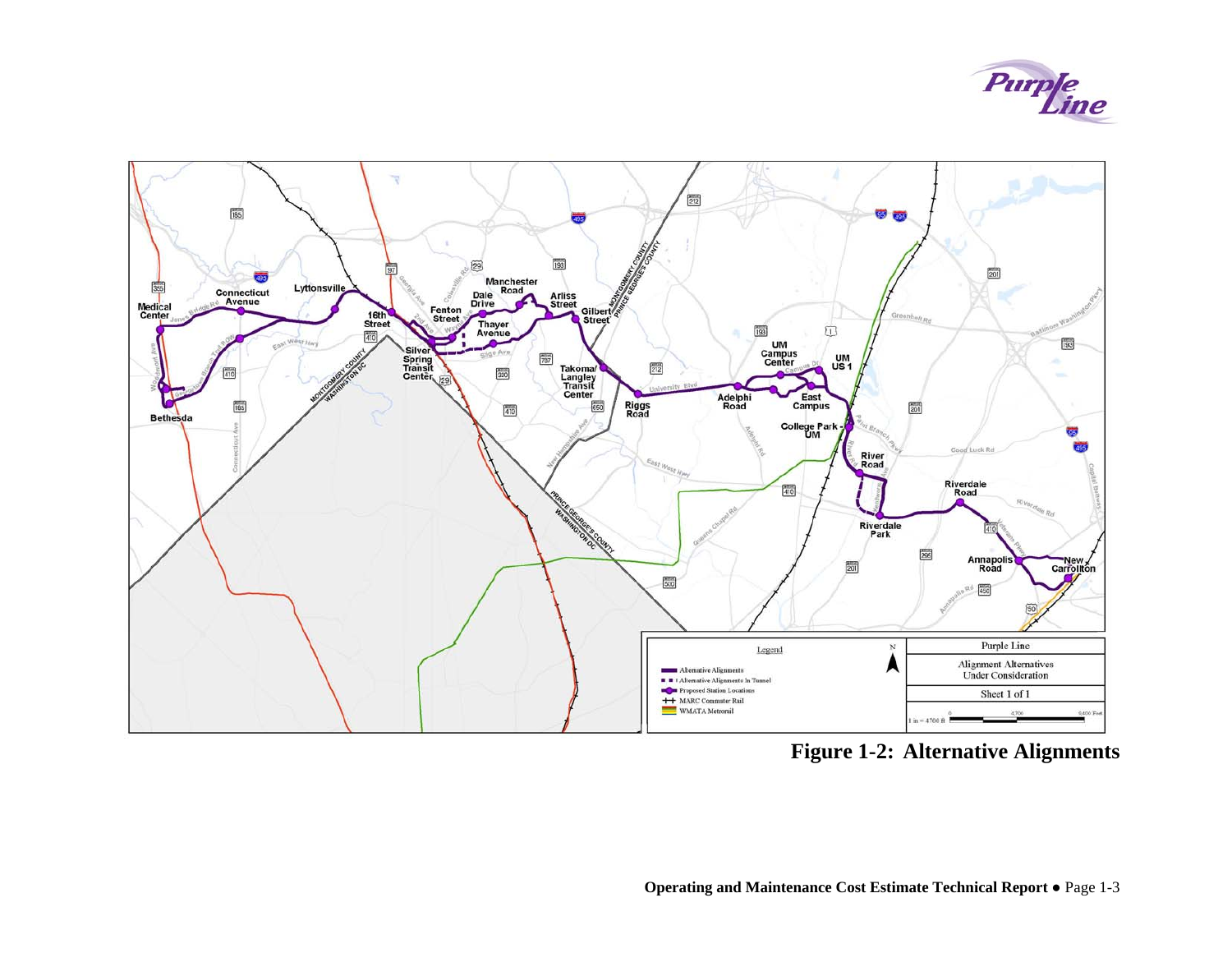<span id="page-6-0"></span>

All alternatives extend the full length of the corridor between the Bethesda Metro Station in the west and the New Carrollton Metro Station in the east, with variations in alignment, type of running way (shared, dedicated, or exclusive), and amount of grade-separation options (e.g. tunnel segments or aerial). For purposes of evaluation, complete alignments need to be considered. These alternatives were used to examine the general benefits, costs, and impacts for serving major market areas within the corridor.

### **1.2.1. Alternative 1: No Build Alternative**

The No Build Alternative is used as the baseline against which the other alternatives are compared for purposes of environmental and community impacts. The No Build Alternative consists of the transit service levels, highway networks, traffic volumes, and forecasted demographics for horizon year 2030 that are assumed in the local Constrained Long Range Plan of the local metropolitan planning organization (in this case, the Metropolitan Washington Council of Governments).

### **1.2.2. Alternative 2: TSM Alternative**

The TSM Alternative provides an appropriate baseline against which all major investment alternatives are evaluated for the Federal Transit Administration's New Starts funding program. The New Starts rating and evaluation process begins when the project applies to enter preliminary engineering and continues through final design.

The TSM Alternative represents the best that can be done for mobility in the corridor without constructing a new transitway. Generally, the TSM Alternative emphasizes upgrades in transit service through operational and minor physical improvements, plus selected highway upgrades through intersection improvements, minor widening, and other focused traffic engineering actions. A TSM Alternative normally includes such features as bus route restructuring, shortened bus headways, expanded use of articulated buses, reserved bus lanes, express and limited-stop service, signalization improvements, and timed-transfer operations.

#### **1.2.3. Build Alternatives**

The six Build Alternatives generally use the same alignments; only a few segments have locations where different roadways would be used. The differences between the alternatives are more often the incorporation of design features, such as grade separation to avoid congested roadways or intersections.

#### **Alternative 3: Low Investment BRT**

The Low Investment BRT Alternative would primarily use existing streets to avoid the cost of grade separation and extensive reconstruction of existing streets. It would incorporate signal, signage, and lane improvements in certain places. This alternative would operate mostly in mixed lanes with at-grade crossings of all intersections and queue jump lanes at some intersections. Southbound along Kenilworth Avenue and westbound along Annapolis Road, Low Investment BRT would operate in dedicated lanes. This is the only alternative that would operate on Jones Bridge Road, directly serving the National Institutes of Health and the National Naval Medical Center near Wisconsin Avenue and Jones Bridge Road. It is also the only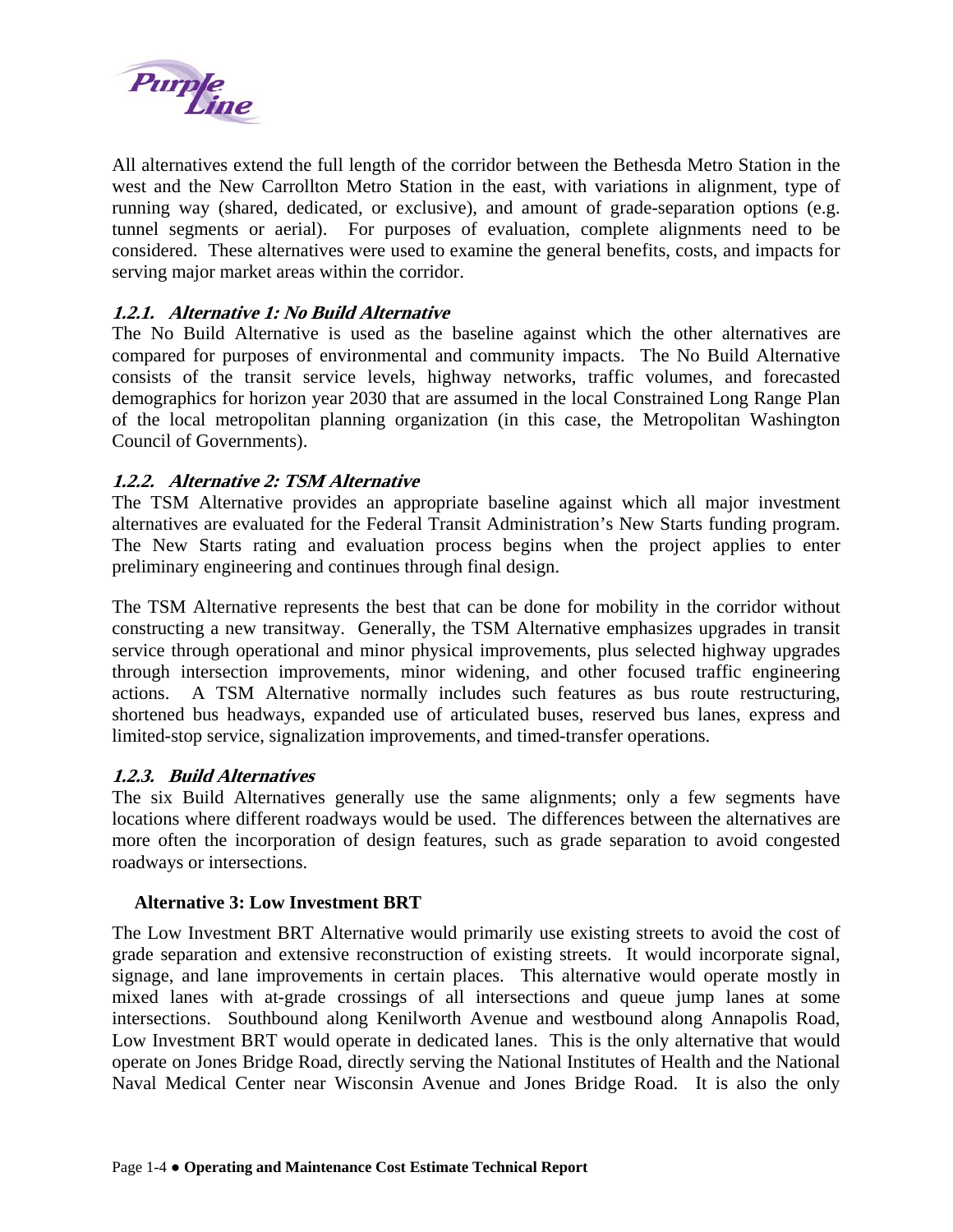

alternative that would use the bus portion of the new Silver Spring Transit Center (SSTC). A detailed description of the alternative follows.

From the western terminus in Bethesda, Low Investment BRT would originate at the Bethesda Metro Station bus terminal. The alignment would operate on Woodmont Avenue within the existing curb. At the Bethesda Station, the buses would enter the station via Edgemoor Road and exit onto Old Georgetown Road.

At Wisconsin Avenue, just south of Jones Bridge Road, the transitway would remain on the west side of the road in exclusive lanes. Low Investment BRT would turn onto Jones Bridge Road where the transit would operate in shared lanes with queue jump lanes westbound at the intersection with Wisconsin Avenue and westbound for the intersection at Connecticut Avenue. Some widening would be required at North Chevy Chase Elementary School.

The alignment would continue along Jones Bridge Road to Jones Mill Road where it would turn right (south) onto Jones Mill Road. Eastbound on Jones Bridge Road would be a queue jump lane at the intersection. From Jones Mill Road, the alignment would turn east onto the Georgetown Branch right-of-way, where a new exclusive roadway would be constructed, with an adjacent trail on the south side.

Low Investment BRT would continue on the Georgetown Branch right-of-way, crossing Rock Creek Park on a new bridge, replacing the existing pedestrian bridge. The trail would also be accommodated on the bridge or on an adjacent bridge. A trail connection to the Rock Creek Trail would be provided east of the bridge. The alignment would continue on the Georgetown Branch right-of-way until the CSX corridor at approximately Kansas Avenue.

At this point, the alignment would turn southeast to run parallel and immediately adjacent to the CSX tracks on a new exclusive right-of-way. The trail would parallel the transitway, crossing the transitway and the CSX right-of-way east of Talbot Avenue on a new structure and continuing on the north side of the CSX right-of-way. The transitway would continue on a new roadway between the CSX tracks and Rosemary Hills Elementary School and continue past the school. The transitway would cross  $16<sup>th</sup>$  Street at -grade, where a station would be located. The transitway would continue parallel to the CSX tracks to Spring Street where it would connect to Spring Street and turn to cross over the CSX tracks on Spring Street. The alignment would continue on Spring Street to 2<sup>nd</sup> Avenue where it would turn east. Buses would operate in shared lanes on Spring Street and Second Avenue.

Low Investment BRT would cross Colesville Road at-grade and continue up Wayne Avenue to Ramsey Street, where the buses would turn right to enter the SSTC at the second level.

The buses would leave the SSTC and return to Wayne Avenue via Ramsey Street. Low Investment BRT would continue east on Wayne Avenue in shared lanes. After crossing Sligo Creek Parkway, the alignment would operate in shared lanes.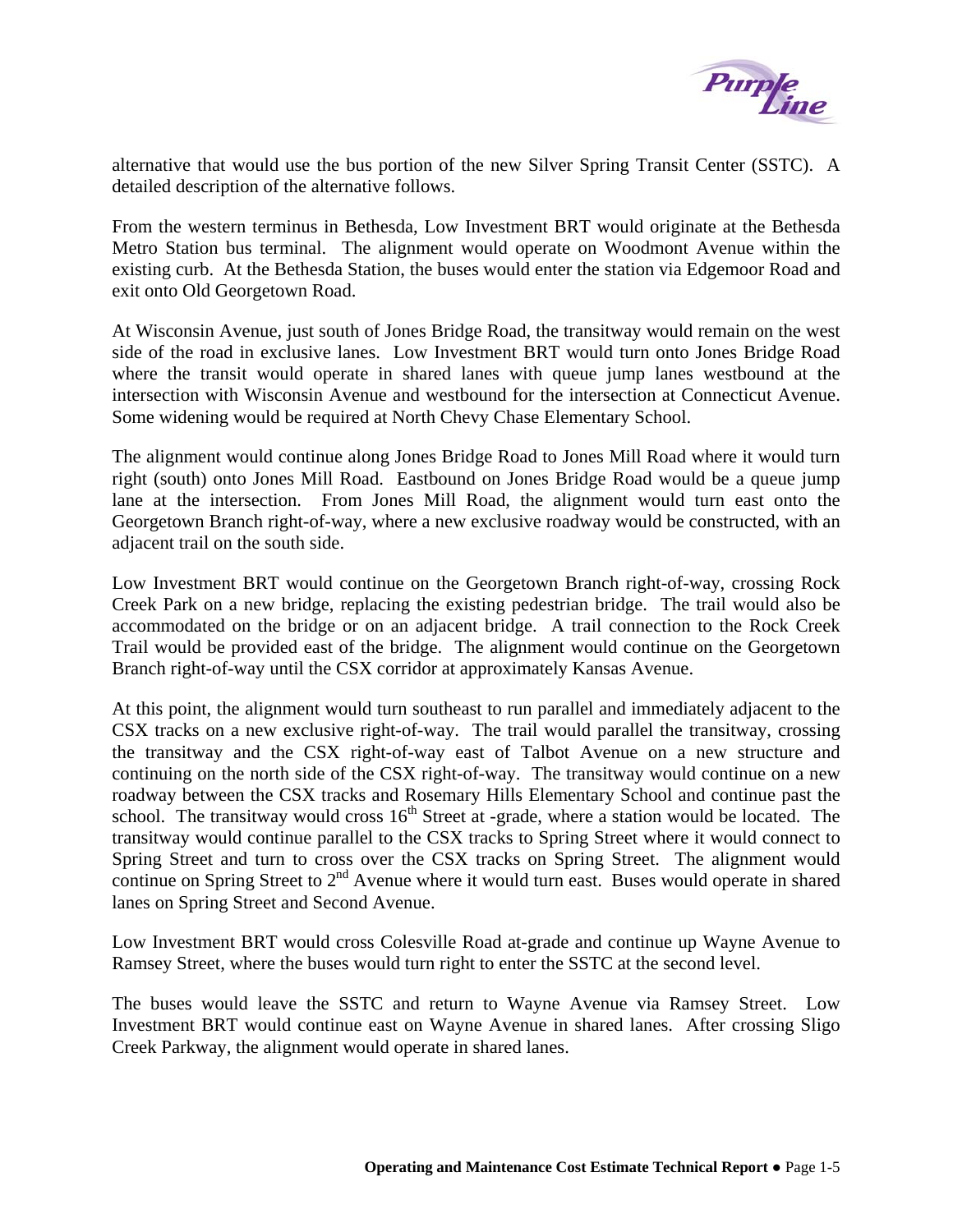

At Flower Avenue, the alignment would turn left (south) onto Arliss Street, operating in shared lanes to Piney Branch Road. At Piney Branch Road, the alignment would turn left to continue in shared lanes to University Boulevard.

Low Investment BRT would follow University Boulevard to Adelphi Road. The lanes on University Boulevard would be shared. At Adelphi Road, the alignment would enter the University of Maryland campus on Campus Drive. The alignment would follow the Union Drive extension, as shown in the University of Maryland Facilities Master Plan (2001-2020), through what are currently parking lots. The alignment would follow Union Drive and then Campus Drive through campus in mixed traffic and the main gate to US 1.

Low Investment BRT would operate on Paint Branch Parkway to the College Park Metro Station in shared lanes. The alignment would then follow River Road to Kenilworth Avenue in shared lanes. Along Kenilworth Avenue, the southbound alignment would be a dedicated lane, but northbound would be in mixed traffic.

The alignment turns east from Kenilworth Avenue on East West Highway (MD 410) and continues in shared lanes on Veterans Parkway. This alignment turns left on Annapolis Road and then right on Harkins Road to the New Carrollton Metro Station. The westbound alignment on Annapolis would be dedicated, but the eastbound lanes would be shared.

#### **Alternative 4: Medium Investment BRT**

Alternative 4, the Medium Investment BRT Alternative, is, by definition, an alternative that uses the various options that provide maximum benefit relative to cost. Most of the segments are selected from either the Low or High Investment BRT Alternatives.

This alternative follows a one-way counter-clockwise loop from the Georgetown Branch rightof-way onto Pearl Street, East West Highway, Old Georgetown Road, Edgemoor Lane, and Woodmont Avenue and from there onto the Georgetown Branch right-of-way under the Air Rights Building. The buses stop at both the existing Bethesda Metro Station on Edgemoor Lane and at the new southern entrance to the Metro station under the Air Rights Building.

The alignment continues on the Georgetown Branch right-of-way with an aerial crossing over Connecticut Avenue and a crossing under Jones Mill Road.

This alignment, and all others that use the Georgetown Branch right-of-way, includes construction of a hiker-biker trail between Bethesda and the SSTC.

The alignment would continue on the Georgetown Branch right-of-way until the CSX right-ofway. The alignment would cross Rock Creek Park on a new bridge, replacing the existing pedestrian bridge. The trail would also be accommodated on the bridge or on an adjacent bridge. The alignment would continue on the Georgetown Branch right-of-way until the CSX corridor at approximately Kansas Avenue. This segment of the alignment, from Jones Mill Road to the CSX corridor, would be the same for all the alternatives.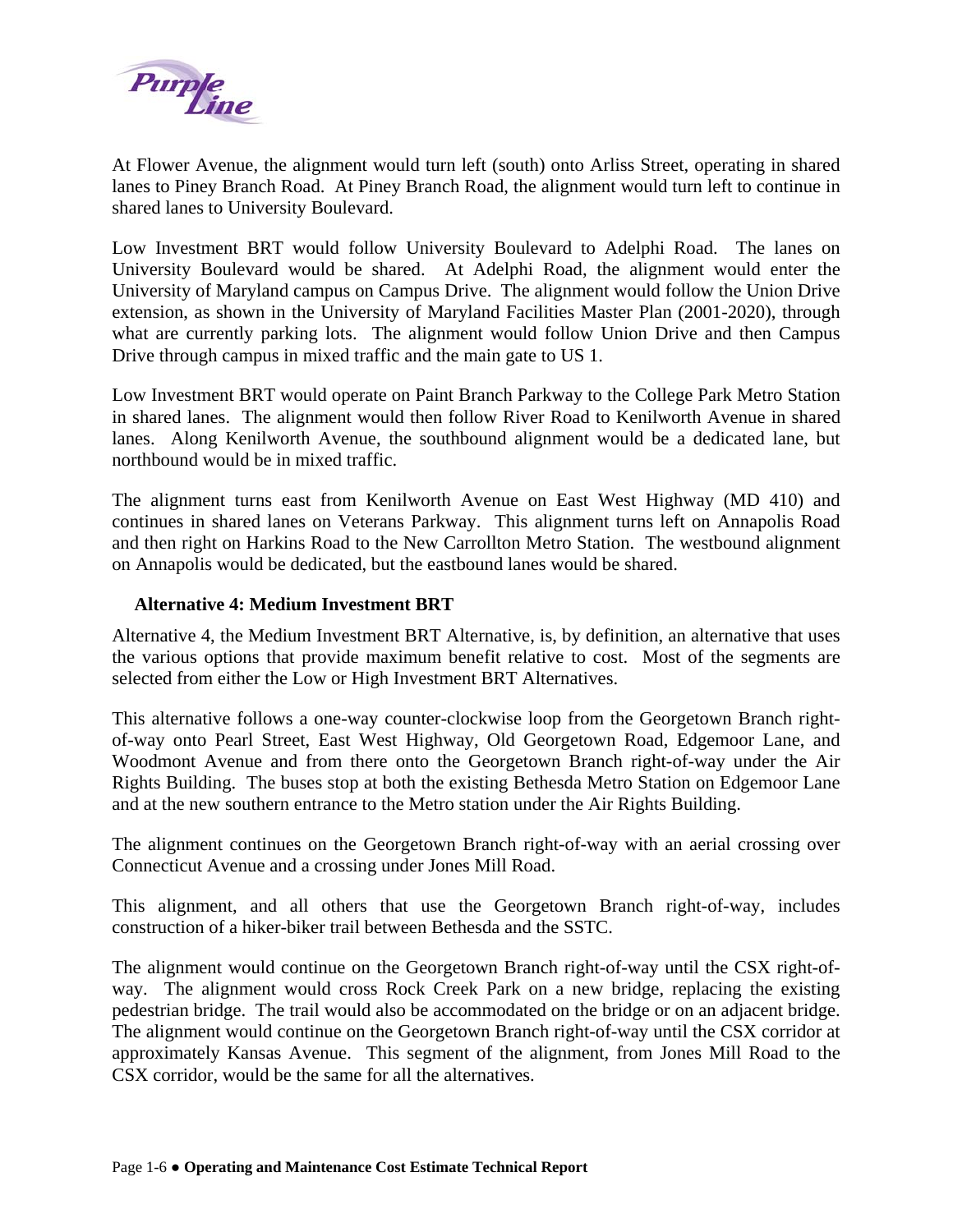

As with Low Investment BRT, this alternative would follow the CSX corridor on the south side of the right-of-way, but it would cross  $16<sup>th</sup>$  Street and Spring Street below the grade of the streets, at approximately the same grade as the CSX tracks. The station at  $16<sup>th</sup>$  Street would have elevators and escalators to provide access from  $16<sup>th</sup>$  Street.

After passing under the Spring Street Bridge, Medium Investment BRT would rise above the level of the existing development south of the CSX right-of-way. East of the Falklands Chase apartments, Medium Investment BRT would cross over the CSX tracks on an aerial structure to enter the SSTC parallel to, but at a higher level than, the existing tracks.

After the SSTC, Medium Investment BRT would leave the CSX right-of-way and follow Bonifant Street at-grade, crossing Georgia Avenue, and just prior to Fenton Street turn north toward Wayne Avenue. The alignment would continue on Wayne Avenue in shared lanes with added left turn lanes to Flower Avenue and then Arliss Street. At Piney Branch Road, the alternative would turn left into dedicated lanes to University Boulevard.

Medium Investment BRT would be in dedicated lanes on University Boulevard with an at-grade crossing of the intersections. The alignment would continue through the University of Maryland campus in dedicated lanes on Campus Drive and then continue at grade in a new exclusive transitway through the parking lots adjacent to the Armory and turns on to Rossborough Lane south of the Visitor's Center.

Crossing US 1 at grade, Medium Investment BRT would pass through the East Campus development on Rossborough Lane to Paint Branch Parkway. The alignment would continue on Paint Branch Parkway and River Road in shared lanes, as with Low Investment BRT. At Kenilworth Avenue, both lanes would be dedicated.

Turning left on East West Highway, Medium Investment BRT would be in dedicated lanes. As with Low Investment BRT, this alternative would travel in shared lanes on Veterans Parkway.

Medium Investment BRT would continue on Veterans Parkway to Ellin Road, where it would turn left into dedicated lanes to the New Carrollton Metro Station.

#### **Alternative 5: High Investment BRT via Master Plan Alignment**

The High Investment BRT Alternative is intended to provide the most rapid travel time for a BRT alternative. It would make maximum use of vertical grade separation and horizontal traffic separation. Tunnels and aerial structures are proposed at key locations to improve travel time and reduce delay. When operating within or adjacent to existing roads, this alternative would operate primarily in dedicated lanes. Like Medium Investment BRT, this alternative would serve the Bethesda Station both at the existing Bethesda bus terminal at the Metro station and at the new south entrance to the Metro station beneath the Apex Building.

High Investment BRT would follow a one-way loop in Bethesda from the Master Plan alignment onto Pearl Street, then travel west on East West Highway and Old Georgetown Road into the Bethesda Metro Station bus terminal, exit onto Woodmont Avenue southbound, and then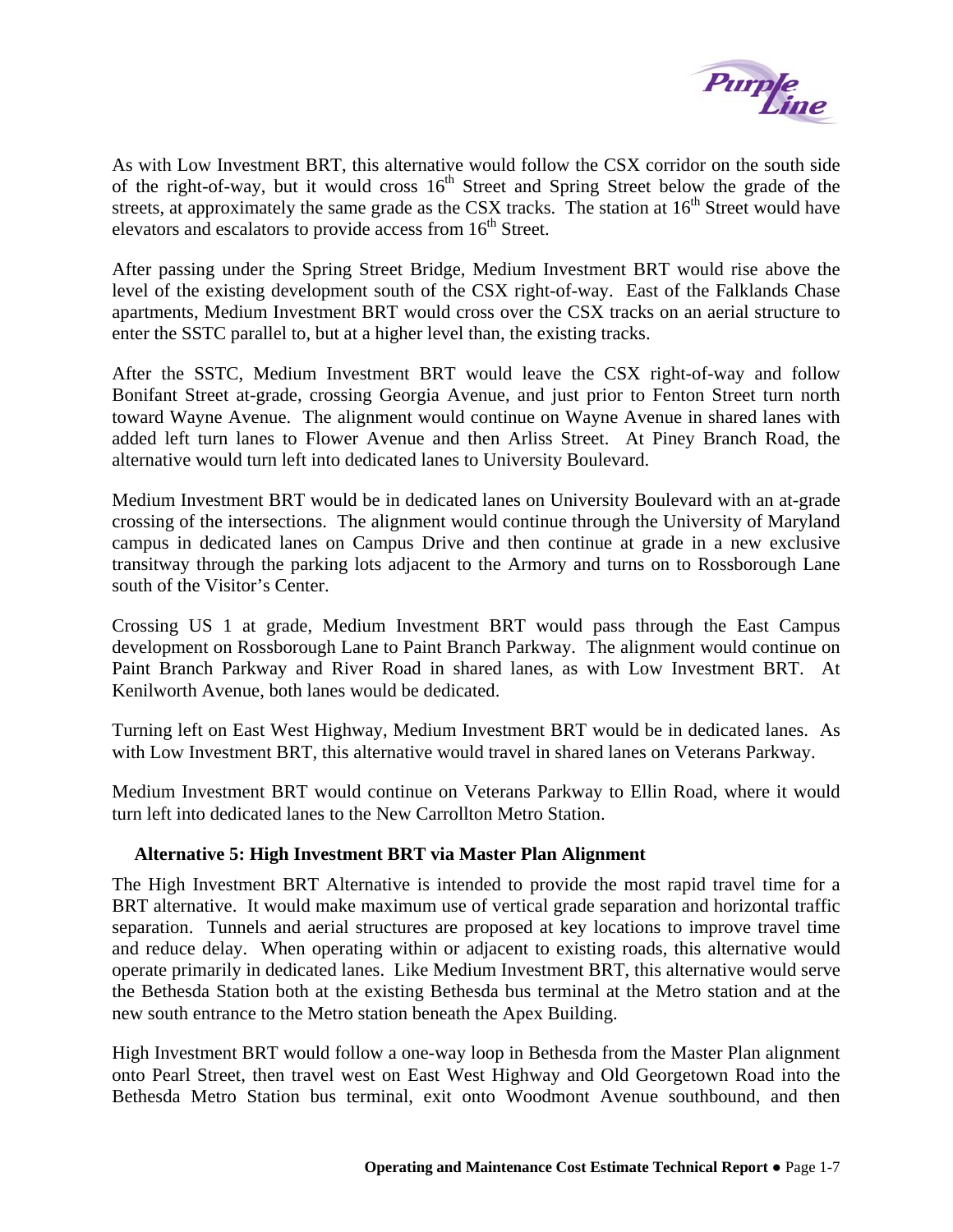

continue left under the Air Rights Building to rejoin the Georgetown Branch right-of-way. Elevators would provide a direct connection to the south end of the Bethesda Metro Station in the tunnel under the Air Rights Building.

High Investment BRT would be the same as Medium Investment BRT until it reaches the CSX corridor. As with the Low and Medium Investment BRT Alternatives, this alternative would follow the CSX corridor on the south side of the right-of-way, but it would cross  $16<sup>th</sup>$  Street and Spring Street below the grade of the streets, at approximately the same grade as the CSX tracks. The station at  $16<sup>th</sup>$  Street would have elevators and escalators to provide access from  $16<sup>th</sup>$  Street.

The crossing of the CSX right-of-way would be the same as for Medium Investment BRT. From the SSTC, High Investment BRT would continue along the CSX tracks until Silver Spring Avenue, where the alignment would turn east entering a tunnel, passing under Georgia Avenue, and turning north to Wayne Avenue. The alignment would return to the surface on Wayne Avenue near Cedar Street. It would continue on Wayne Avenue in dedicated lanes, crossing Sligo Creek Parkway, and entering a tunnel approximately half-way between Sligo Creek and Flower Avenue, then turning east to pass under Plymouth Street, crossing under Flower Avenue, and emerging from the tunnel on Arliss Street.

High Investment BRT would be the same on Piney Branch Road and University Boulevard except that the alignment would have grade-separated crossings over New Hampshire Avenue and Riggs Road.

Approaching University of Maryland, the alignment would cross under Adelphi Road. After Adelphi Road, the alignment would follow Campus Drive and turn onto the proposed Union Drive extended. The alignment would enter a tunnel while on Union Drive, prior to Cole Field House, and pass through the campus under Campus Drive. After emerging from the tunnel east of Regents Drive, the alignment would be the same as Medium Investment BRT, until Paint Branch Parkway.

The alignment would continue east on Paint Branch Parkway in shared lanes to the College Park Metro Station. The alternative would then follow River Road in dedicated lanes.

From River Road near Haig Drive, the alignment would turn right and enter a tunnel heading south, roughly parallel to Kenilworth Avenue. Near East West Highway (MD 410), the alignment would turn left and continue in the tunnel under Anacostia River Park. The alignment would transition to a surface alignment west of the Kenilworth Avenue/East West Highway intersection. The alternative would follow East West Highway in dedicated lanes.

High Investment BRT would turn right down Veterans Parkway in dedicated lanes. Unlike Medium Investment BRT, this alignment would cross under Annapolis Road before continuing on to Ellin Road.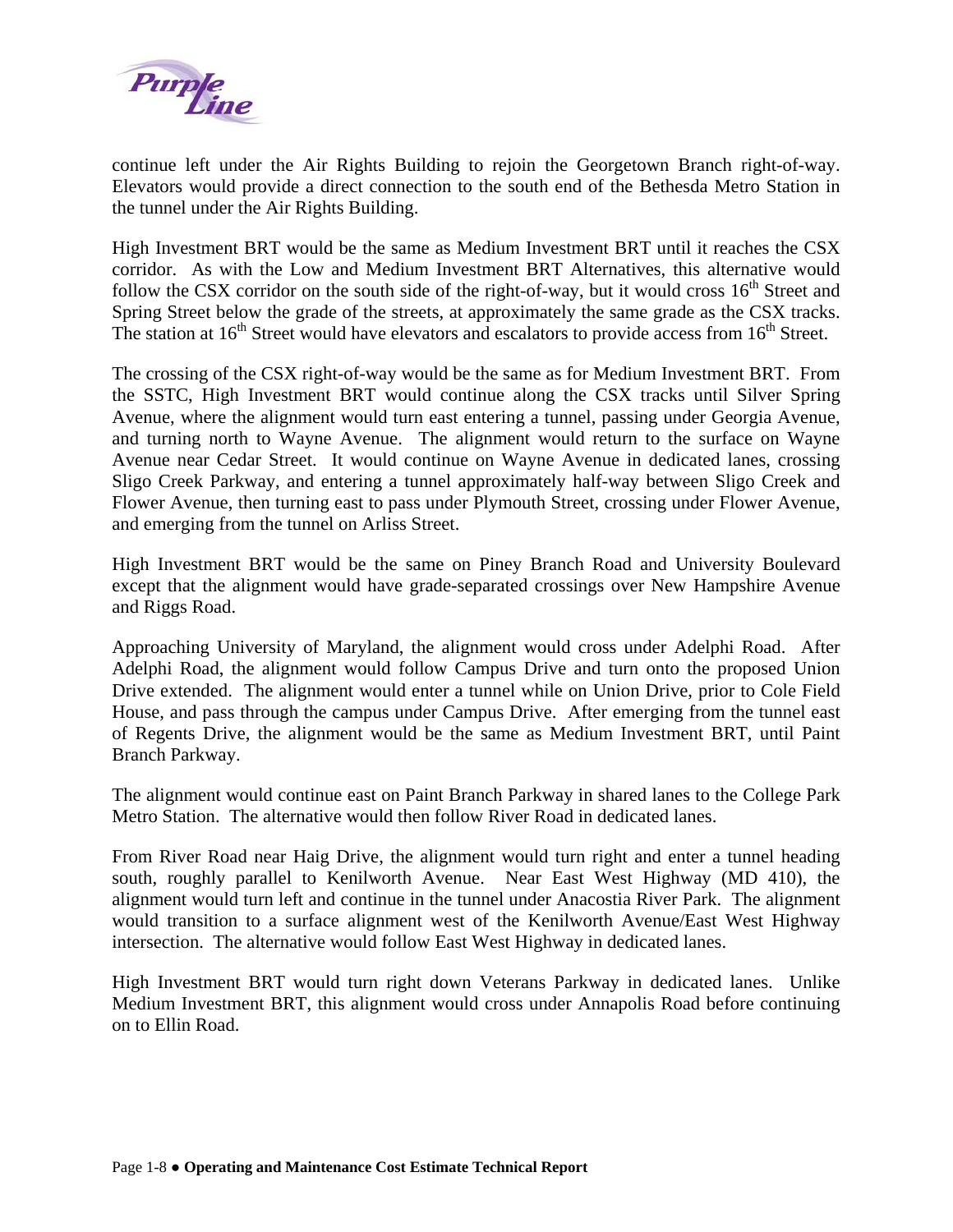

#### **Alternative 6: Low Investment LRT**

The Low Investment LRT Alternative would operate in shared and dedicated lanes with minimal use of vertical grade separation and horizontal traffic separation. All LRT Alternatives would serve only the south entrance of the Bethesda Station and would operate there in a stub-end platform arrangement.

Low Investment LRT would begin on the Georgetown Branch right-of-way near the Bethesda Metro Station under the Air Rights Building. The hiker-biker trail connection to the Capital Crescent Trail would not be through the tunnel under the Air Rights Building, but rather through Elm Street Park on existing streets. The terminal station would be the Bethesda Metro Station with a connection to the southern end of the existing station platform.

After emerging from under the Air Rights Building, the transitway would follow the Georgetown Branch right-of-way, crossing Connecticut Avenue at-grade and crossing under Jones Mill Road. Between approximately Pearl Street and just west of Jones Mill Road, the trail would be on the north side of the transitway; elsewhere it would be on the south side.

The segment from Jones Mill Road to Spring Street in the CSX corridor would be the same as for Low and Medium Investment BRT.

After crossing Spring Street, Low Investment LRT would be the same as the Medium and High Investment BRT Alternatives.

Low Investment LRT would be the same as Medium Investment BRT from the SSTC to Bonifant Street to Wayne Avenue.

Turning right, Low Investment LRT would continue at-grade on Wayne Avenue in shared lanes, crossing Sligo Creek Parkway and entering a tunnel from Wayne Avenue to pass under Plymouth Street. As with High Investment BRT, the alignment emerges from the tunnel on Arliss Street.

The Low Investment LRT Alternative would then follow Piney Branch Road and University Boulevard at-grade in dedicated lanes. In keeping with the low investment definition of this alternative, the major intersections of New Hampshire Avenue and Riggs Road would not be grade-separated.

As this alternative approaches Adelphi Road, the grade of the existing roadway is too steep for the type of LRT vehicles being considered. For this reason, the transitway would cross the intersection below grade.

At Adelphi Road, the alignment would enter the University of Maryland campus on Campus Drive. The alignment would follow the same alignment to the College Park Metro Station as described for Medium Investment BRT.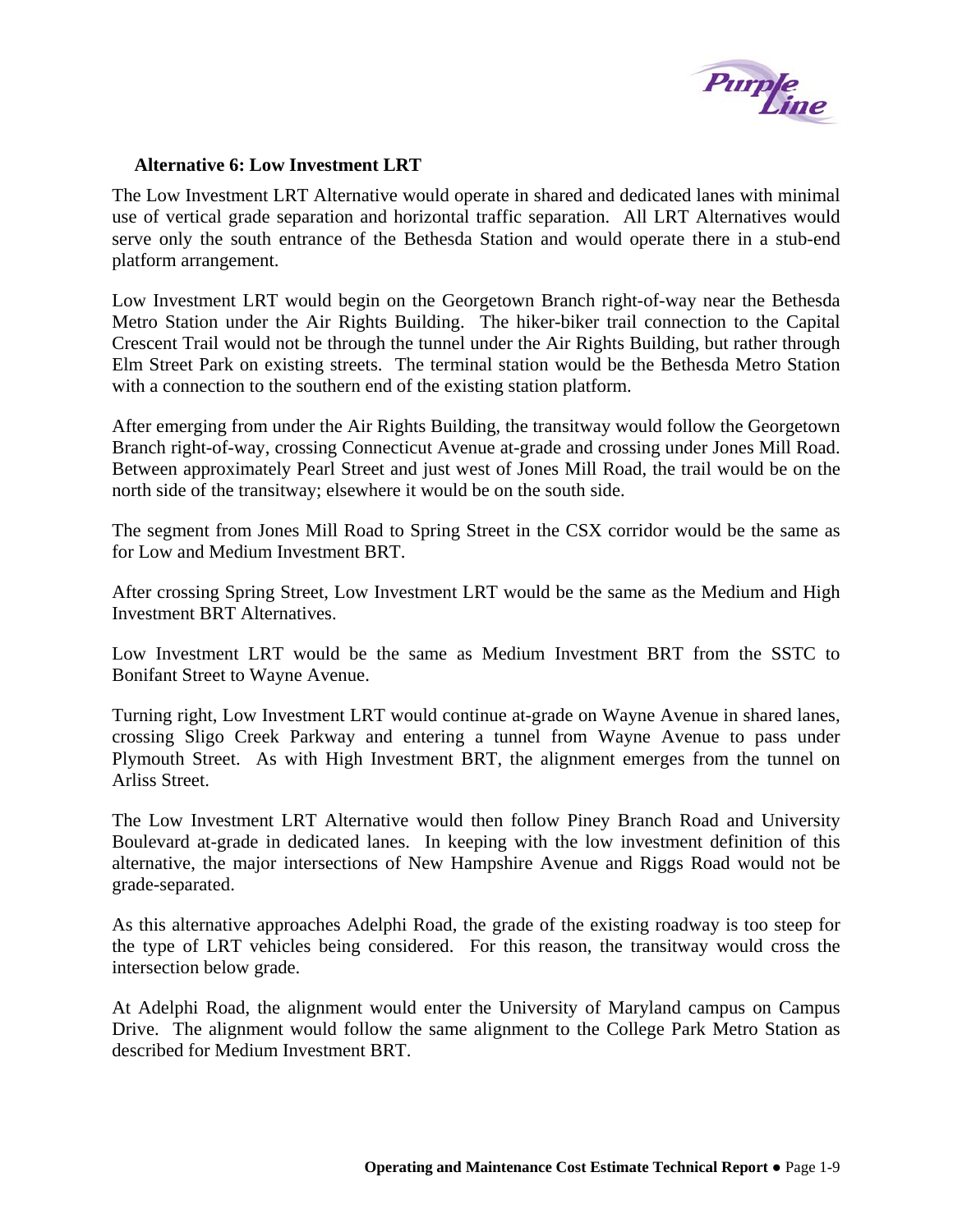<span id="page-12-0"></span>

From the College Park Metro Station to the terminus at the New Carrollton Metro Station, Low Investment LRT would be in dedicated lanes on River Road. On Kenilworth Avenue, the LRT would be in a dedicated lane southbound, but a shared lane northbound. On East West Highway, the LRT would be in dedicated lanes with shared left turn lanes and in shared lanes under Baltimore-Washington Parkway. On Veterans Parkway, the LRT is in dedicated lanes.

As with Low Investment BRT, this alignment turns left on Annapolis Road from Veterans Parkway and then right on Harkins Road to the New Carrollton Metro Station. The segments on Annapolis Road and Harkins Lane would be dedicated.

#### **Alternative 7: Medium Investment LRT**

Medium Investment LRT is the same as Low Investment LRT from Bethesda to the CSX corridor, except that the alignment would cross over Connecticut Avenue.

Along the CSX corridor, the alignment would be the same as High Investment BRT, gradeseparated (below) at  $16<sup>th</sup>$  and Spring Streets. The alignment would be the same as Medium and High Investment BRT and Low Investment LRT from Spring Street through the SSTC.

From the SSTC, the alignment would follow Bonifant Street in dedicated lanes to Wayne Avenue. On Wayne Avenue, this alterative would be in shared lanes with added left turn lanes. The alignment would be the same as Low Investment LRT until Annapolis Road. The LRT would follow River Road, Kenilworth Avenue, East West Highway, and Veterans Parkway in dedicated lanes. At the intersection of Veterans Parkway and Annapolis Road the LRT continues across Annapolis, turning left at Ellin Road still in dedicated lanes.

### **Alternative 8: High Investment LRT**

Alternative 8, High Investment LRT, would be the same as the High Investment BRT Alternative, except for the Bethesda terminus. The alignment would begin just west of the tunnel under the Air Rights Building. The hiker-biker trail would follow the alignment through the tunnel under the Air Rights Building. Because of physical constraints, the trail would be elevated above the westbound tracks. The trail would return to grade as it approaches Woodmont Avenue. The terminal station would be the Bethesda Metro Station with a connection to the southern end of the existing station platform.

# **1.2.4. Design Options**

### **North Side of CSX**

This design option is based on the Georgetown Branch Master Plan. From the eastern end of the Georgetown Branch right-of-way, the alignment would cross under the CSX corridor and then continue down the north side. It would emerge from the tunnel near Lyttonsville Road in Woodside. The alignment would be below the grade of  $16<sup>th</sup>$  Street, passing under the bridge, but providing a station at that location. It would also pass under the Spring Street Bridge but would begin to rise on an aerial structure over the CSX right-of-way 1,000 feet northwest of Colesville Road due to the location of the Metro Plaza Building. The aerial structure over the CSX right-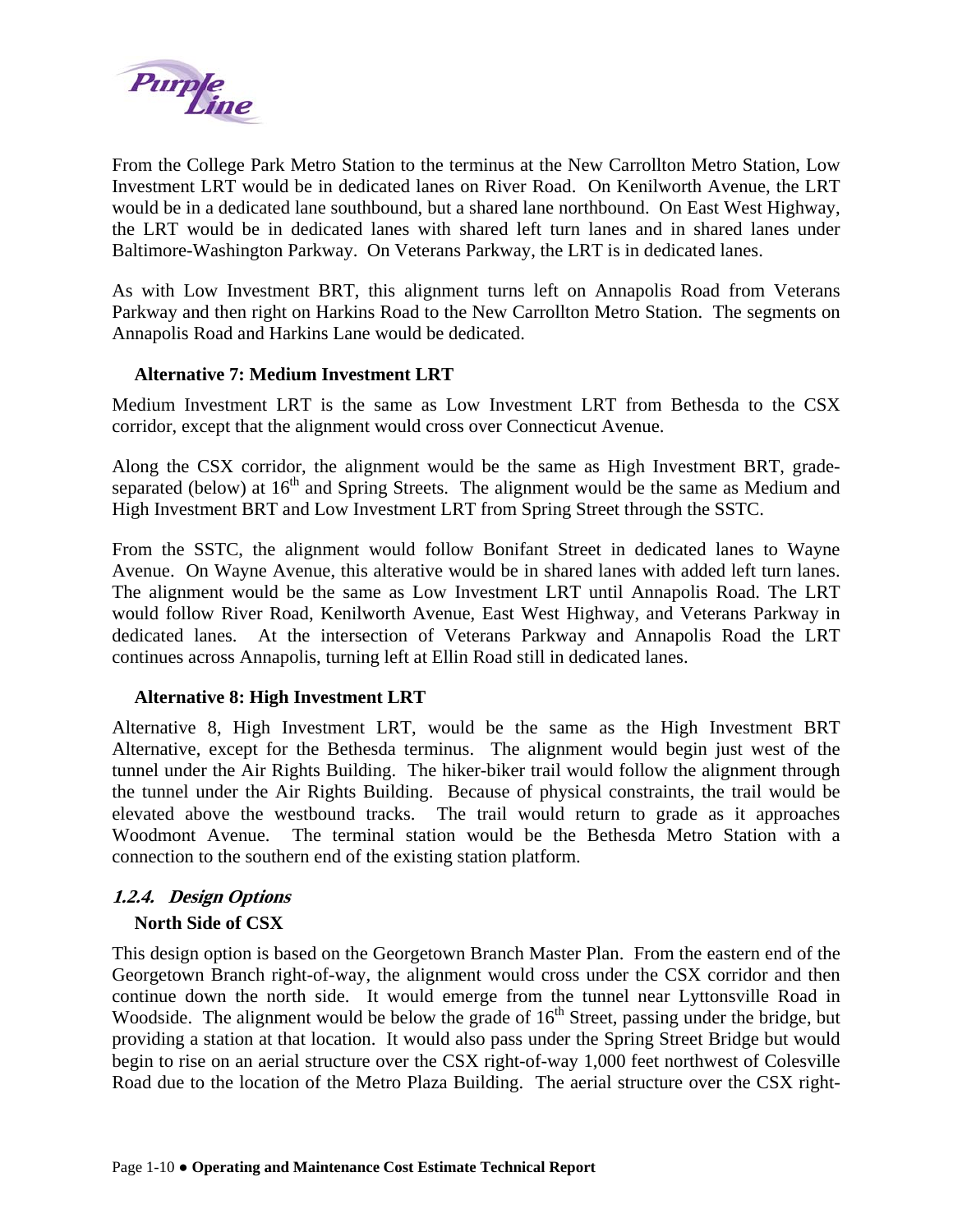

<span id="page-13-0"></span>of-way would provide the required 23-foot clearance from top of rail to bottom of structure. The alternative would enter the SSTC parallel to, but at a higher level than, the existing tracks.

#### **South Side of CSX with a Crossing West of the Falklands Chase Apartments**

This option would operate on the south side of the CSX, as described either at or below grade at 16<sup>th</sup> Street. The alignment would cross the CSX corridor between Spring Street and Fenwick Lane. This option would continue along the north side of the CSX right-of-way on an aerial structure over the CSX right-of-way 1,000 feet northwest of Colesville Road, due to the location of the Metro Plaza Building. The aerial structure over the CSX right-of-way would provide the required 23-foot clearance from top of rail to bottom of structure. The alternative would enter the SSTC parallel to, but at a higher level than, the existing tracks.

#### **Silver Spring/Thayer Tunnel**

This design option would begin at the SSTC where the alignment leaves the CSX corridor near Silver Spring Avenue. It would enter a tunnel on Silver Spring Avenue passing under Georgia Avenue and Fenton Street. At approximately Grove Street, the alignment would shift northward to continue under the storm drain easement and backyards of homes on Thayer and Silver Spring Avenues. The transitway would emerge from the tunnel behind the East Silver Spring Elementary School on Thayer Avenue and follow Thayer Avenue across Dale Drive to Piney Branch Road. If the mode selected were LRT, the grade of Piney Branch Road would require an aerial structure from west of Sligo Creek and Sligo Creek Parkway and would return to grade just west of Flower Avenue. This aerial structure requires that the road be widened. For this design option, a station would be located on Thayer Avenue where the alignment would emerge from the tunnel.

#### **Preinkert/Chapel Drive**

The Preinkert/Chapel Drive design option is being evaluated for both BRT and LRT through the campus of University of Maryland. The alignment would run from the west on Campus Drive turning right onto Preinkert Drive where it would head southeast. The transitway would turn left to pass directly between LeFrak Hall and the South Dining Campus Hall and then northeast through the Lot Y parking lot. From there, the alignment would run east along Chapel Drive between Memorial Chapel and Marie Mount Hall and eventually would pass to the south of Lee Building at Chapel Fields. The alignment would continue onto Rossborough Lane, passing directly north of Rossborough Inn to cross US 1, and continues east through the East Campus development.

#### **1.2.5. Stations and Station Facilities**

Between 20 and 21 stations are being considered for each of the alternatives. Table 1-1 provides the stations for each of the Build Alternatives.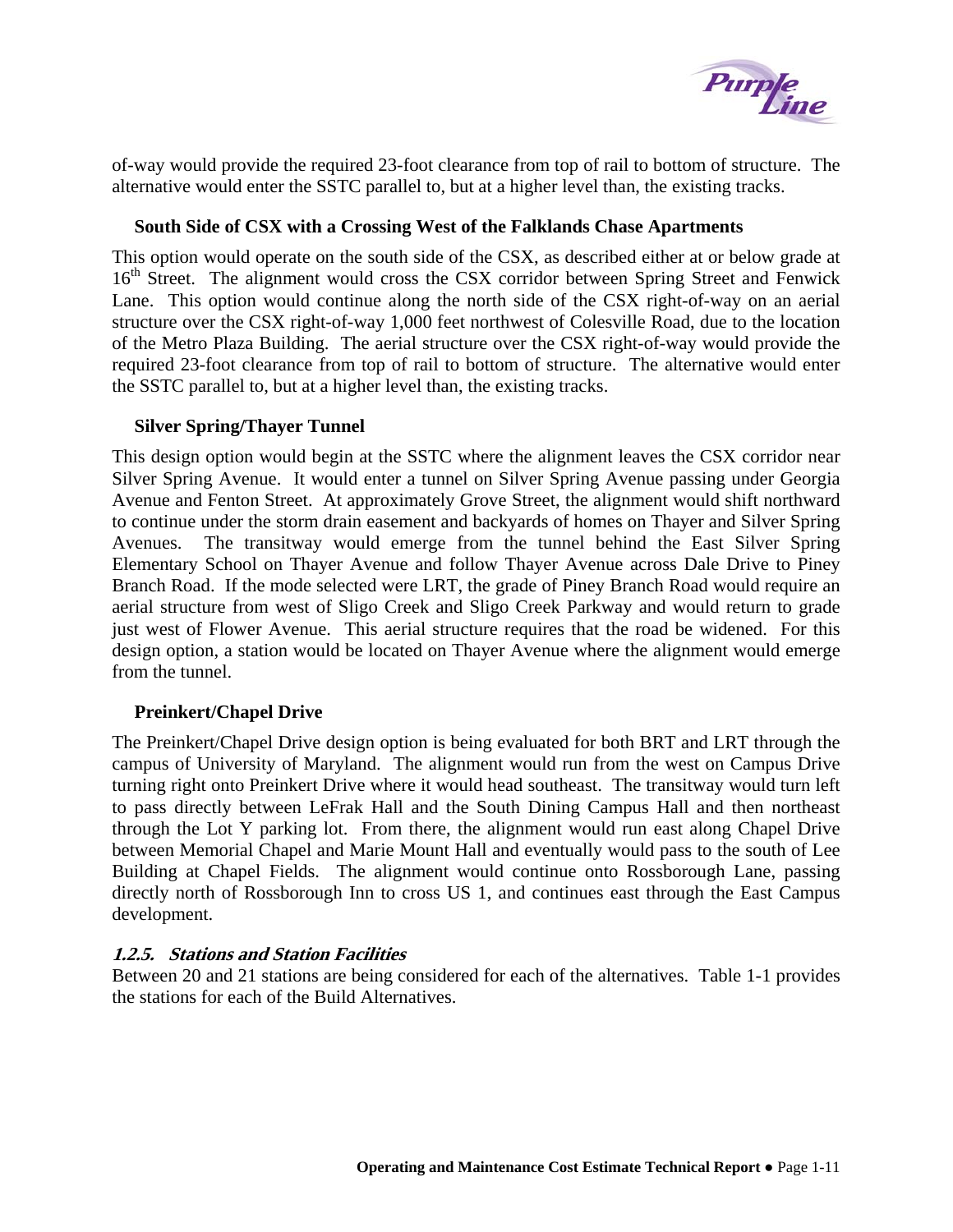<span id="page-14-0"></span>

| <b>Segment Name</b>                  | Low<br>Invest.<br><b>BRT</b> | <b>Medium</b><br>Invest.<br><b>BRT</b> | <b>High</b><br>Invest.<br><b>BRT</b> | Low<br>Invest.<br><b>LRT</b> | <b>Medium</b><br>Invest.<br><b>LRT</b> | <b>High</b><br>Invest.<br><b>LRT</b> |
|--------------------------------------|------------------------------|----------------------------------------|--------------------------------------|------------------------------|----------------------------------------|--------------------------------------|
| Bethesda Metro, North Entrance       | Yes                          | Yes                                    | Yes                                  | N/A                          | N/A                                    | N/A                                  |
| <b>Medical Center Metro</b>          | Yes                          | N/A                                    | N/A                                  | N/A                          | N/A                                    | N/A                                  |
| Bethesda Metro, South Entrance       | N/A                          | Yes                                    | Yes                                  | Yes                          | Yes                                    | Yes                                  |
| <b>Connecticut Avenue</b>            | Yes                          | Yes                                    | Yes                                  | Yes                          | Yes                                    | Yes                                  |
| Lyttonsville                         | Yes                          | Yes                                    | <b>Yes</b>                           | Yes                          | Yes                                    | Yes                                  |
| Woodside/16 <sup>th</sup> Street     | Yes                          | Yes                                    | Yes                                  | Yes                          | Yes                                    | Yes                                  |
| <b>Silver Spring Transit Center</b>  | Yes                          | Yes                                    | Yes                                  | Yes                          | Yes                                    | Yes                                  |
| <b>Fenton Street</b>                 | Yes                          | Yes                                    | N/A                                  | Yes                          | Yes                                    | N/A                                  |
| Dale Drive                           | Yes                          | Yes                                    | Yes                                  | Yes                          | Yes                                    | Yes                                  |
| Manchester Road                      | Yes                          | Yes                                    | Yes                                  | Yes                          | Yes                                    | Yes                                  |
| <b>Arliss Street</b>                 | Yes                          | Yes                                    | Yes                                  | Yes                          | Yes                                    | Yes                                  |
| <b>Gilbert Street</b>                | Yes                          | Yes                                    | Yes                                  | Yes                          | Yes                                    | <b>Yes</b>                           |
| Takoma/Langley Transit Center        | Yes                          | Yes                                    | Yes                                  | Yes                          | Yes                                    | Yes                                  |
| <b>Riggs Road</b>                    | Yes                          | Yes                                    | Yes                                  | Yes                          | Yes                                    | Yes                                  |
| Adelphi Road                         | Yes                          | Yes                                    | <b>Yes</b>                           | Yes                          | <b>Yes</b>                             | <b>Yes</b>                           |
| University of Maryland Campus Center | Yes                          | Yes                                    | Yes                                  | Yes                          | Yes                                    | Yes                                  |
| US <sub>1</sub>                      | Yes                          | N/A                                    | N/A                                  | N/A                          | N/A                                    | N/A                                  |
| <b>East Campus</b>                   | N/A                          | Yes                                    | Yes                                  | Yes                          | Yes                                    | Yes                                  |
| College Park Metro                   | Yes                          | Yes                                    | Yes                                  | Yes                          | Yes                                    | Yes                                  |
| <b>River Road</b>                    | Yes                          | Yes                                    | Yes                                  | Yes                          | Yes                                    | Yes                                  |
| Riverdale Park                       | Yes                          | Yes                                    | Yes                                  | Yes                          | Yes                                    | Yes                                  |
| Riverdale Heights                    | Yes                          | Yes                                    | Yes                                  | Yes                          | Yes                                    | Yes                                  |
| Annapolis Road                       | Yes                          | Yes                                    | Yes                                  | Yes                          | Yes                                    | Yes                                  |
| New Carrollton Metro                 | Yes                          | Yes                                    | Yes                                  | Yes                          | Yes                                    | Yes                                  |

### **Table 1-1: Stations by Alternative**

The design of the Purple Line stations has not been determined at this stage of the project; however, the stations would likely include the following elements: shelters, ticket vending machines, seating, and electronic schedule information. The stations would be located along the transitway and would be on local sidewalks or in the median of the streets, depending on the location of the transitway. Because both the BRT and LRT vehicles under consideration are "low floor," the platforms would be about 14 inches above the height of the roadway. The platforms would be approximately 200 feet long and between 10 and 15 feet wide, depending on the anticipated level of ridership at each particular station. No new parking facilities would be constructed as part of the Purple Line. Municipal parking garages exist near the Bethesda and Silver Spring Metro Stations, and transit parking facilities exist at the College Park and New Carrollton Metro Stations.

Additional kiss-and-ride facilities would be considered at the stations at Connecticut Avenue on the Georgetown Branch right-of-way and Lyttonsville. The SSTC, College Park Metro Station, and New Carrollton Metro Station already have kiss-and-ride parking facilities available and the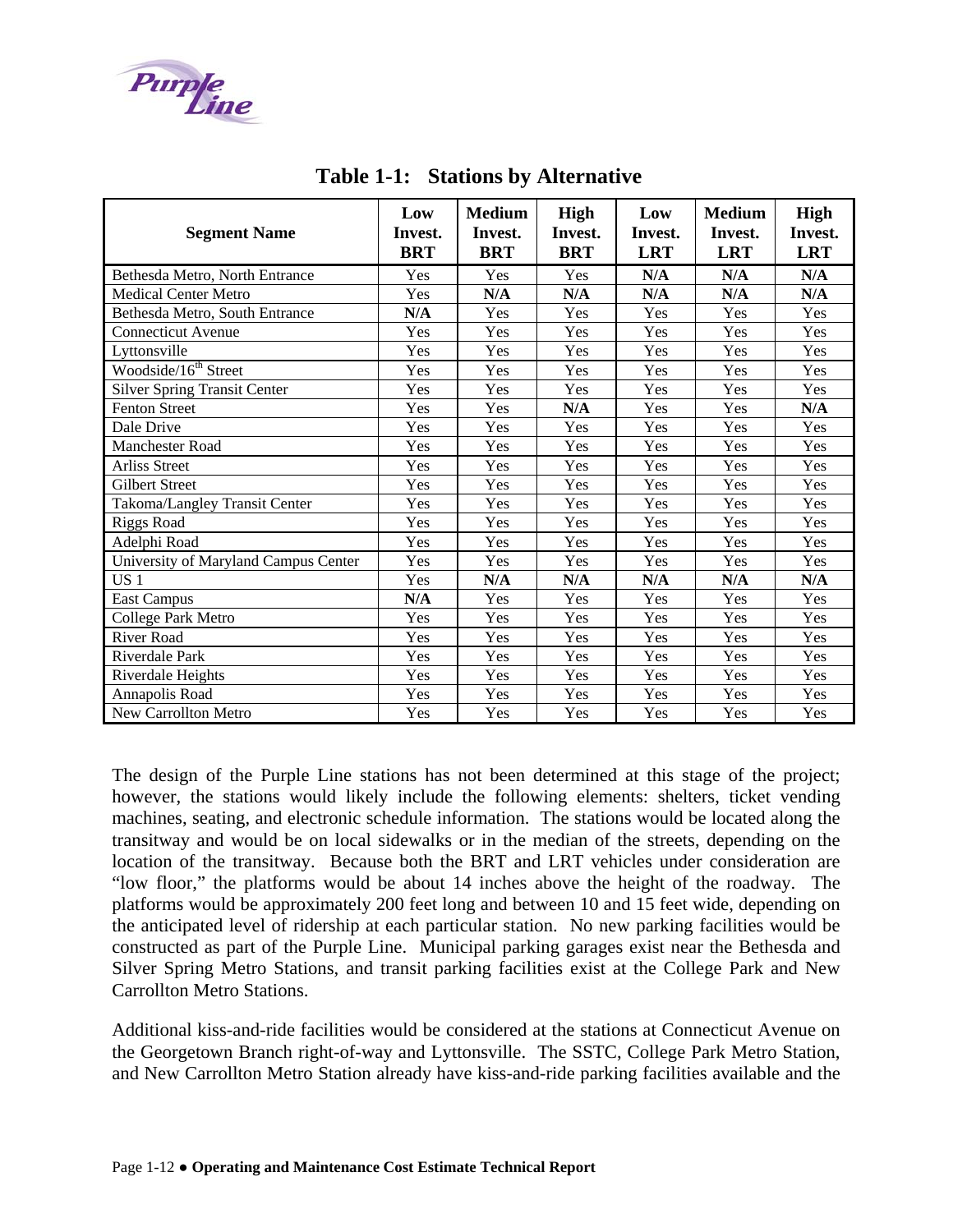

<span id="page-15-0"></span>Purple Line would not add more. It has been determined that kiss-and-ride facilities are not needed at the Takoma/Langley Transit Center.

### **1.2.6. Maintenance and Storage Facilities**

LRT and BRT both require maintenance and storage facilities; however, the requirements in terms of location and size are not the same. LRT requires a facility located along the right-ofway while a BRT facility can be located elsewhere. Depending on the construction phasing and mode chosen, two maintenance facilities (one in Montgomery County and one in Prince George's County) are ideal.

The size of the facility depends on the number of vehicles required. A fleet of 40 to 45 LRT vehicles or 40 to 60 buses (including spares) would require approximately 20 acres. The Purple Line would also require storage for non-revenue vehicles and equipment such as: maintenance, supervisory, and security vehicles.

Activities at the maintenance facility would include:

- Vehicle Storage area (tracks for LRT)
- Inspection/Cleaning
- Running Repairs
- Maintenance/Repair
- Operations/Security
- Parking
- Materials/Equipment Storage

Two sites improve operations by providing services and storage near the ends of the alignment. It is possible to have one site provide the majority of the services and the other function as an auxiliary site.

Five potential sites were identified during the course of the alternatives analysis and were evaluated for environmental impacts. As part of the screening process three were eliminated from further consideration. These five sites are listed below:

- Lyttonsville This is a maintenance facility on Brookville Road in Lyttonsville, currently used by Montgomery County Ride On buses and school buses. The Purple Line would require the use of some additional adjacent property.
- Haig Court This site is located on River Road at Haig Court. It would require minimal grading, but is partly wooded, and is very close to the residential neighborhood of Riverdale which is also a historic district.
- North Veterans Parkway This site is located on the north side of Veterans Parkway. This site is heavily wooded and includes steep grades.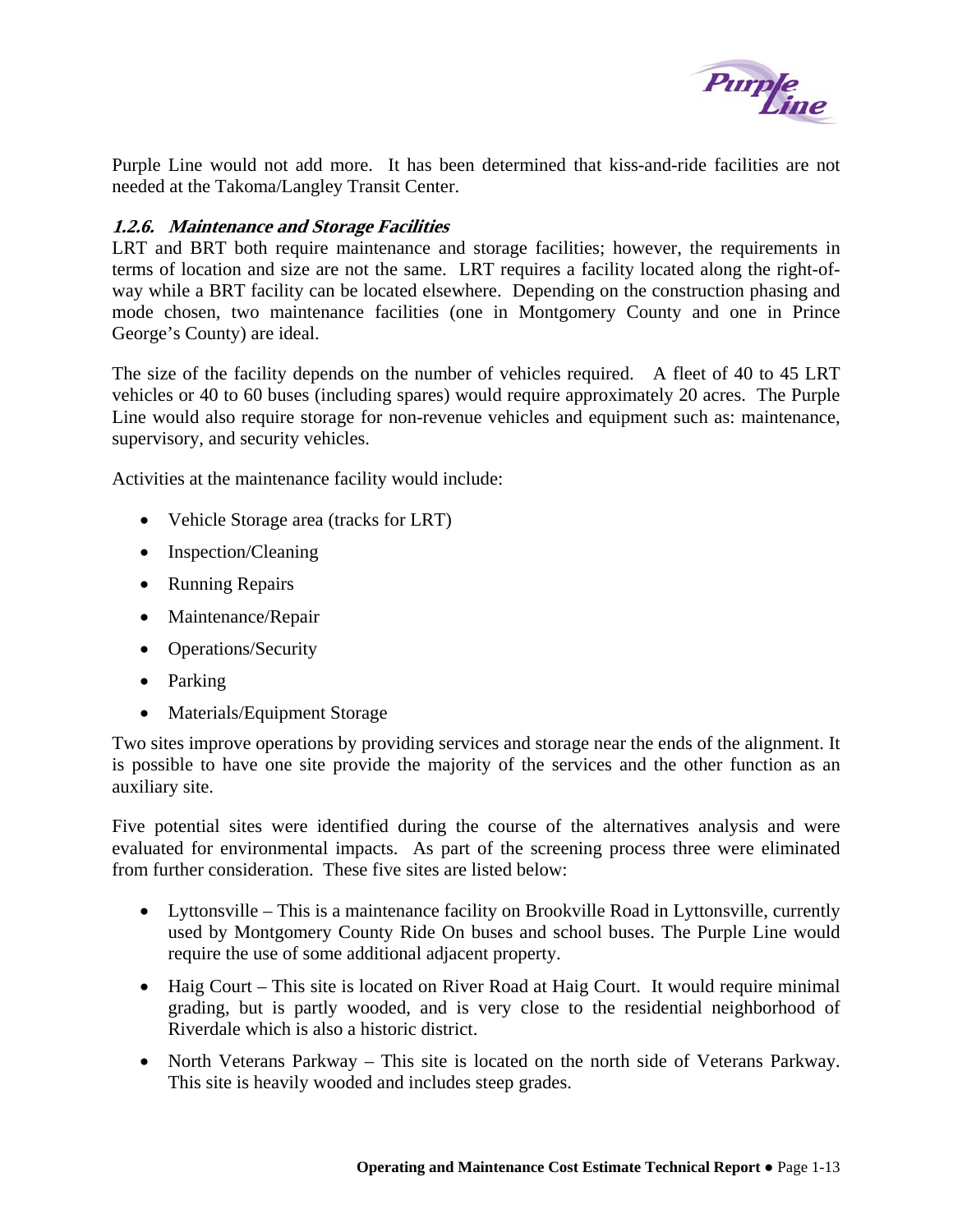<span id="page-16-0"></span>

- Glenridge Maintenance Facility This site is located on the south side of Veterans Parkway near West Lanham Shopping Center. It is currently being used as a maintenance facility for Prince George's County Park vehicles.
- MTA New Carrollton property This site is a parcel owned but the MTA on the east side of the New Carrollton Metro station. It is not particularly well located for use by the Purple Line because it would require the Purple Line to pass under or around the New Carrollton Metro Station.

The Lyttonsville site and the Glenridge Maintenance Facility were identified as the two sites most appropriate for maintenance and storage facilities for the project based on potential environmental effects and location. These two sites would provide sufficient capacity for either BRT or LRT operations; and are well located near either end of the alignment.

#### **1.2.7. Traction Power Substations**

Light rail's electric traction power system requires electrical substations approximately every 1.25 miles, depending on the frequency and size of the vehicles. These substations, which are approximately 10 feet by 40 feet, do not need to be immediately adjacent to the tracks. This flexibility means the substations can be located to minimize visual intrusions and can be visually shielded by fencing, landscaping, or walls, or can be incorporated into existing buildings. The number and location of these substations will be determined during the preliminary engineering phase of project development.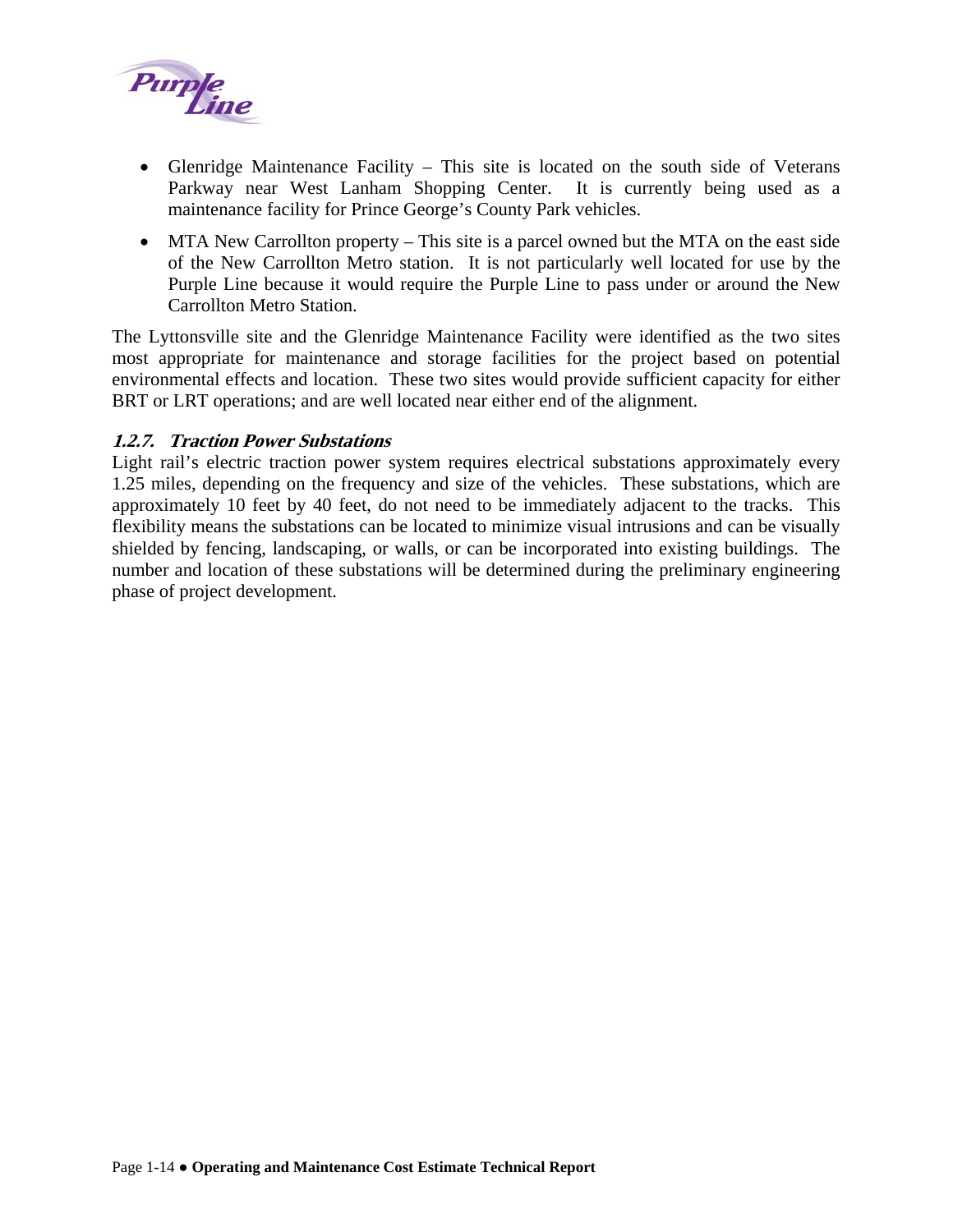

### <span id="page-17-0"></span>**2. General Approach to Cost Estimating**

Figure 2-1 shows the general steps in estimating the O&M costs for an alternatives analysis. Transit supply is represented in travel demand models by the frequency of service (headway) and total travel time. It is generally a conceptual representation, appropriate for planning level analysis and evaluation, compared to the many alternative service patterns available to a transit agency's scheduling departments. Furthermore, travel demand models typically model one or two portions of a typical weekday, with factors applied to estimate daily and annual ridership. The steps in estimating O&M costs from the operating statistics follows a process described in the following sections.



**Figure 2-1: Steps in O&M Estimation Process**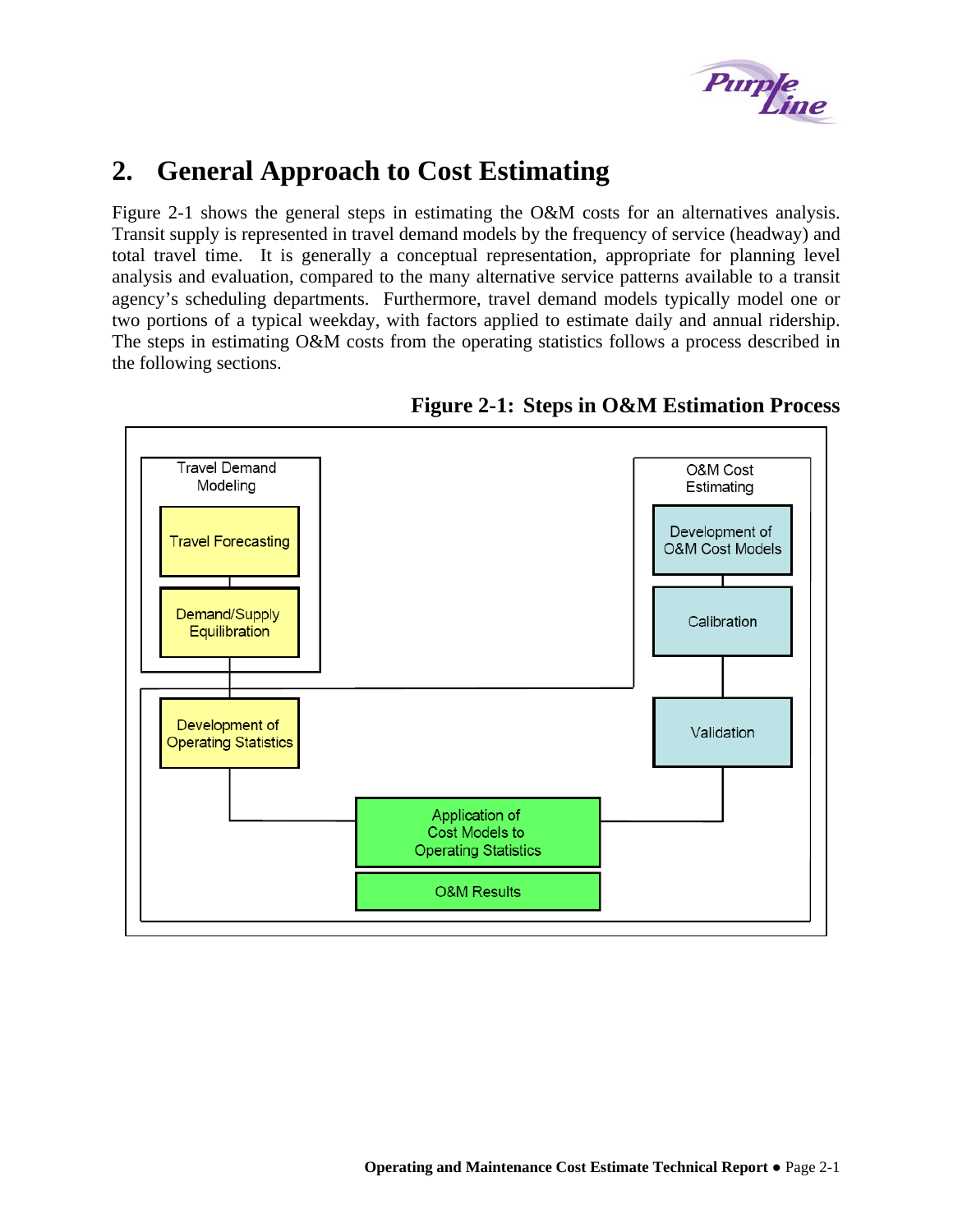

### <span id="page-18-0"></span>**3. Cost Estimating Methodology**

The resource build-up approach is used to determine O&M costs for the alternatives in FTA New Starts projects. Costs are computed in the resource build-up model by estimating the labor and materials needed to provide a given level-of-service and then multiplying by the unit costs of said labor and materials. This approach involves disaggregating O&M costs from recent years into categories that can be reasonably assumed to vary with service levels. The bus model, for example, has costs that vary by miles of service (for example, fuel costs), by hours of service (driver labor), and by the number of peak vehicles (bus cleaning). Productivity factors were broken out where reasonable, so that the impacts of new assumptions (such as new fuel costs, labor rates, or fuel efficiency) could be tested directly in the model. The disaggregated costs per unit of service were then summed to produce a cost model that calculates future costs for each alternative based on the service characteristics and productivity assumptions defined for that alternative.

The model for the Purple Line was based on unit costs derived via resource build-up equations, and wage and fringe rates for the agencies that operate within the area were used throughout the estimation procedures. This report documents the model used and presents the results of the 2030 annual O&M costs for the project alternatives in 2007 dollars. The methodology used in this report is consistent with the FTA guidance suggesting a resource productivity approach to estimating O&M costs.

### **3.1. Operating and Maintenance Cost Model Development**

Public transportation in the Purple Line corridor is provided by MTA, Washington Metropolitan Area Transit Authority (WMATA) Metrobus and Metrorail, county systems operated by Montgomery and Prince George's Counties, and the University of Maryland.

Currently, MTA operates a network of bus routes operating primarily in mixed traffic, with approximately 20 million vehicle miles of bus service per year. MTA also operates a door-todoor service, heavy rail transit, commuter rail service oriented to Baltimore and Washington, D.C. (MARC), and nearly 60 miles of (directional) light rail service. MTA's operational and cost experience for bus and light rail service was used as the basis for the Purple Line service model development. Because changes to the heavy rail or commuter rail systems are not a factor in the present study, cost models were not prepared for those modes.

Besides the 106.3 miles of heavy rail service that comprises their Metrorail rail transit system, WMATA provides local and express bus and Americans with Disabilities Act-compliant complementary paratransit service in the Washington, D.C. area. WMATA operates 338 fixed bus routes on 171 lines, operating more than 423 million annual revenue vehicle miles of bus service per year. Cost models, based on WMATA bus, were developed for projected WMATA service within the different models.

Ride On Montgomery County bus transit operates 12.4 million annual revenue vehicle miles of fixed-route bus service and provides complementary paratransit service within Montgomery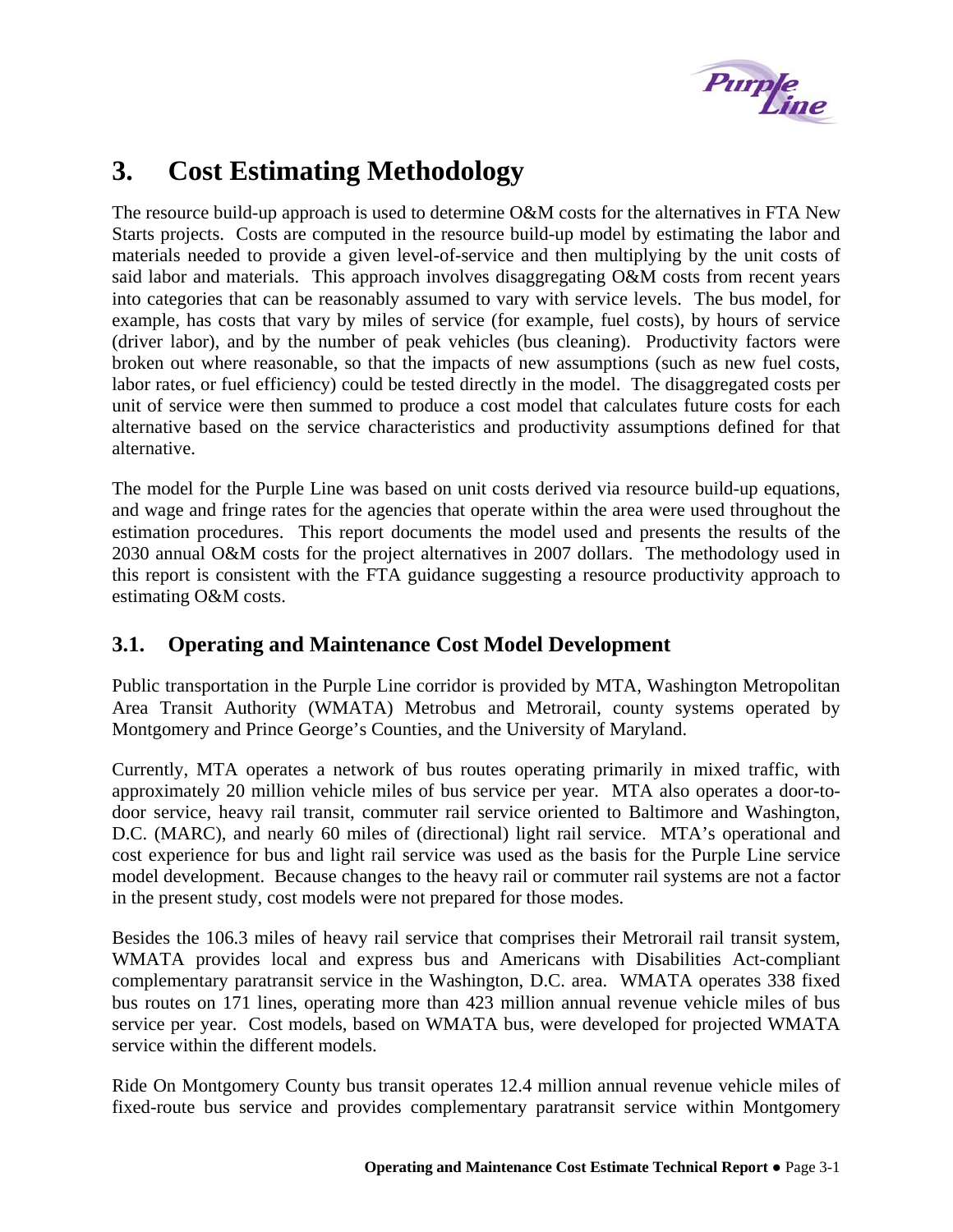<span id="page-19-0"></span>

County, providing connections to Metrobus and Metrorail services. Prince George's County TheBus transit service provides 10.5 million annual passenger miles of bus service within the county, together with paratransit, and connects to WMATA and Montgomery County services. Cost models for local and express bus service within the Purple Line model were developed using Montgomery County bus costs.

### **3.1.1. MTA Bus Model Summary**

The basic bus cost model was calibrated using FTA's NTD reports for FY 2003 through 2005. The NTD is the FTA's national database of statistics for the transit industry. The NTD is comprised of data reported by transit agencies across the US, which is then analyzed and compiled into reports published by FTA and made available to the public on the NTD program website. The types of data collected and reported include:

- Operational Characteristics Vehicle revenue hours and miles, unlinked passenger trips, and passenger miles.
- Service Characteristics Service reliability and safety, etc.
- Capital Revenues and Assets Sources and uses of capital, fleet size and age, and fixed guideways, etc.
- Financial Operating Statistics Revenues, federal, state, and local funding; costs, etc.

The NTD has been expanded in recent years to include data on safety, security, and rural transit.

An average of 2003, 2004, and 2005 actual costs for MTA bus were developed for each expense category. Costs were escalated from their year of expenditure to September 2007 dollars using escalation factors derived from Bureau of Labor Statistics Consumer Price Index inflation estimates for the Baltimore-Washington area. September 2007 is the most recent month for which Consumer Price Index data is currently available at the regional level. The factors used to inflate from year of expenditure to September 2007 are listed in Table 3-1.

**Table 3-1: Inflation Rates Compared to September 2007** 

| <b>Year of Expenditure</b> | <b>Escalation Factor</b> |
|----------------------------|--------------------------|
| 2003                       | 1.153                    |
| 2004                       |                          |
| 2005                       | 077                      |

*Source: Based on US Bureau of Labor Statistics, Consumer Price Index Data for Baltimore Washington, D.C.-MD-VA-WV. Series Id: CUURA311SA0, CUUSA311SA0. Accessed November 2007.* 

Detailed costs that form the basis of the MTA bus model are presented in Table 3-2. These individual costs were summed to form a cost model based on three service characteristics: service hours, vehicle miles, and peak vehicles (the number of vehicles that operate during peak hours). The costs were then divided by the number of units of each operating statistic to develop unit cost factors for each category. The resulting unit cost factors include: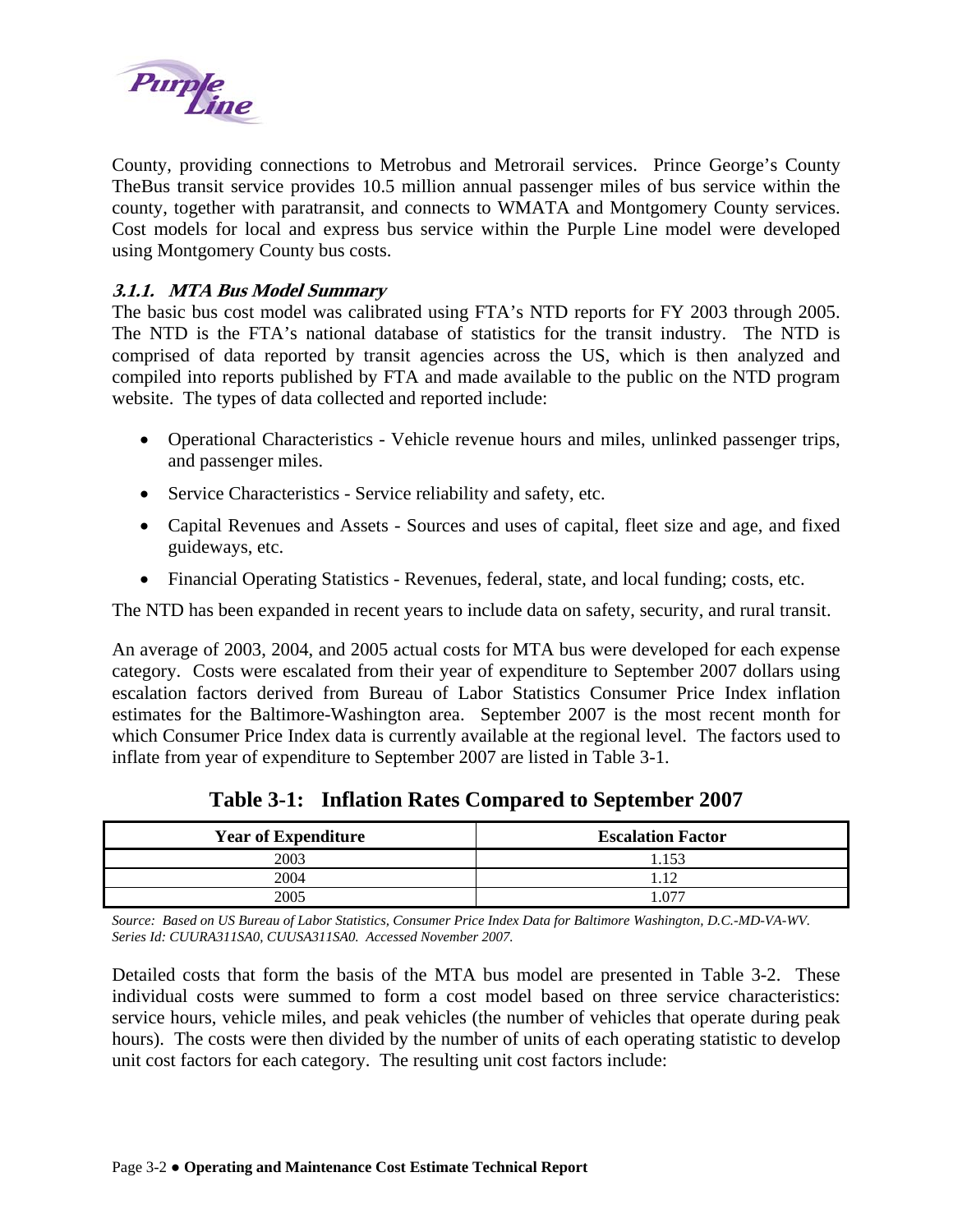

- <span id="page-20-0"></span>• \$67,727 X number of buses operated during peak
- $$3.41$  X number of annual vehicle miles
- \$58.52 X number of annual vehicle service hours

For BRT, station and guideway maintenance costs were priced using a factor of \$79,642 for each mile (in each direction) of BRT guideway, using a methodology described in Section 3.2. To capture the additional cost of using articulated buses or other unconventional transit vehicles in such areas as fuel, tires, and maintenance, for BRT services, the cost factor for annual vehicle miles of service was increased by 50 percent, from \$3.41 for conventional bus service to \$5.11 for BRT.

### **3.1.2. MTA Light Rail Model Summary**

The LRT cost model was calibrated using MTA's NTD reports for FY 2003. The year 2003 was chosen because it was the last full year of operation before changes were made to the operational procedure, which coincided with rail double tracking projects on the existing LRT line. These operational changes distorted operating costs (discussed below in the validation section) to the point where operating cost data from the years since 2003 are inappropriate predictor of future rail operations. The detailed costs for the development of the cost factors employed in the MTA light rail model are presented in Table 3-3. The individual costs were summed to form a cost model based on four service characteristics: vehicles in maximum service (peak number of vehicles), track miles, passenger car revenue hours (to account for multi-car trains), and revenue miles. The rail model distinguishes between labor costs and non-labor costs for operating characteristics.

The unit cost factors for light rail include:

- \$70,645 X number of vehicles in maximum service
- \$160,325 X number of directional route miles (track miles)
- \$3.22 X number of annual passenger car revenue miles
- \$108.85 X number of annual passenger car revenue hours

### **3.1.3. WMATA Bus Cost Model Summary**

The WMATA bus cost model was calibrated using WMATA's NTD reports for FY 2003-2005. An average of 2003, 2004, and 2005 actual costs for WMATA buses were developed for each expense category and were inflated to September 2007 costs. Average WMATA costs were used to estimate costs for both local and express WMATA buses in the model. The detailed costs for the development of the cost factors employed in the WMATA bus model are presented in Table 3-4.

The unit cost factors for WMATA bus include:

- \$78,454 X number of vehicles in maximum service
- \$3.71 X number of annual passenger car revenue miles
- \$61.46 X number of annual passenger car revenue hours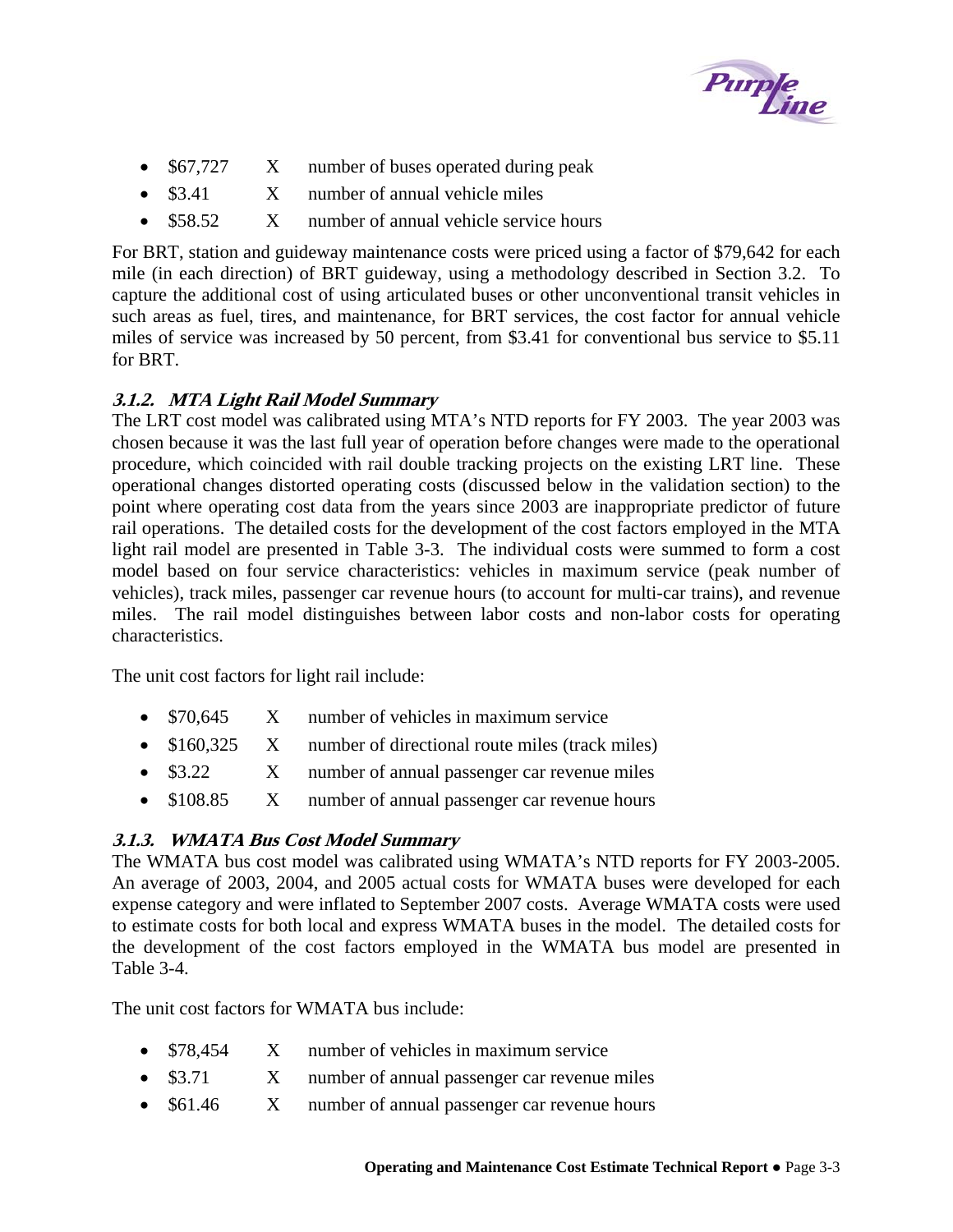<span id="page-21-0"></span>

### **3.1.4. Other Local Bus/Other Express Bus Cost Model Summary**

The Montgomery County bus cost model was used to estimate bus costs in the Other Local Bus and Other Express Bus modes for the different alternatives. The Other Local Bus and Other Express Bus categories in the model included bus services in Montgomery County, Prince George's County, Fairfax County, Virginia, and other local bus services in the region. Montgomery County was chosen for development of the cost model primarily because Montgomery County's costs are somewhat higher than those of Prince Georges County. This will cause the model to err on the more conservative side, projecting slightly higher costs than would be generated by a model based on Prince George's County service.

The Montgomery County bus cost model was calibrated using Montgomery County's NTD reports for FY 2003-2005. An average of 2003, 2004, and 2005 actual costs for Montgomery County buses were developed for each expense category and were inflated to September 2007 costs. The detailed costs for the development of the cost factors employed in the Montgomery County bus model are presented in Table 3-5.

The unit cost factors for Montgomery County bus include:

- \$84,513 X number of vehicles in maximum service
- \$2.04 X number of annual passenger car revenue miles
- \$52.61 X number of annual passenger car revenue hours

#### **3.1.5. Validation**

Validation is a process used to indicate that the model is accurate and that the assumptions used in building the model were valid. Of the three years considered in the MTA bus model validation, 2004 had the largest variance between actual and predicted costs, at 6 percent. For the years 2003 through 2005, the model predicted the actual (inflation adjusted) costs to within less than ±6 percent. Table 3-6 shows the results of the validation for MTA bus.

The rail model is less accurate than the bus model for predicting the actual costs of individual years. Even under normal circumstances, an LRT model typically is less accurate in predicting the actual costs of individual years because the scale of an LRT system is smaller. This makes an LRT system model more sensitive to small changes in service patterns from year to year. In addition, as noted in Section 3.1.3, the LRT model is based on a single year—2003—because the years 2004 and 2005 were affected by significant service changes due to construction. However, there is a reasonable degree of confidence that the model accurately projects costs for a normal year of operation. Table 3-7 shows the results of the validation for MTA light rail.

For the WMATA bus validation, 2003 had the largest variance between actual and predicted costs, at 4 percent. The WMATA bus cost model predicted the actual (inflation adjusted) costs to within less than ±4 percent. Table 3-8 shows the results of the validation for WMATA bus validation.

For Montgomery County, bus validation for year 2005 had the largest variance, 5 percent, between actual and predicted costs. The Montgomery County bus cost model predicted the actual (inflation adjusted) costs to within less than  $\pm 5$  percent. Table 3-9 shows the results of the validation for Montgomery County bus validation.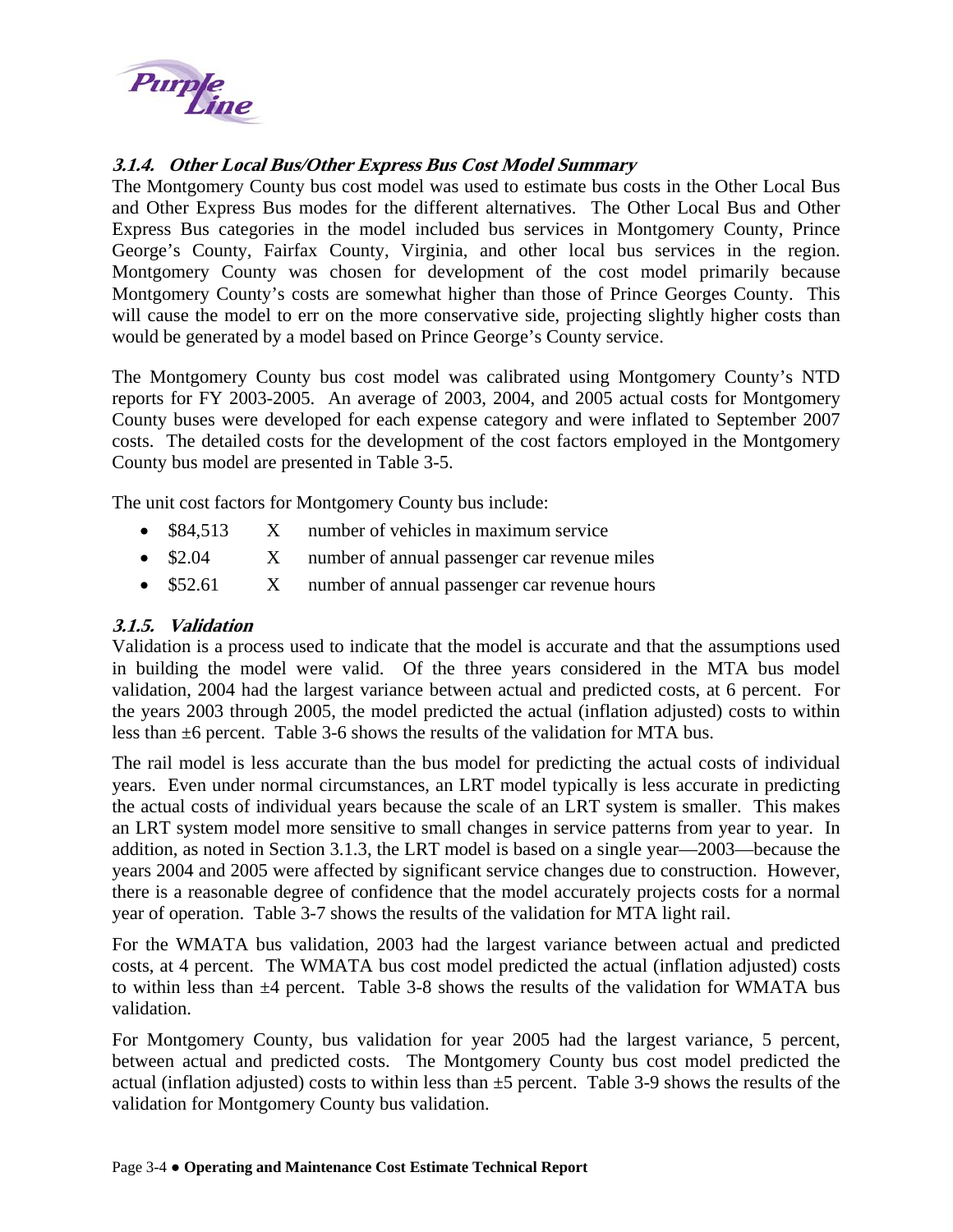**Operating and Maintenance Cost Estimate Technical Report** ● Page 3-5

*Purple* 

### **Table 3-2: MTA Bus O&M Cost Model**

<span id="page-22-0"></span>Based on 2003-2005 Submittals to National Transit Database NTD ID: 3034 Mode: MB Service: DO

September 2007 dollars 1.0000

### **1. Cost Allocation Model (In November 2006 Dollars)**

2003-2005 Average Expenses

|                                                       |                             |                          | <b>Annual Cost</b>       |                            |                                        |                 | <b>Annual Cost &amp; Attribution</b> |              |                          |                                |                |
|-------------------------------------------------------|-----------------------------|--------------------------|--------------------------|----------------------------|----------------------------------------|-----------------|--------------------------------------|--------------|--------------------------|--------------------------------|----------------|
|                                                       |                             |                          |                          |                            |                                        |                 | <b>Scheduled</b>                     |              |                          | <b>Exclusive Access</b>        |                |
|                                                       | <b>NTDB</b>                 |                          |                          |                            | <b>Revenue-Vehicle Revenue-Vehicle</b> |                 |                                      |              |                          | Right-of-Way                   |                |
|                                                       | <b>Reference</b>            |                          |                          |                            | <b>Hours</b>                           |                 | <b>Miles</b>                         |              | <b>Peak Vehicles</b>     | <b>Miles</b>                   | % of Total     |
| <b>Vehicle Operations Labor</b>                       |                             |                          |                          |                            |                                        |                 |                                      |              |                          |                                |                |
|                                                       | F-30, 01 a<br>$F-30$ , 02 a | \$<br>\$                 | 50,811,771<br>10,351,272 | $\sqrt{S}$<br>$\mathbf{e}$ | 50,811,771<br>10,351,272               |                 |                                      |              |                          |                                | 24%<br>5%      |
| Other Salaries and Wages<br>Fringe Benefits           | F-30, 03 a                  | \$                       | 40,917,192               | <sup>\$</sup>              | 40,917,192                             |                 |                                      |              |                          |                                | 20%            |
| Services                                              | F-30, 04 a                  | \$                       | 126,005                  | $\overline{\mathcal{S}}$   | 126,005                                |                 |                                      |              |                          |                                | 0%             |
| <b>Sub-Total</b>                                      |                             |                          | $\overline{102,206,240}$ |                            | $\overline{102,206,240}$               |                 |                                      |              |                          |                                | 49%            |
|                                                       |                             |                          |                          | \$                         |                                        | \$              | $\blacksquare$                       | \$           | $\blacksquare$           | \$<br>$\blacksquare$           |                |
|                                                       |                             |                          |                          |                            |                                        |                 |                                      |              |                          |                                |                |
| <b>Vehicle Operations Materials and Supplies</b>      |                             |                          |                          |                            |                                        |                 |                                      |              |                          |                                |                |
| <b>Fuel and Lubricants</b>                            | F-30, 05 a                  | \$                       | 10,132,703               |                            |                                        | \$              | 10,132,703                           |              |                          |                                | 4.8%           |
| Tires and Tubes                                       | F-30, 06 a                  | \$                       | 1,000,131                |                            |                                        | \$              | 1,000,131                            |              |                          |                                | 0%             |
| Other Materials/Supplies                              | F-30, 07 a                  | \$                       | 151,752                  |                            |                                        | \$              | 151,752                              |              |                          |                                | 0%             |
| <b>Utilities</b>                                      | F-30, 08 a                  | \$                       |                          |                            |                                        | $\overline{\$}$ |                                      |              |                          |                                | 0%             |
| Casualty and Liability                                | F-30, 09 a                  | \$                       |                          |                            |                                        | \$              |                                      |              |                          |                                | $0\%$          |
| Taxes                                                 | $F-30$ , 10 a               | $\overline{\mathcal{S}}$ |                          |                            |                                        |                 |                                      | \$           | $\overline{\phantom{a}}$ |                                | 0%             |
| Miscellaneous                                         | F-30, 13 a                  | \$                       |                          |                            |                                        |                 |                                      | $\mathbb{S}$ | $\overline{\phantom{a}}$ |                                | $0\%$          |
| <b>Expense Transfers</b>                              | F-30, 14 a                  |                          |                          |                            |                                        |                 |                                      |              |                          |                                | 0%             |
| <b>Sub-Total</b>                                      |                             | \$                       | 11,284,586               | \$                         | $\blacksquare$                         | \$              | 11,284,586                           | \$           | $\blacksquare$           | \$<br>$\blacksquare$           | 5%             |
|                                                       |                             |                          |                          |                            |                                        |                 |                                      |              |                          |                                | $\Omega$       |
| <b>Vehicle Maintenance Labor</b>                      |                             |                          |                          |                            |                                        |                 |                                      |              |                          |                                |                |
| Other Salaries and Wages                              | $F-30$ , 02 b               | \$                       | 21,465,895               |                            |                                        | \$              | 21,465,895                           |              |                          |                                | 10%            |
| <b>Fringe Benefits</b>                                | F-30, 03 b                  | \$                       | 14,365,693               |                            |                                        | $\mathbb{S}$    | 14,365,693                           |              |                          |                                | 7%             |
| Services                                              | F-30, 04 b                  | \$                       | 1,508,523                |                            |                                        | $\mathbb{S}$    | 1,508,523                            |              |                          |                                | 1%             |
| <b>Sub-Total</b>                                      |                             | \$                       | 37,340,111               | \$                         |                                        | \$              | 37,340,111                           | \$           | $\blacksquare$           | \$<br>$\overline{\phantom{a}}$ | 18%            |
|                                                       |                             |                          |                          |                            |                                        |                 |                                      |              |                          |                                |                |
|                                                       |                             |                          |                          |                            |                                        |                 |                                      |              |                          |                                |                |
| <b>Vehicle Maintenance Materials and Supplies</b>     |                             |                          |                          |                            |                                        |                 |                                      |              |                          |                                |                |
| <b>Fuel and Lubricants</b>                            | $F-30$ , 05 b               | \$                       | 689,368                  |                            |                                        | \$              | 689,368                              |              |                          |                                | $0\%$          |
| Tires and Tubes                                       | F-30, 06 b                  | \$                       |                          |                            |                                        | \$              |                                      |              |                          |                                | 0%             |
| Other Materials and Supplies                          | F-30, 07 b                  | \$                       | 17,102,142               |                            |                                        | \$              | 17,102,142                           |              |                          |                                | 8%             |
| <b>Utilities</b>                                      | $F-30,08b$                  | $\overline{\mathcal{S}}$ |                          |                            |                                        | $\overline{\$}$ |                                      |              |                          |                                | 0%             |
| Casualty & Liability                                  | $F-30,09b$                  | \$                       | 384,350                  |                            |                                        | \$              | 384,350                              |              |                          |                                | $0\%$          |
| <b>Taxes</b>                                          | $F-30$ , 10 b               | $\overline{\mathcal{S}}$ |                          |                            |                                        |                 |                                      | \$           |                          |                                | $0\%$          |
| Miscellaneous                                         | $F-30$ , 13 b               | $\mathbb{S}$             | $\overline{\phantom{a}}$ |                            |                                        | \$              | $\overline{\phantom{a}}$             |              |                          |                                | $0\%$          |
| <b>Expense Transfer</b>                               | F-30, 14 b                  |                          |                          |                            |                                        |                 |                                      |              |                          |                                | 0%             |
| <b>Sub-Total</b>                                      |                             | \$                       | 18,175,860               | \$                         | $\blacksquare$                         | \$              | 18,175,860                           | \$           | $\blacksquare$           | \$<br>$\blacksquare$           | 9%             |
|                                                       |                             |                          |                          |                            |                                        |                 |                                      |              |                          |                                | 0%             |
| <b>Non-Vehicle Maintenance Labor</b>                  |                             |                          |                          |                            |                                        |                 |                                      |              |                          |                                |                |
| Other Salaries and Wages                              | F-30, 02 c                  | \$                       | 2,698,616                |                            |                                        |                 |                                      | \$           | 2,698,616                |                                | 1%             |
| <b>Fringe Benefits</b>                                | $F-30,03c$                  | \$                       | 1,805,972                |                            |                                        |                 |                                      | \$           | 1,805,972                |                                | 1%             |
| Services                                              | F-30, 04 c                  | \$                       | 1,136,536                |                            |                                        |                 |                                      | \$           | 1,136,536                |                                | $1\%$          |
| Sub-Total                                             |                             | \$                       | 5,641,124                | \$                         | $\blacksquare$                         | \$              | $\blacksquare$                       | \$           | 5,641,124                | \$<br>$\blacksquare$           | 3%             |
|                                                       |                             |                          |                          |                            |                                        |                 |                                      |              |                          |                                |                |
|                                                       |                             |                          |                          |                            |                                        |                 |                                      |              |                          |                                |                |
| <b>Non-Vehicle Maintenance Materials and Supplies</b> |                             |                          |                          |                            |                                        |                 |                                      |              |                          |                                |                |
| <b>Fuel and Lubricants</b>                            | $F-30.05c$                  | \$                       |                          |                            |                                        |                 |                                      | \$           |                          |                                |                |
| Tires and Tubes                                       |                             | \$                       |                          |                            |                                        |                 |                                      | \$           | $\overline{\phantom{a}}$ |                                | $0\%$<br>$0\%$ |
|                                                       | $F-30,06c$                  |                          |                          |                            |                                        |                 |                                      |              |                          |                                |                |
| Other Materials and Supplies                          | F-30, 07 c                  | \$                       | 1,076,217                |                            |                                        |                 |                                      | \$           | 1,076,217                |                                | 1%             |
| <b>Utilities</b>                                      | F-30, 08 c                  | \$                       |                          |                            |                                        |                 |                                      | \$           |                          |                                | $0\%$          |
| Casualty & Liability                                  | F-30, 09 c                  | \$                       | 401,073                  |                            |                                        |                 |                                      | \$           | 401,073                  |                                | $0\%$          |
| <b>Taxes</b>                                          | F-30, 10 c                  | \$                       |                          |                            |                                        |                 |                                      | \$           |                          |                                | $0\%$          |
| Miscellaneous                                         | F-30, 13 c                  | $\mathbb{S}$             | $\overline{\phantom{a}}$ |                            |                                        |                 |                                      | $\mathbb{S}$ | $\overline{\phantom{a}}$ |                                | $0\%$          |
| <b>Expense Transfer</b>                               | F-30, 14 c                  | \$                       | $\overline{\phantom{a}}$ |                            |                                        |                 |                                      | \$           |                          |                                | $0\%$          |
| <b>Sub-Total</b>                                      |                             | \$                       | 1,477,290                | \$                         |                                        | \$              |                                      | \$           | 1,477,290                | \$                             | 1%             |
|                                                       |                             | \$                       | 7,118,414                |                            |                                        |                 |                                      |              |                          |                                | 3%             |
| <b>General Administration</b>                         |                             |                          |                          |                            |                                        |                 |                                      |              |                          |                                |                |
| Other Salaries and Wages                              | F-30, 02 d                  | \$                       | 17,406,625               |                            |                                        |                 |                                      | \$           | 17,406,625               |                                | $8\%$          |
| <b>Fringe Benefits</b>                                | F-30, 03 d                  | \$                       | 11,643,389               |                            |                                        |                 |                                      | \$           | 11,643,389               |                                | 6%             |
| Services                                              | F-30, 04 d                  | \$                       | 5,507,584                |                            |                                        |                 |                                      | \$           | 5,507,584                |                                | 3%             |
| <b>Fuel and Lubricants</b>                            | F-30, 05 d                  | \$                       | $\blacksquare$           |                            |                                        |                 |                                      | \$           |                          |                                | $0\%$          |
| Tires and Tubes                                       | F-30, 06 d                  | \$                       | $\overline{\phantom{a}}$ |                            |                                        |                 |                                      | $\mathbb{S}$ | $\overline{a}$           |                                | $0\%$          |
| Other Materials and Supplies                          | F-30, 07 d                  | \$                       | 2,326,235                |                            |                                        |                 |                                      | \$           | 2,326,235                |                                | 1%             |
| <b>Utilities</b>                                      | F-30, 08 d                  | \$                       | 3,712,963                |                            |                                        |                 |                                      | \$           | 3,712,963                |                                | 2%             |
| Casualty and Liability                                | F-30, 09 d                  | \$                       | 3,433,818                |                            |                                        |                 |                                      | \$           | 3,433,818                |                                | 2%             |
| <b>Taxes</b>                                          | F-30, 10 d                  | \$                       |                          |                            |                                        |                 |                                      | $\mathbb{S}$ |                          |                                | $0\%$          |
| Miscellaneous Expense                                 | F-30, 13 d                  | \$                       | 2,666,748                |                            |                                        |                 |                                      | \$           | 2,666,748                |                                | 1%             |
| <b>Expense Transfers</b>                              | F-30, 14 d                  | \$                       | (13,314,853)             |                            |                                        |                 |                                      | $\mathbb{S}$ | (13,314,853)             |                                | $-6%$          |
| <b>Sub-Total</b>                                      |                             | \$                       | 33,382,508               | \$                         | $\blacksquare$                         | \$              | $\blacksquare$                       | \$           | 33,382,508               | \$<br>$\blacksquare$           | 16%            |
|                                                       |                             |                          |                          |                            |                                        |                 |                                      |              |                          |                                |                |
| <b>TOTAL</b>                                          |                             |                          | \$209,507,719            |                            | \$102,206,240                          | \$              | 66,800,557                           | \$           | 40,500,922               | \$<br>$\blacksquare$           | 100%           |
| Percent                                               |                             |                          |                          |                            |                                        |                 |                                      |              |                          |                                |                |
|                                                       |                             |                          |                          |                            |                                        |                 |                                      |              |                          |                                |                |
| <b>Units Per Year</b>                                 |                             |                          |                          |                            | 1,746,564                              |                 | 19,590,300                           |              | 598                      |                                |                |
| <b>UNIT COST (September 2007 Dollars)</b>             |                             |                          |                          | \$                         | $58.52$ \$                             |                 | $3.41 \overline{\smash{\big)}\}$     |              | 67,727                   |                                |                |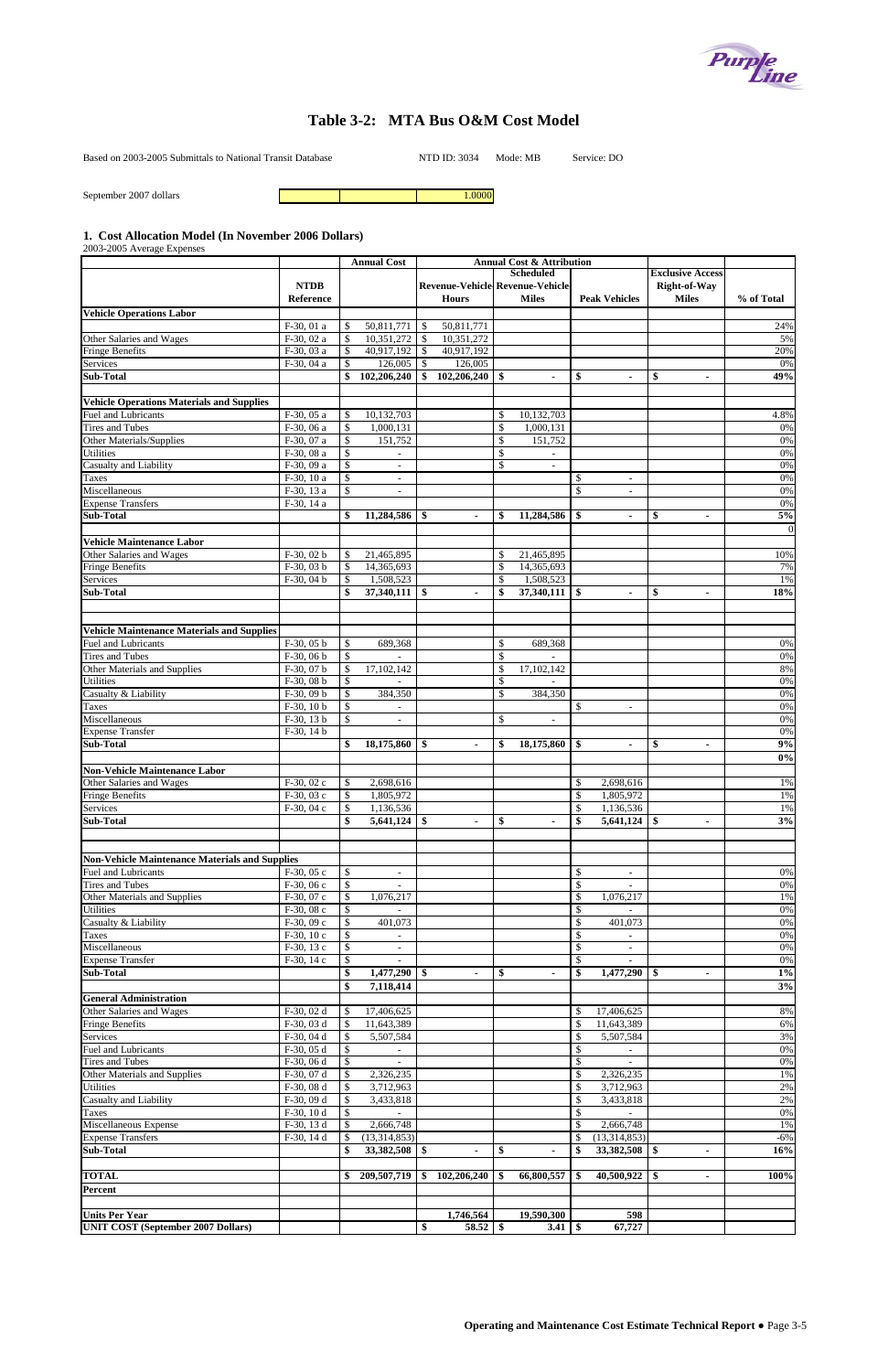Page 3-6 ● **Operating and Maintenance Cost Estimate Technical Report** 

<span id="page-23-0"></span>

### **Table 3-3: MTA Light Rail O&M Cost Model**

#### **Maryland Mass Transit Administration Light Rail Operating Cost Model**

Based on 2003 Sumbittals to National Transit Database NTL NTD ID: 3034 Mode: LR Service: DO

Conversion from 2003 to September 2007 Dollars 1.1531

#### **1. Cost Allocation Model (In Year of Expenditure Dollars)**

2003 Actual Expenses

|                                                                              |                                      |                        |                                    |          | <b>Annual Cost &amp; Attribution</b> |               |                      |                                |                |
|------------------------------------------------------------------------------|--------------------------------------|------------------------|------------------------------------|----------|--------------------------------------|---------------|----------------------|--------------------------------|----------------|
|                                                                              |                                      |                        |                                    |          | <b>Scheduled Revenue-</b>            |               |                      |                                |                |
|                                                                              |                                      | <b>Annual Cost</b>     | <b>Train-Revenue-Hours</b>         |          | <b>Car-Miles</b>                     |               | <b>Peak Vehicles</b> | <b>Track-Miles</b>             | % of Total     |
| <b>Vehicle Operations Labor</b>                                              |                                      |                        |                                    |          |                                      |               |                      |                                |                |
| Operator Salaries and Wages<br>Other Salaries and Wages                      | \$                                   | 3,132,738              | 3,132,738<br>\$                    |          |                                      |               |                      |                                | 9%<br>17%      |
| <b>Fringe Benefits</b>                                                       | \$<br>\$                             | 5,883,151<br>6,090,007 | \$<br>5,883,151<br>\$<br>6,090,007 |          |                                      |               |                      |                                | 18%            |
| Services                                                                     | \$                                   | 1,592,421              | 1,592,421<br>\$                    |          |                                      |               |                      |                                | 5%             |
| <b>Sub-Total</b>                                                             | $\overline{\$}$                      | 16,698,317             | \$<br>16,698,317 \$                |          |                                      | \$            | ٠                    | \$<br>$\blacksquare$           | 48%            |
|                                                                              |                                      |                        |                                    |          |                                      |               |                      |                                |                |
| <b>Vehicle Operations Materials and Supplies</b>                             |                                      |                        |                                    |          |                                      |               |                      |                                |                |
| <b>Fuel and Lubricants</b>                                                   | \$                                   | 6,833                  |                                    | \$       | 6,833                                |               |                      |                                | 0%             |
| <b>Tires and Tubes</b>                                                       | \$                                   |                        |                                    | \$       |                                      |               |                      |                                | $0\%$          |
| <b>Other Materials/Supplies</b>                                              | \$                                   | 19,538                 |                                    | \$       | 19,538                               |               |                      |                                | $0\%$          |
| <b>Utilities</b><br>Casualty and Liability                                   | \$<br>\$                             | 1,331,572              |                                    | \$<br>\$ | 1,331,572                            |               |                      |                                | $4\%$<br>$0\%$ |
| Taxes                                                                        | \$                                   |                        |                                    |          |                                      | \$            |                      |                                | $0\%$          |
| Miscellaneous                                                                | \$                                   |                        |                                    |          |                                      | \$            |                      |                                | $0\%$          |
| <b>Expense Transfers</b>                                                     | \$                                   |                        |                                    |          |                                      |               |                      |                                | $0\%$          |
| <b>Sub-Total</b>                                                             | $\overline{\$}$                      | 1,357,943              | \$<br>$\blacksquare$               | \$       | 1,357,943                            | \$            |                      | \$<br>$\blacksquare$           | 4%             |
|                                                                              | \$                                   | 18,056,260             |                                    |          |                                      |               |                      |                                |                |
| <b>Vehicle Maintenance Labor</b>                                             |                                      |                        |                                    |          |                                      |               |                      |                                |                |
| Other Salaries and Wages                                                     | \$<br>\$                             | 2,445,941              |                                    | \$<br>\$ | 2,445,941                            |               |                      |                                | 7%<br>5%       |
| <b>Fringe Benefits</b><br>Services                                           | \$                                   | 1,652,172<br>137,956   |                                    | \$       | 1,652,172<br>137,956                 |               |                      |                                | 0%             |
| <b>Sub-Total</b>                                                             | \$                                   | 4,236,069              | \$                                 | \$       | 4,236,069 \$                         |               | ٠                    | \$<br>$\blacksquare$           | 12%            |
|                                                                              |                                      |                        |                                    |          |                                      |               |                      |                                |                |
|                                                                              |                                      |                        |                                    |          |                                      |               |                      |                                |                |
| <b>Vehicle Maintenance Materials and Supplies</b>                            |                                      |                        |                                    |          |                                      |               |                      |                                |                |
| <b>Fuel and Lubricants</b>                                                   | \$                                   | 23,872                 |                                    | \$       | 23,872                               |               |                      |                                | 0%             |
| Tires and Tubes                                                              | \$                                   |                        |                                    | \$       |                                      |               |                      |                                | 0%             |
| Other Materials and Supplies<br><b>Utilities</b>                             | \$<br>\$                             | 1,827,623              |                                    | \$<br>\$ | 1,827,623                            |               |                      |                                | 5%<br>$0\%$    |
| Casualty & Liability                                                         | \$                                   | 327,057                |                                    | \$       | 327,057                              |               |                      |                                | 1%             |
| Taxes                                                                        | \$                                   |                        |                                    |          |                                      | \$            |                      |                                | 0%             |
| Miscellaneous                                                                | \$                                   |                        |                                    | \$       |                                      |               |                      |                                | $0\%$          |
| <b>Expense Transfer</b>                                                      | \$                                   |                        |                                    |          |                                      |               |                      |                                | 0%             |
| <b>Sub-Total</b>                                                             | \$                                   | 2,178,552              | \$<br>۰                            | \$       | 2,178,552                            | $\frac{1}{2}$ | $\blacksquare$       | \$<br>$\blacksquare$           | 6%             |
| <b>Non-Vehicle Maintenance Labor</b>                                         | \$                                   | 6,414,621              |                                    |          |                                      |               |                      |                                |                |
| Other Salaries and Wages                                                     | \$                                   | 3,394,762              |                                    |          |                                      |               |                      | \$<br>3,394,762                | 10%            |
| <b>Fringe Benefits</b>                                                       | \$                                   | 2,293,077              |                                    |          |                                      |               |                      | \$<br>2,293,077                | 7%             |
| Services                                                                     | \$                                   | 1,901,348              |                                    |          |                                      |               |                      | \$<br>1,901,348                | 6%             |
| <b>Sub-Total</b>                                                             | \$                                   | 7,589,187              | $\vert$ \$<br>٠                    | \$       | ٠                                    | \$            |                      | \$<br>7,589,187                | 22%            |
|                                                                              |                                      |                        |                                    |          |                                      |               |                      |                                |                |
|                                                                              |                                      |                        |                                    |          |                                      |               |                      |                                |                |
| Non-Vehicle Maintenance Materials and Supplies<br><b>Fuel and Lubricants</b> |                                      |                        |                                    |          |                                      |               |                      | \$<br>$\overline{\phantom{a}}$ | $0\%$          |
| Tires and Tubes                                                              | \$                                   |                        |                                    |          |                                      |               |                      | \$                             | $0\%$          |
| Other Materials and Supplies                                                 | \$                                   | 405,646                |                                    |          |                                      |               |                      | \$<br>405,646                  | 1%             |
| <b>Utilities</b>                                                             | \$                                   |                        |                                    |          |                                      |               |                      | \$                             | $0\%$          |
| Casualty & Liability                                                         | \$                                   | 14,021                 |                                    |          |                                      |               |                      | \$<br>14,021                   | 0%             |
| Taxes                                                                        | \$                                   |                        |                                    |          |                                      |               |                      | \$                             | 0%             |
| Miscellaneous                                                                | \$                                   |                        |                                    |          |                                      |               |                      | \$                             | $0\%$          |
| <b>Expense Transfer</b>                                                      | \$                                   |                        |                                    |          |                                      |               |                      |                                | 0%             |
| <b>Sub-Total</b>                                                             | \$                                   | 419,667                | \$<br>٠                            | \$       | ٠                                    | \$            | ٠                    | \$<br>419,667                  | 1%             |
| <b>General Administration</b>                                                | \$                                   | 8,008,854              |                                    |          |                                      |               |                      |                                |                |
| Other Salaries and Wages                                                     | \$                                   | 564,745                |                                    |          |                                      | \$            | 564,745              |                                | 2%             |
| <b>Fringe Benefits</b>                                                       | \$                                   | 381,471                |                                    |          |                                      | \$            | 381,471              |                                | 1%             |
| Services                                                                     | \$                                   | 711,622                |                                    |          |                                      | \$            | 711,622              |                                | 2%             |
| <b>Fuel and Lubricants</b>                                                   | \$                                   |                        |                                    |          |                                      | \$            |                      |                                | 0%             |
| Tires and Tubes                                                              | \$                                   |                        |                                    |          |                                      | \$            |                      |                                | 0%             |
| Other Materials and Supplies                                                 | \$                                   | 260,011                |                                    |          |                                      | \$            | 260,011              |                                | 1%             |
| <b>Utilities</b>                                                             | \$                                   | 723,323                |                                    |          |                                      | \$            | 723,323              |                                | 2%             |
| Casualty and Liability<br><b>Taxes</b>                                       | \$<br>\$                             | 315,040                |                                    |          |                                      | \$<br>\$      | 315,040              |                                | 1%<br>0%       |
| Miscellaneous Expense                                                        | \$                                   | 355,669                |                                    |          |                                      | \$            | 355,669              |                                | 1%             |
| <b>Expense Transfers</b>                                                     | \$                                   | (1, 290, 069)          |                                    |          |                                      | \$            | (1, 290, 069)        |                                | $-4%$          |
| <b>Sub-Total</b>                                                             | $\overline{\boldsymbol{\mathsf{s}}}$ | $2,021,812$ \$         | ٠                                  | \$       |                                      | \$            | 2,021,812 \$         | ٠                              | 6%             |
|                                                                              |                                      |                        |                                    |          |                                      |               |                      |                                |                |
| <b>TOTAL</b><br>Percent                                                      | \$                                   | 34,501,547             | \$<br>16,698,317 \$                |          | 7,772,564                            | $\sqrt[6]{3}$ | $2,021,812$ \$       | 8,008,854                      | 100%           |
|                                                                              |                                      |                        |                                    |          |                                      |               |                      |                                |                |
| <b>Units Per Year</b>                                                        |                                      |                        | 176,887                            |          | 2,781,102                            |               | 33                   | 57.60                          |                |
| <b>UNIT COST (2003 Dollars)</b>                                              |                                      |                        | \$<br>94.40 \$                     |          | $2.79$ \$                            |               | 61,267 \$            | 139,043                        |                |
| <b>UNIT COST (September 2007 Dollars)</b>                                    |                                      |                        | $\overline{\$}$<br>108.85 \$       |          | $3.\overline{22}$ \$                 |               | $70,645$ \$          | 160,325                        |                |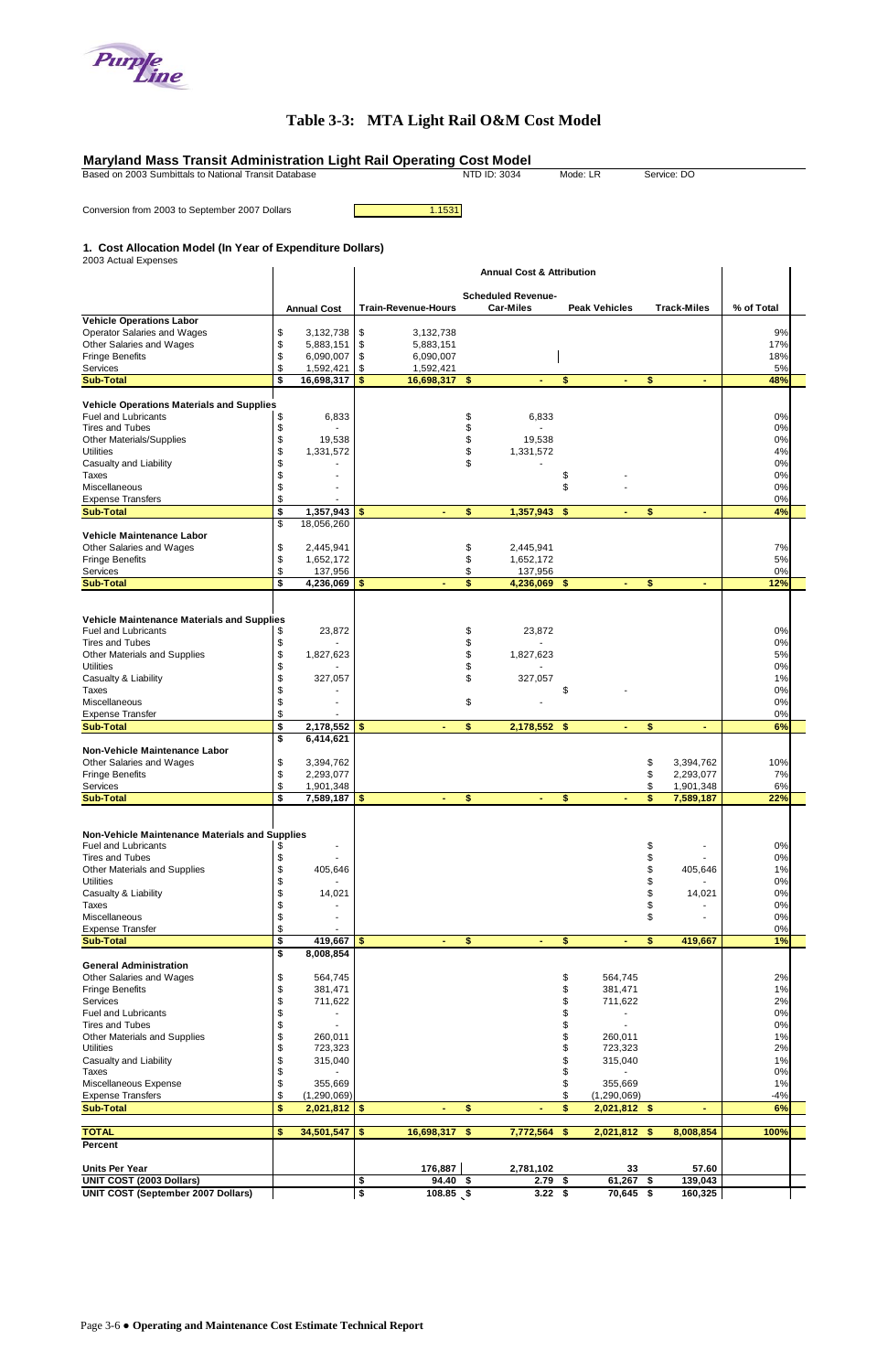**Operating and Maintenance Cost Estimate Technical Report** ● Page 3-7



### **Table 3-4: WMATA Bus O&M Cost Model**

### <span id="page-24-0"></span>**WMATA Motor Bus Operating Cost Model**

Based on 2003-2005 Sumbittals to National Transit Database NTD ID: 3030 Mode: MB Service: DO September 2007 Dollars

September 2007 Dollars 1.0000 and 1.0000 and 1.0000 and 1.0000 and 1.0000 and 1.0000 and 1.0000 and 1.0000 and 1.0000 and 1.0000 and 1.0000 and 1.0000 and 1.0000 and 1.0000 and 1.0000 and 1.0000 and 1.0000 and 1.0000 and 1

### **1. Cost Allocation Model (In September 2007 Dollars)**

2003-2005 Average Expenses

|                                                                                        |                          |          | <b>Annual Cost</b>               |                            |                            |          | <b>Annual Cost &amp; Attribution</b> |          |                  |               |                                          |             |                |
|----------------------------------------------------------------------------------------|--------------------------|----------|----------------------------------|----------------------------|----------------------------|----------|--------------------------------------|----------|------------------|---------------|------------------------------------------|-------------|----------------|
|                                                                                        | <b>NTDB</b>              |          |                                  |                            | Revenue-                   |          | <b>Scheduled</b><br>Revenue-         |          |                  |               | <b>Exclusive</b><br><b>Access Right-</b> |             |                |
|                                                                                        | Reference                |          |                                  |                            | <b>Vehicle-Hours</b>       |          | Vehicle-Miles Peak Vehicles          |          |                  |               | of-Way Miles                             | % of Total  |                |
| <b>Vehicle Operations Labor</b>                                                        |                          |          |                                  |                            |                            |          |                                      |          |                  |               |                                          |             |                |
| <b>Operator Salaries and Wages</b>                                                     | F-30, 01 a               |          | \$120,182,601                    | \$120,182,601              |                            |          |                                      |          |                  |               |                                          | 27%         |                |
| Other Salaries and Wages                                                               | F-30, 02 a               | \$       | 19,916,119                       | \$                         | 19,916,119                 |          |                                      |          |                  |               |                                          |             | 5%             |
| <b>Fringe Benefits</b>                                                                 | F-30, 03 a<br>F-30, 04 a | \$<br>\$ | 71,219,675<br>4,712              | $\sqrt[6]{2}$<br>\$        | 71,219,675                 |          |                                      |          |                  |               |                                          | 16%<br>0%   |                |
| Services<br><b>Sub-Total</b>                                                           |                          |          | \$211,323,107                    |                            | 4,712<br>$$211,323,107$ \$ |          |                                      | \$       |                  | \$            |                                          | 48%         |                |
|                                                                                        |                          |          |                                  |                            |                            |          |                                      |          |                  |               |                                          |             |                |
| <b>Vehicle Operations Materials and Supplies</b>                                       |                          |          |                                  |                            |                            |          |                                      |          |                  |               |                                          |             |                |
| <b>Fuel and Lubricants</b>                                                             | F-30, 05 a               | \$       | 16,771,400                       |                            |                            | \$       | 16,771,400                           |          |                  |               |                                          | 3.8%        |                |
| <b>Tires and Tubes</b>                                                                 | F-30, 06 a               | \$       | 2,520,288                        |                            |                            | \$       | 2,520,288                            |          |                  |               |                                          |             | 1%             |
| <b>Other Materials/Supplies</b><br><b>Utilities</b>                                    | F-30, 07 a<br>F-30, 08 a | \$<br>\$ | 264,044                          |                            |                            | \$<br>\$ | 264,044                              |          |                  |               |                                          |             | 0%<br>0%       |
| Casualty and Liability                                                                 | F-30, 09 a               | \$       |                                  |                            |                            | \$       |                                      |          |                  |               |                                          |             | $0\%$          |
| <b>Taxes</b>                                                                           | F-30, 10 a               | \$       | $\overline{\phantom{a}}$         |                            |                            |          |                                      | \$       |                  |               |                                          |             | 0%             |
| Miscellaneous                                                                          | F-30, 13 a               | \$       | 981                              |                            |                            |          |                                      | \$       | 981              |               |                                          |             | 0%             |
| <b>Expense Transfers</b>                                                               | F-30, 14 a               | \$       |                                  |                            |                            |          |                                      |          |                  |               |                                          |             | 0%             |
| <b>Sub-Total</b>                                                                       |                          | \$       | 19,556,714                       | $\frac{2}{3}$              |                            | \$       | 19,555,732                           | -\$      | 981              | $\sqrt[6]{3}$ |                                          |             | 4%<br>$\Omega$ |
| <b>Vehicle Maintenance Labor</b>                                                       |                          |          |                                  |                            |                            |          |                                      |          |                  |               |                                          |             |                |
| Other Salaries and Wages                                                               | F-30, 02 b               | \$       | 59,286,898                       |                            |                            |          | 59,286,898                           |          |                  |               |                                          | 13%         |                |
| <b>Fringe Benefits</b>                                                                 | F-30, 03 b               | \$       | 29,660,293                       |                            |                            | \$       | 29,660,293                           |          |                  |               |                                          |             | 7%             |
| Services                                                                               | F-30, 04 b               | \$       | 1,619,134                        |                            |                            | \$       | 1,619,134                            |          |                  |               |                                          |             | 0%             |
| <b>Sub-Total</b>                                                                       |                          |          | $90,566,325$ \$                  |                            |                            | \$       | 90,566,325 \$                        |          |                  | \$            |                                          | 20%         |                |
|                                                                                        |                          |          |                                  |                            |                            |          |                                      |          |                  |               |                                          |             |                |
| <b>Vehicle Maintenance Materials and Supplies</b>                                      |                          |          |                                  |                            |                            |          |                                      |          |                  |               |                                          |             |                |
| <b>Fuel and Lubricants</b>                                                             | F-30, 05 b               | \$       | 3,906,214                        |                            |                            | \$       | 3,906,214                            |          |                  |               |                                          |             | 1%             |
| <b>Tires and Tubes</b>                                                                 | F-30, 06 b               | \$       | 29,286                           |                            |                            | \$       | 29,286                               |          |                  |               |                                          |             | $0\%$          |
| Other Materials and Supplies                                                           | F-30, 07 b               | \$       | 29,636,263                       |                            |                            | \$       | 29,636,263                           |          |                  |               |                                          |             | 7%             |
| <b>Utilities</b>                                                                       | F-30, 08 b               | \$       |                                  |                            |                            | \$       |                                      |          |                  |               |                                          |             | $0\%$          |
| Casualty & Liability                                                                   | F-30, 09 b               | \$       |                                  |                            |                            | \$       |                                      |          |                  |               |                                          |             | 0%             |
| Taxes                                                                                  | F-30, 10 b               | \$       |                                  |                            |                            |          |                                      | \$       |                  |               |                                          |             | 0%             |
| Miscellaneous                                                                          | F-30, 13 b               | \$       | 4,875                            |                            |                            | \$       | 4,875                                |          |                  |               |                                          | 0%          |                |
| <b>Expense Transfer</b><br><b>Sub-Total</b>                                            | F-30, 14 b               | \$       | (6,728,685)<br>$26,847,953$ \$   |                            |                            | \$       | 33,576,637                           | -\$      |                  | \$            |                                          | $-2%$<br>6% |                |
|                                                                                        |                          |          |                                  |                            |                            |          |                                      |          |                  |               |                                          | 0%          |                |
| Non-Vehicle Maintenance Labor                                                          |                          |          |                                  |                            |                            |          |                                      |          |                  |               |                                          |             |                |
| Other Salaries and Wages                                                               | F-30, 02 c               | \$       | 13,379,635                       |                            |                            |          |                                      | \$       | 13,379,635       |               |                                          |             | 3%             |
| <b>Fringe Benefits</b>                                                                 | F-30, 03 c               | \$       | 6,861,504                        |                            |                            |          |                                      | \$       | 6,861,504        |               |                                          |             | 2%             |
| Services                                                                               | F-30, 04 c               | \$       | 1,368,359                        |                            |                            |          |                                      | \$       | 1,368,359        |               |                                          |             | 0%             |
| <b>Sub-Total</b>                                                                       |                          | \$       | $21,609,498$ \$                  |                            |                            | \$       |                                      | \$       | $21,609,498$ \$  |               |                                          |             | 5%             |
|                                                                                        |                          |          |                                  |                            |                            |          |                                      |          |                  |               |                                          |             |                |
| <b>Non-Vehicle Maintenance Materials and Supplies</b>                                  |                          |          |                                  |                            |                            |          |                                      |          |                  |               |                                          |             |                |
| <b>Fuel and Lubricants</b>                                                             | $F-30,05c$               | \$       |                                  |                            |                            |          |                                      | \$       |                  |               |                                          | 0%          |                |
| <b>Tires and Tubes</b>                                                                 | F-30, 06 c               | \$       |                                  |                            |                            |          |                                      |          |                  |               |                                          |             | 0%             |
| Other Materials and Supplies                                                           | F-30, 07 c               | \$       | 377,835                          |                            |                            |          |                                      | \$       | 377,835          |               |                                          | 0%          |                |
| <b>Utilities</b>                                                                       | F-30, 08 c               | \$       | 689,549                          |                            |                            |          |                                      |          | 689,549          |               |                                          |             | $0\%$          |
| Casualty & Liability                                                                   | F-30, 09 c               | \$       |                                  |                            |                            |          |                                      |          |                  |               |                                          | 0%          |                |
| <b>Taxes</b><br>Miscellaneous                                                          | F-30, 10 c<br>F-30, 13 c | \$<br>\$ |                                  |                            |                            |          |                                      |          |                  |               |                                          | 0%          | 0%             |
| <b>Expense Transfer</b>                                                                | F-30, 14 c               | \$       |                                  |                            |                            |          |                                      | \$       |                  |               |                                          |             | $0\%$          |
| <b>Sub-Total</b>                                                                       |                          | \$       | $1,067,383$ \$                   |                            | $\sim$                     | \$       |                                      | \$       | 1,067,383        | $\sqrt[6]{3}$ | $\sim$                                   |             | 0%             |
|                                                                                        |                          | \$       | 22,676,882                       |                            |                            |          |                                      |          |                  |               |                                          |             | 5%             |
| <b>General Administration</b>                                                          |                          |          |                                  |                            |                            |          |                                      |          |                  |               |                                          |             |                |
| Other Salaries and Wages                                                               | F-30, 02 d               | \$       | 27,784,637                       |                            |                            |          |                                      |          | 27,784,637       |               |                                          | 6%          |                |
| <b>Fringe Benefits</b>                                                                 | F-30, 03 d               | \$       | 14,009,142                       |                            |                            |          |                                      |          | 14,009,142       |               |                                          |             | 3%             |
| Services<br><b>Fuel and Lubricants</b>                                                 | F-30, 04 d<br>F-30, 05 d | \$       | 10,530,003                       |                            |                            |          |                                      |          | 10,530,003       |               |                                          |             | 2%<br>$0\%$    |
| <b>Tires and Tubes</b>                                                                 | F-30, 06 d               | \$<br>\$ |                                  |                            |                            |          |                                      |          |                  |               |                                          | 0%          |                |
| Other Materials and Supplies                                                           | F-30, 07 d               | \$       | 3,992,698                        |                            |                            |          |                                      |          | 3,992,698        |               |                                          |             | 1%             |
| <b>Utilities</b>                                                                       | F-30, 08 d               |          | 5,594,844                        |                            |                            |          |                                      |          | 5,594,844        |               |                                          |             | 1%             |
| Casualty and Liability                                                                 | F-30, 09 d               | \$       | 7,366,465                        |                            |                            |          |                                      |          | 7,366,465        |               |                                          |             | 2%             |
| <b>Taxes</b>                                                                           | F-30, 10 d               | \$       |                                  |                            |                            |          |                                      |          |                  |               |                                          |             | 0%             |
| Miscellaneous Expense                                                                  | F-30, 13 d               |          | 2,058,926                        |                            |                            |          |                                      |          | 2,058,926        |               |                                          |             | $0\%$          |
| <b>Expense Transfers</b>                                                               | F-30, 14 d               | \$       | (210, 022)                       |                            |                            |          |                                      | \$<br>\$ | (210, 022)       |               |                                          |             | 0%             |
| <b>Sub-Total</b>                                                                       |                          | \$       | $71,126,693$ \$                  |                            |                            | \$       |                                      |          | 71,126,693 \$    |               |                                          | 16%         |                |
| <b>TOTAL</b>                                                                           |                          |          | $$442,097,673 \mid $211,323,107$ |                            |                            |          | $$143,698,695$ \$                    |          | 93,804,556 \$    |               |                                          | 100%        |                |
| <b>Percent</b>                                                                         |                          |          |                                  |                            |                            |          |                                      |          |                  |               |                                          |             |                |
|                                                                                        |                          |          |                                  |                            |                            |          |                                      |          |                  |               |                                          |             |                |
| <b>Units Per Year</b>                                                                  |                          |          |                                  |                            | 3,438,387                  |          | 38,752,591                           |          | 1,196            |               |                                          |             |                |
| <b>UNIT COST (September 2007 Dollars)</b><br><b>UNIT COST (September 2007 Dollars)</b> |                          |          |                                  | \$<br>$\overline{\bullet}$ | 61.46 \$<br>$61.46$ \\$    |          | $3.71$ \$<br>$3.71$ \$               |          | 78,454<br>78,454 |               |                                          |             |                |
|                                                                                        |                          |          |                                  |                            |                            |          |                                      |          |                  |               |                                          |             |                |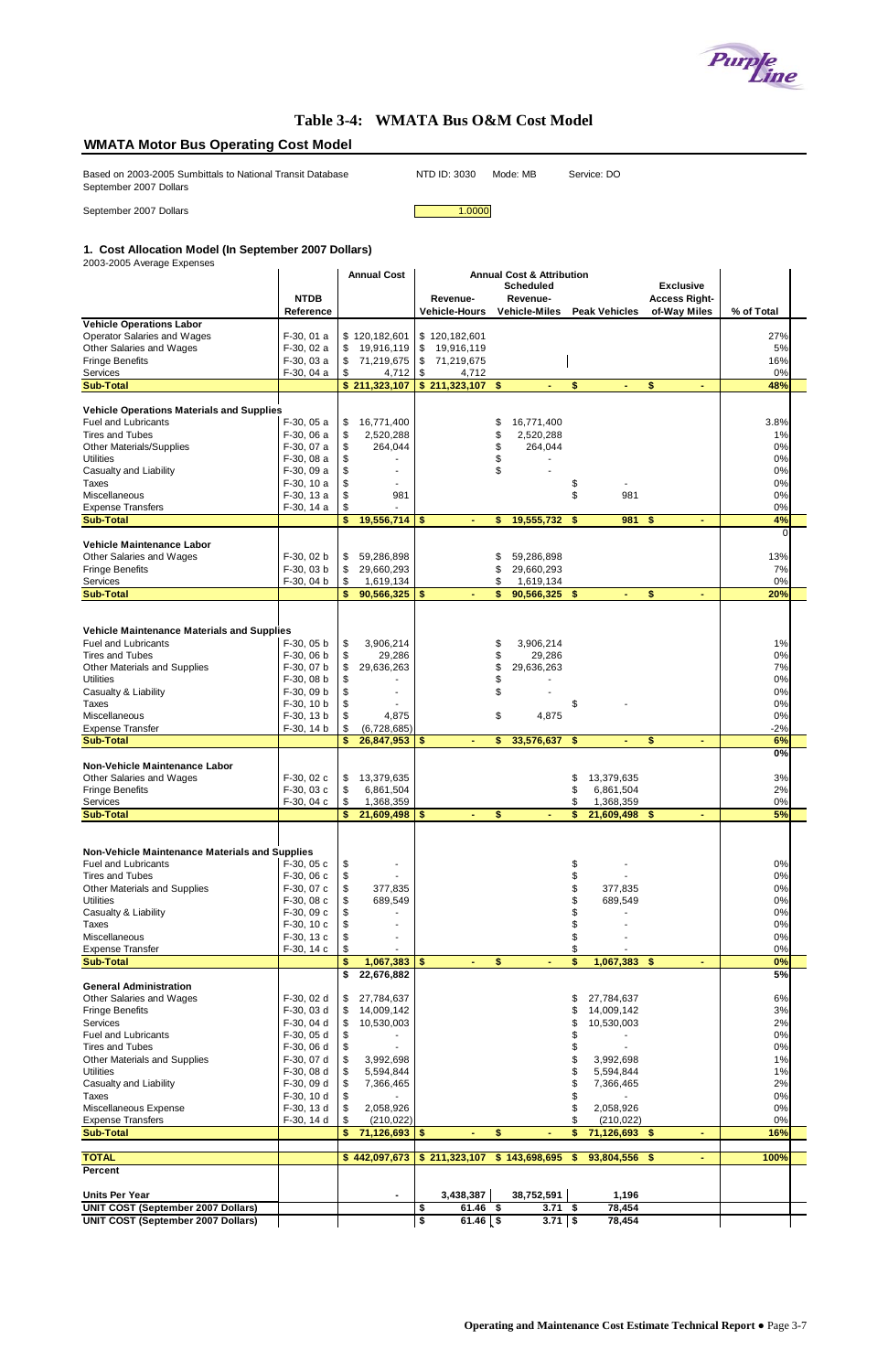Page 3-8 ● **Operating and Maintenance Cost Estimate Technical Report** 

<span id="page-25-0"></span>

### **Table 3-5: Montgomery County Bus O&M Cost Model**

### **Montgomery County Motor Bus Operating Cost Model**

Based on 2003-2005 Sumbittals to National Transit Database NTD ID: 3030 Mode: MB Service: DO

September 2007 Dollars 1.0000 and 1.0000 and 1.0000 and 1.0000 and 1.0000 and 1.0000 and 1.0000 and 1.0000 and 1.0000 and 1.0000 and 1.0000 and 1.0000 and 1.0000 and 1.0000 and 1.0000 and 1.0000 and 1.0000 and 1.0000 and 1

### **1. Cost Allocation Model (In September 2007 Dollars)**

2003-2005 Average Expenses

| ZUUJ-ZUUJ AVUIAYU LAPUIJUJ                                                          |                           |          | <b>Annual Cost</b>    |                    |                                  |            | <b>Annual Cost &amp; Attribution</b>    |     |               |                                      |                  |
|-------------------------------------------------------------------------------------|---------------------------|----------|-----------------------|--------------------|----------------------------------|------------|-----------------------------------------|-----|---------------|--------------------------------------|------------------|
|                                                                                     | <b>NTDB</b>               |          |                       |                    |                                  |            | <b>Scheduled</b>                        |     |               | <b>Exclusive</b>                     |                  |
|                                                                                     | <b>Reference</b>          |          |                       |                    | Revenue-<br><b>Vehicle-Hours</b> |            | Revenue-<br>Vehicle-Miles Peak Vehicles |     |               | <b>Access Right-</b><br>of-Way Miles | % of Total       |
| <b>Vehicle Operations Labor</b>                                                     |                           |          |                       |                    |                                  |            |                                         |     |               |                                      |                  |
| <b>Operator Salaries and Wages</b>                                                  | F-30, 01 a                | \$       | 18,848,339            | \$                 | 18,848,339                       |            |                                         |     |               |                                      | 27%              |
| Other Salaries and Wages                                                            | F-30, 02 a                | \$       | 2,042,763             | \$                 | 2,042,763                        |            |                                         |     |               |                                      | 3%               |
| <b>Fringe Benefits</b>                                                              | F-30, 03 a                |          | 12,150,682            | \$                 | 12,150,682                       |            |                                         |     |               |                                      | 18%              |
| Services<br><b>Sub-Total</b>                                                        | F-30, 04 a                | S<br>\$  | 485,924<br>33,527,708 | \$<br>$\mathbf{s}$ | 485,924<br>33,527,708 \$         |            |                                         | \$  |               | \$<br>٠                              | 1%<br>49%        |
|                                                                                     |                           |          |                       |                    |                                  |            |                                         |     |               |                                      |                  |
| <b>Vehicle Operations Materials and Supplies</b>                                    |                           |          |                       |                    |                                  |            |                                         |     |               |                                      |                  |
| <b>Fuel and Lubricants</b>                                                          | F-30, 05 a                | \$       | 4,415,030             |                    |                                  | \$         | 4,415,030                               |     |               |                                      | 6.4%             |
| <b>Tires and Tubes</b>                                                              | F-30, 06 a                | \$       | 3,317,787             |                    |                                  | \$         | 3,317,787                               |     |               |                                      | 5%<br>5%         |
| <b>Other Materials/Supplies</b><br><b>Utilities</b>                                 | F-30, 07 a<br>F-30, 08 a  | \$<br>\$ | 3,116,176<br>84,459   |                    |                                  | \$<br>\$   | 3,116,176<br>84,459                     |     |               |                                      | 0%               |
| Casualty and Liability                                                              | F-30, 09 a                | \$       | 1,117,216             |                    |                                  | \$         | 1,117,216                               |     |               |                                      | 2%               |
| <b>Taxes</b>                                                                        | F-30, 10 a                | \$       |                       |                    |                                  |            |                                         | \$  |               |                                      | 0%               |
| Miscellaneous                                                                       | F-30, 13 a                |          | 5,749,584             |                    |                                  |            |                                         | \$  | 5,749,584     |                                      | 8%               |
| <b>Expense Transfers</b>                                                            | F-30, 14 a                |          |                       |                    |                                  |            |                                         |     |               |                                      | 0%               |
| <b>Sub-Total</b>                                                                    |                           | \$       | 17,800,251            | \$                 | $\sim$                           | \$         | 12,050,667                              | \$  | 5,749,584 \$  | $\blacksquare$                       | 26%<br>$\Omega$  |
| <b>Vehicle Maintenance Labor</b>                                                    |                           |          |                       |                    |                                  |            |                                         |     |               |                                      |                  |
| Other Salaries and Wages                                                            | F-30, 02 b                | \$       |                       |                    |                                  | \$         |                                         |     |               |                                      | $0\%$            |
| <b>Fringe Benefits</b>                                                              | F-30, 03 b                | \$       | 508,556               |                    |                                  | \$         | 508,556                                 |     |               |                                      | 1%               |
| Services                                                                            | $F-30,04 b$               | \$       | 1,283,454             |                    |                                  | \$         | 1,283,454                               |     |               |                                      | 2%               |
| <b>Sub-Total</b>                                                                    |                           | Ŝ        | $1,792,010$ \$        |                    |                                  | \$         | 1,792,010 \$                            |     |               | \$<br>÷.                             | 3%               |
|                                                                                     |                           |          |                       |                    |                                  |            |                                         |     |               |                                      |                  |
| <b>Vehicle Maintenance Materials and Supplies</b>                                   |                           |          |                       |                    |                                  |            |                                         |     |               |                                      |                  |
| <b>Fuel and Lubricants</b>                                                          | F-30, 05 b                | \$       | 131,504               |                    |                                  | \$         | 131,504                                 |     |               |                                      | 0%               |
| <b>Tires and Tubes</b>                                                              | $F-30,06 b$               | \$       | 1,549,526             |                    |                                  | \$         | 1,549,526                               |     |               |                                      | 2%               |
| Other Materials and Supplies                                                        | F-30, 07 b                | \$       | 1,890,496             |                    |                                  | \$         | 1,890,496                               |     |               |                                      | 3%               |
| <b>Utilities</b>                                                                    | F-30, 08 b                | \$       |                       |                    |                                  | \$         |                                         |     |               |                                      | 0%               |
| Casualty & Liability<br><b>Taxes</b>                                                | $F-30,09 b$<br>F-30, 10 b | \$       | 860,905               |                    |                                  | \$         | 860,905                                 | \$  |               |                                      | 1%<br>0%         |
| Miscellaneous                                                                       | F-30, 13 b                | \$       |                       |                    |                                  | \$         |                                         |     |               |                                      | 0%               |
| <b>Expense Transfer</b>                                                             | F-30, 14 b                | \$       |                       |                    |                                  |            |                                         |     |               |                                      | 0%               |
| <b>Sub-Total</b>                                                                    |                           |          | 4,432,431             | \$                 |                                  | \$         | 4,432,431                               | -\$ |               | \$<br>$\blacksquare$                 | 6%               |
|                                                                                     |                           |          |                       |                    |                                  |            |                                         |     |               |                                      | $\overline{0\%}$ |
| Non-Vehicle Maintenance Labor<br>Other Salaries and Wages                           | F-30, 02 c                | \$       |                       |                    |                                  |            |                                         |     |               |                                      | 0%               |
| <b>Fringe Benefits</b>                                                              | F-30, 03 c                | \$       | 144,673               |                    |                                  |            |                                         |     | 144,673       |                                      | 0%               |
| Services                                                                            | F-30, 04 c                | \$       | 287,809               |                    |                                  |            |                                         | \$  | 287,809       |                                      | 0%               |
| <b>Sub-Total</b>                                                                    |                           |          | $432,482$ \$          |                    |                                  | \$         |                                         | \$  | $432,482$ \$  |                                      | 1%               |
|                                                                                     |                           |          |                       |                    |                                  |            |                                         |     |               |                                      |                  |
|                                                                                     |                           |          |                       |                    |                                  |            |                                         |     |               |                                      |                  |
| <b>Non-Vehicle Maintenance Materials and Supplies</b><br><b>Fuel and Lubricants</b> |                           |          |                       |                    |                                  |            |                                         |     |               |                                      |                  |
| <b>Tires and Tubes</b>                                                              | F-30, 05 c<br>F-30, 06 c  | \$<br>\$ |                       |                    |                                  |            |                                         | \$  |               |                                      | 0%<br>0%         |
| Other Materials and Supplies                                                        | F-30, 07 c                | \$       | 3,752,300             |                    |                                  |            |                                         |     | 3,752,300     |                                      | 5%               |
| <b>Utilities</b>                                                                    | F-30, 08 c                |          |                       |                    |                                  |            |                                         |     |               |                                      | 0%               |
| Casualty & Liability                                                                | F-30, 09 c                | \$       |                       |                    |                                  |            |                                         |     |               |                                      | 0%               |
| <b>Taxes</b>                                                                        | F-30, 10 c                | \$       |                       |                    |                                  |            |                                         |     |               |                                      | 0%               |
| Miscellaneous                                                                       | F-30, 13 c                |          | 488,122               |                    |                                  |            |                                         |     | 488,122       |                                      | 1%               |
| <b>Expense Transfer</b><br><b>Sub-Total</b>                                         | F-30, 14 c                | \$       | 4,240,423             | $\mathbf{s}$       |                                  | \$         |                                         | \$  | 4,240,423 \$  |                                      | 0%<br>6%         |
|                                                                                     |                           | \$       | 4,672,905             |                    |                                  |            |                                         |     |               |                                      | 7%               |
| <b>General Administration</b>                                                       |                           |          |                       |                    |                                  |            |                                         |     |               |                                      |                  |
| Other Salaries and Wages                                                            | F-30, 02 d                | \$       | 3,410,364             |                    |                                  |            |                                         | \$  | 3,410,364     |                                      | 5%               |
| <b>Fringe Benefits</b>                                                              | F-30, 03 d                | \$       | 1,906,278             |                    |                                  |            |                                         |     | 1,906,278     |                                      | 3%               |
| Services                                                                            | F-30, 04 d                | \$       | 474,294               |                    |                                  |            |                                         |     | 474,294       |                                      | 1%               |
| <b>Fuel and Lubricants</b><br><b>Tires and Tubes</b>                                | F-30, 05 d<br>F-30, 06 d  |          |                       |                    |                                  |            |                                         |     |               |                                      | 0%<br>0%         |
| Other Materials and Supplies                                                        | F-30, 07 d                | \$       | 115,150               |                    |                                  |            |                                         |     | 115,150       |                                      | 0%               |
| <b>Utilities</b>                                                                    | F-30, 08 d                | \$       |                       |                    |                                  |            |                                         |     |               |                                      | 0%               |
| Casualty and Liability                                                              | F-30, 09 d                | \$       | 12,434                |                    |                                  |            |                                         |     | 12,434        |                                      | 0%               |
| <b>Taxes</b>                                                                        | F-30, 10 d                |          |                       |                    |                                  |            |                                         |     |               |                                      | $0\%$            |
| Miscellaneous Expense                                                               | F-30, 13 d                |          | 420,705               |                    |                                  |            |                                         |     | 420,705       |                                      | 1%               |
| <b>Expense Transfers</b><br><b>Sub-Total</b>                                        | F-30, 14 d                | \$<br>\$ | 6,339,225             | $\mathbf{s}$       | $\blacksquare$                   | \$         |                                         | \$  | 6,339,225 \$  |                                      | 0%<br>9%         |
|                                                                                     |                           |          |                       |                    |                                  |            |                                         |     |               | ٠                                    |                  |
| <b>TOTAL</b>                                                                        |                           | \$       | 68,564,529            | \$                 | 33,527,708                       | $\sqrt{2}$ | 18,275,107                              | \$  | 16,761,714 \$ |                                      | 100%             |
| <b>Percent</b>                                                                      |                           |          |                       |                    |                                  |            |                                         |     |               |                                      |                  |
| <b>Units Per Year</b>                                                               |                           |          |                       | \$                 | $637,280$ \$                     |            | $8,947,756$ \\$                         |     | 198           |                                      |                  |
| <b>UNIT COST (September 2007 Dollars)</b>                                           |                           |          |                       | \$                 | $52.61$ \$                       |            | $2.04$ \$                               |     | 84,513        |                                      |                  |
| <b>UNIT COST (September 2007 Dollars)</b>                                           |                           |          |                       | \$                 | $52.61$ \$                       |            | $2.04$ \$                               |     | 84,513        |                                      |                  |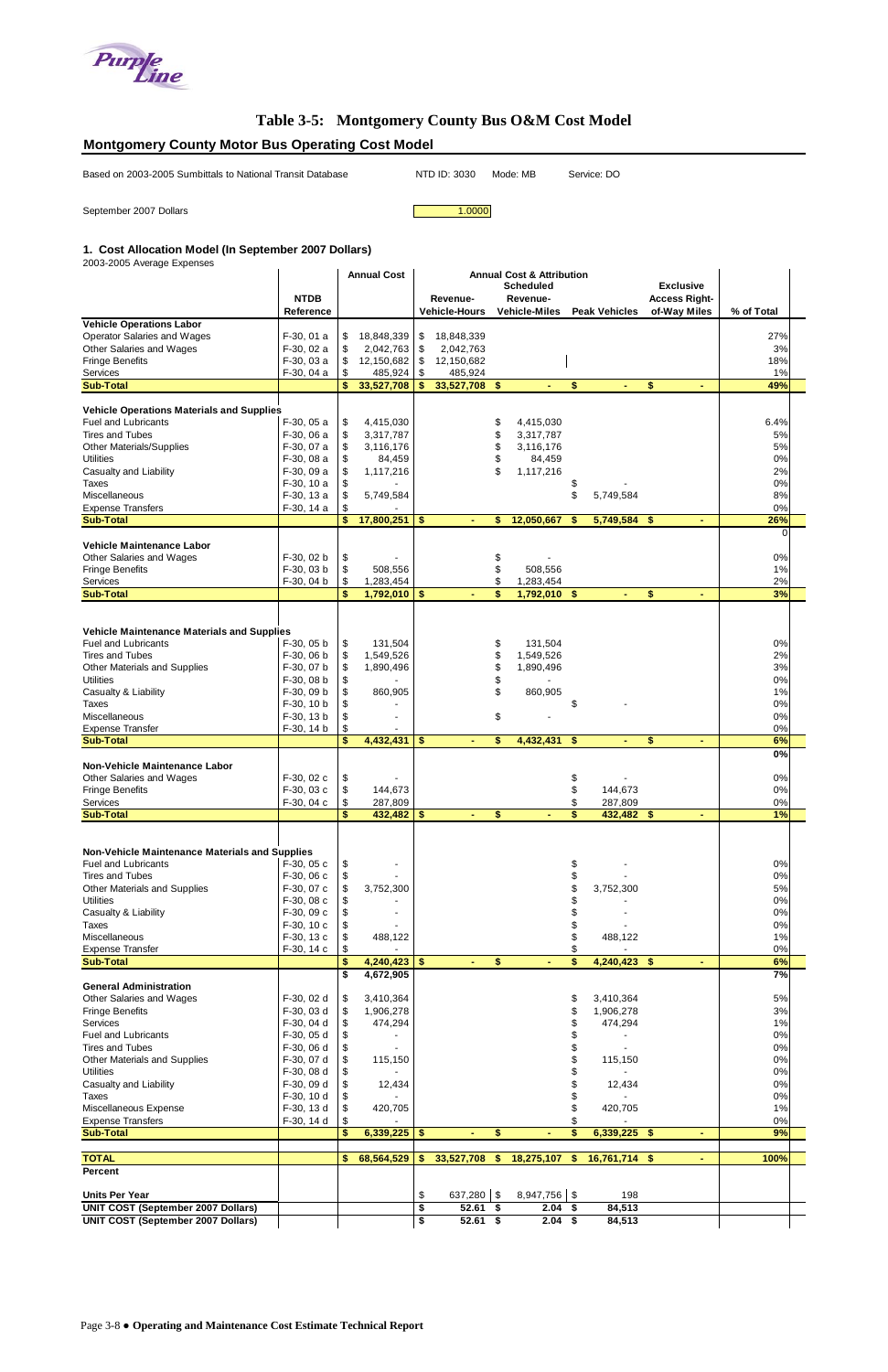

### **Table 3-6: MTA Bus Validation**

<span id="page-26-0"></span>

| <b>MTA Bus Validation</b>      | <b>Peak Buses</b> | <b>Revenue Vehicle</b><br><b>Miles</b> | <b>Revenue Vehicle</b><br>Hours | <b>Estimated Costs Using</b><br><b>Model</b><br>(Inflated to<br>September 2007 Dollars) | <b>Actual Cost</b><br>(Year of Expenditure)<br>Dollars) | <b>Inflation Factors</b> | <b>Actual Cost</b><br>(September 2007<br>Dollars) | <b>Difference</b> | <b>Percent</b><br><b>Difference</b> |
|--------------------------------|-------------------|----------------------------------------|---------------------------------|-----------------------------------------------------------------------------------------|---------------------------------------------------------|--------------------------|---------------------------------------------------|-------------------|-------------------------------------|
| Average 2003-2005 (Cost Model) | 598               | 19,590,300                             | ,746,564                        | \$209,507,719                                                                           |                                                         |                          | \$209,507,719                                     |                   | 0%                                  |
| $2005$ (in Model)              | 577               | 19,685,513                             | ,771,229                        | \$209,853,449                                                                           | \$198,452,825                                           | 1.08                     | \$213,817,837                                     | $(\$3,964,388)$   | $-2\%$                              |
| $2004$ (in Model)              | 606               | 19.839.810                             | ,748,322                        | \$211,003,192                                                                           | \$177,251,647                                           | .12                      | \$198,601,475                                     | \$12,401,717      | 6%                                  |
| $2003$ (in Model)              | 611               | 19,245,577                             | ,720,142                        | \$207,666,516                                                                           | \$187,416,870                                           |                          | \$216,103,846                                     | $(\$8,437,330)$   | $-4\%$                              |

### **Table 3-7: MTA Light Rail Validation**

| <b>MTA Light Rail</b><br><b>Validation</b> | <b>Peak Rail</b><br>Passenger<br>Cars | <b>Passenger Car</b><br><b>Revenue Miles</b> | <b>Passenger Car</b><br><b>Revenue Hours</b> | <b>Track</b><br><b>Miles</b> | <b>Stations</b> | <b>Estimated Costs</b><br><b>Using Model</b><br>(Inflated to<br>September 2007<br>Dollars) | <b>Actual Cost</b><br>(Year of<br><b>Expenditure</b><br>Dollars) | <b>Inflation</b><br><b>Factors</b> | <b>Actual Cost</b><br>(September 2007<br>Dollars) | <b>Difference</b> | Percent<br><b>Difference</b> | <b>Actual Cost/</b><br>Passenger<br><b>Revenue Mile</b> | <b>Actual Cost/</b><br><b>Passenger</b><br><b>Revenue Hour</b> |
|--------------------------------------------|---------------------------------------|----------------------------------------------|----------------------------------------------|------------------------------|-----------------|--------------------------------------------------------------------------------------------|------------------------------------------------------------------|------------------------------------|---------------------------------------------------|-------------------|------------------------------|---------------------------------------------------------|----------------------------------------------------------------|
| 2005                                       | 28                                    | 1,494,163                                    | 89,811                                       | 58                           |                 | \$25,803,794                                                                               | \$36,314,050                                                     | 1.0774                             | \$39,125,629                                      | $(\$13,321,835)$  | $-52%$                       | \$26.19                                                 | \$435.64                                                       |
| 2004                                       |                                       | 2,060,331                                    | 122,634                                      | 57.6                         |                 | \$31,554,331                                                                               | \$33,687,929                                                     | 1.1204                             | \$37,745,615                                      | $(\$6,191,284)$   | $-20%$                       | \$18.32                                                 | \$307.79                                                       |
| 2003<br>(Current Cost Model)               |                                       | 2,781,102                                    | 176,887                                      | 57.6                         |                 | \$39,782,529                                                                               | \$34,501,547                                                     | 1.1531                             | \$39,782,529                                      | \$0               | 0%                           | \$14.30                                                 | \$224.90                                                       |

### **Table 3-8: WMATA Bus Validation**

| <b>WMATA Bus Validation</b>       | <b>Peak Buses</b> | <b>Revenue Vehicle</b><br><b>Miles</b> | <b>Revenue Vehicle</b><br><b>Hours</b> | <b>Estimated Costs Using Model</b><br>(Inflated to September 2007 Dollars) | <b>Actual Cost</b><br>(Year of Expenditure)<br>Dollars) | <b>Inflation</b><br><b>Factors</b> | <b>Actual Cost</b><br>(September 2007)<br>Dollars) | <b>Difference</b> | <b>Percent</b><br><b>Difference</b> |
|-----------------------------------|-------------------|----------------------------------------|----------------------------------------|----------------------------------------------------------------------------|---------------------------------------------------------|------------------------------------|----------------------------------------------------|-------------------|-------------------------------------|
| Average 2003-2005<br>(Cost Model) | l, 196            | 38,752,591                             | 3,438,387                              | \$442,097,673                                                              | <b>NA</b>                                               |                                    | \$442,097,673                                      |                   | 0%                                  |
| $2005$ (in Model)                 | ,187              | 38,458,955                             | 3,422,983                              | \$446,110,844                                                              | \$420,249,296                                           | 1.08                               | \$452,786,677                                      | $(\$6,675,834)$   | $-1\%$                              |
| $2004$ (in Model)                 | ,190              | 38,901,318                             | 3,458,658                              | \$450,179,117                                                              | \$395,725,481                                           | 1.12                               | \$443,390,319                                      | \$6,788,798       | 2%                                  |
| $2003$ (in Model)                 | 1,210             | 38,897,499                             | 3,433,521                              | \$450,189,113                                                              | \$373,019,732                                           | 1.15                               | \$430,116,023                                      | \$20,073,090      | 4%                                  |

### **Table 3-9: Montgomery County Bus Validation**

| <b>Montgomery County Bus</b><br><b>Validation</b> | <b>Peak Buses</b> | <b>Revenue Vehicle</b><br><b>Miles</b> | <b>Revenue Vehicle</b><br>Hours | <b>Estimated Costs Using Model</b><br>(Inflated to September 2007 Dollars) | <b>Actual Cost</b><br>(Year of Expenditure)<br>Dollars) | <b>Inflation Factors</b> | <b>Actual Cost</b><br>(September 2007<br>Dollars) | <b>Difference</b> | <b>Percent</b><br><b>Difference</b> |
|---------------------------------------------------|-------------------|----------------------------------------|---------------------------------|----------------------------------------------------------------------------|---------------------------------------------------------|--------------------------|---------------------------------------------------|-------------------|-------------------------------------|
| Average 2003-2005 (Cost Model)                    | 198               | 8,947,756                              | 637,280                         | \$68,564,529                                                               | ΝA                                                      |                          | \$68,564,529                                      |                   |                                     |
| $2005$ (in Model)                                 | 207               | 9,777,269                              | 720,090                         | \$75,347,878                                                               | \$66,244,516                                            | .08                      | \$71,373,431                                      | \$3,974,447       |                                     |
| $2004$ (in Model)                                 | 195               | 8,512,353                              | 664,930                         | \$68,848,227                                                               | \$64,036,866                                            | 1.12                     | \$71,750,059                                      | $(\$2,901,832)$   | $-4\%$                              |
| 2003 (in Model)                                   | 193               | 8,553,646                              | 526,820                         | \$61,497,483                                                               | \$54,264,152                                            | .15                      | \$62,570,098                                      | (\$1,072,615)     | $-2\%$                              |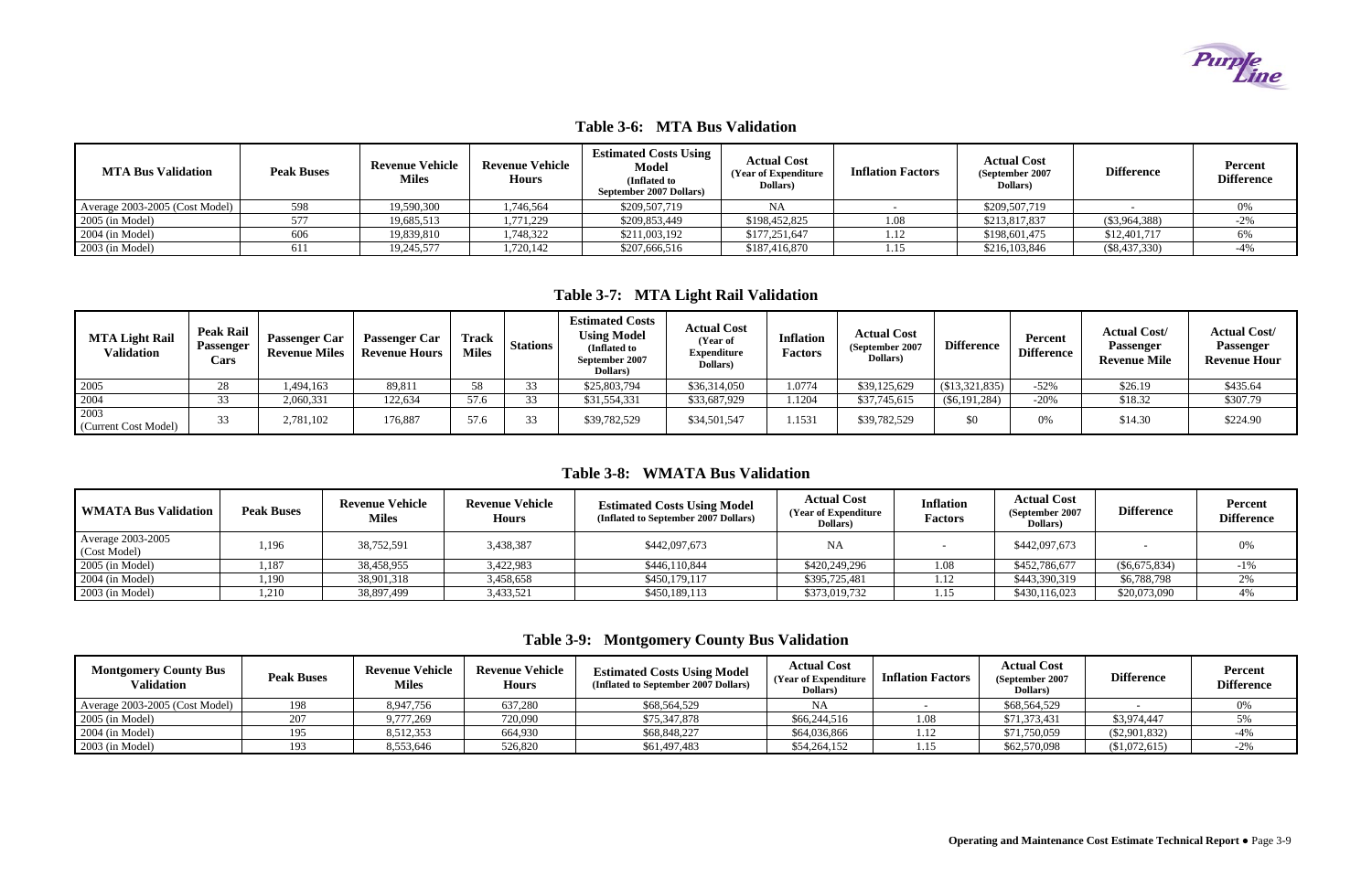

THIS PAGE LEFT BLANK INTENTIONALLY.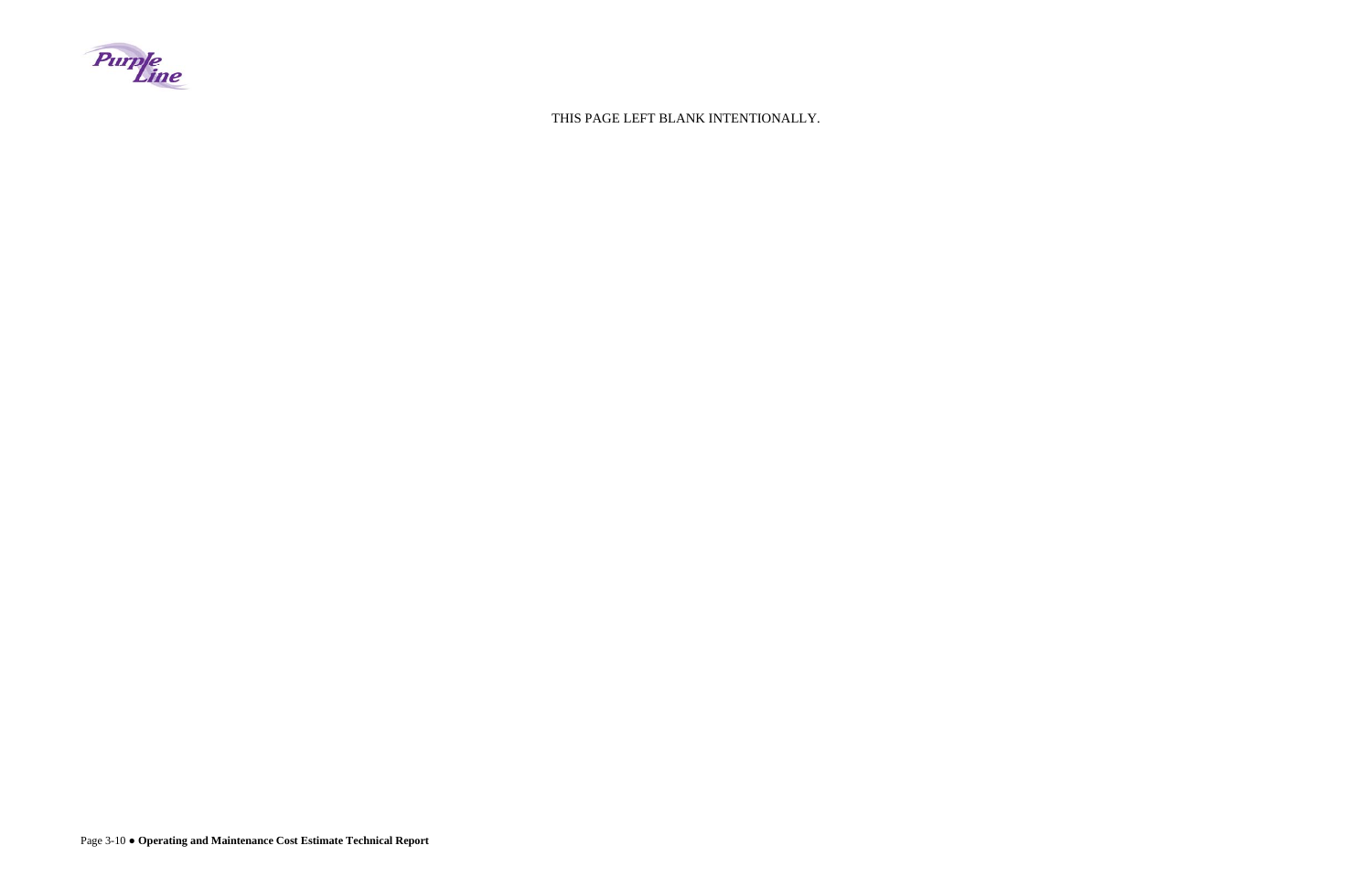

### <span id="page-28-0"></span>**3.2. BRT Guideway and Station Costs**

The fully allocated cost model prepared for the LRT system includes all costs associated with the MTA's existing Baltimore Light Rail system, and thus can be used to project the operating O&M costs of both the rail service operation and the rail infrastructure, including the stations and guideway. The bus cost models, in contrast, do not account for the costs of stations, since the passenger facilities of the local and express bus networks are relatively minor. These models also do not include the costs of the BRT guideway, because the buses operate on public streets that are not maintained by the transit system. A BRT guideway, however, would most likely be maintained by the transit system. Methodologies have been prepared to capture the additional costs of stations and guideway maintenance for the BRT Alternatives.

The methodology for estimating station and guideway cost for BRT systems is based on an analysis of costs for cities that report more than 10 miles of exclusive bus guideway in the NTD. Table 3-10 provides NTD cost and operating information for these systems. Costs associated with maintaining exclusive right-of-way for buses vary greatly from system to system depending on station spacing and scale; whether the alignment is at, above, or below grade; and climate (which requires, for example, heating and snow removal), among other factors. Data availability also is limited because most bus systems do not report exclusive bus guideway maintenance separately from other non-vehicle maintenance expenditures. Based on 2005 NTD data for the eight systems shown in Table 3-10, the average value of the number of (full-time equivalent) non-vehicle maintenance employees per directional route mile of exclusive bus was 1.17.

Exclusive bus facility maintenance costs (for both the guideway and stations) were estimated by assuming an average of one maintenance employee per directional mile of exclusive bus rightof-way. Table 3-10 provides data from eight transit agencies that run buses in exclusive right-ofway. This data was used to find the average number of employees and average wages and fringe benefits per route mile. The average annual maintenance cost of \$79,642 per directional mile, is shown in the equation below.

Exclusive Bus Facility Maintenance Labor

- $=$  Directional route miles x staff per directional route mile x annual salaries and wages x  $(1+$  fringe).
- $=$  Directional route miles x 1.17 staff per directional route mile x \$39,700.19 annual salary and wages  $x$  1+0.643 (average fringe benefits).
- $=$  Directional route miles x \$79.642.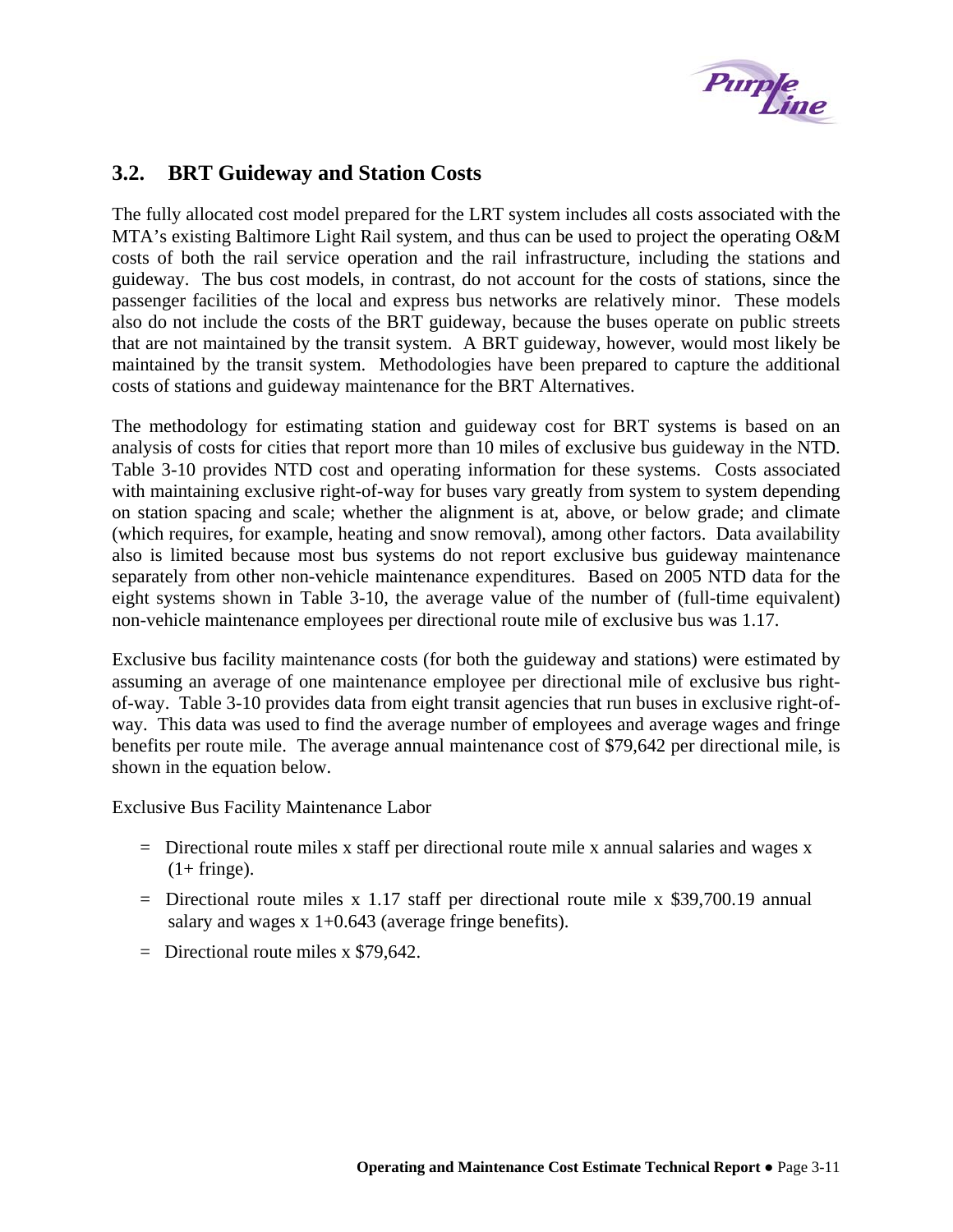<span id="page-29-0"></span>

### **Table 3-10: Cost and Operating Information for Cities with More Than Ten Miles of Exclusive Bus Guideway (2005)**

|                             | <b>NTD</b><br>ID | <b>Non-Rail</b><br><b>Exclusive</b><br>and<br><b>Controlled</b><br><b>ROW</b><br><b>Miles</b> | <b>Non-Vehicle</b><br>Maintenance:<br><b>Other</b><br><b>Salaries and</b><br><b>Wages</b> | <b>Non-Vehicle</b><br><b>Maintenance:</b><br>Fringe<br><b>Benefits</b> | Number of<br><b>Full time</b><br>and $\frac{1}{2}$ of<br><b>Part Time</b><br><b>Employees</b> | Average<br><b>Annual</b><br><b>Salaries</b><br>and Wages<br>per Mile | <b>Ratio of</b><br>Fringe<br><b>Benefits to</b><br><b>Wages</b> | <b>Total</b><br>Average<br><b>Salaries</b><br>and Fringe<br>per<br><b>Exclusive</b><br><b>ROW</b> mile | <b>Non-Vehicle</b><br><b>Maintenance</b><br><b>Employees</b><br>per<br><b>Exclusive</b><br><b>Mile</b> |
|-----------------------------|------------------|-----------------------------------------------------------------------------------------------|-------------------------------------------------------------------------------------------|------------------------------------------------------------------------|-----------------------------------------------------------------------------------------------|----------------------------------------------------------------------|-----------------------------------------------------------------|--------------------------------------------------------------------------------------------------------|--------------------------------------------------------------------------------------------------------|
| Dallas, TX                  | 6056             | 71.5                                                                                          | \$1,931,960                                                                               | \$1,150,893                                                            | 50.0                                                                                          | \$27,020.42                                                          | 59.6%                                                           | \$43,116.83                                                                                            | 0.70                                                                                                   |
| Hartford, CT                | 1048             | 28.8                                                                                          | \$495,034                                                                                 | \$290,496                                                              | 12.0                                                                                          | \$17,188.68                                                          | 58.7%                                                           | \$27,275.35                                                                                            | 0.42                                                                                                   |
| Houston, TX                 | 6008             | 200.7                                                                                         | \$5,261,281                                                                               | \$3,514,585                                                            | 145.2                                                                                         | \$26,214.65                                                          | 66.8%                                                           | \$43,726.29                                                                                            | 0.72                                                                                                   |
| Madison, WI                 | 5005             | 12.5                                                                                          | \$395,445                                                                                 | \$258,182                                                              | 8.2                                                                                           | \$31,635.60                                                          | 65.3%                                                           | \$52,290.16                                                                                            | 0.66                                                                                                   |
| Minneapolis-St.<br>Paul, MN | 5027             | 232.0                                                                                         | \$3,305,415                                                                               | \$2,348,913                                                            | 83.0                                                                                          | \$14,247.48                                                          | 71.1%                                                           | \$24,372.10                                                                                            | 0.36                                                                                                   |
| Pittsburgh, PA              | 3022             | 56.5                                                                                          | \$4,575,603                                                                               | \$2,802,609                                                            | 94.3                                                                                          | \$80,984.12                                                          | 61.3%                                                           | \$130,587.82                                                                                           | 1.67                                                                                                   |
| San Juan, PR                | 4086             | 17.1                                                                                          | \$1,472,227                                                                               | \$905,663                                                              | 71.0                                                                                          | \$86,095.15                                                          | 64.6%                                                           | \$141,689.47                                                                                           | 4.15                                                                                                   |
| Seattle, WA                 | 0001             | 245.5                                                                                         | \$8,400,120                                                                               | \$5,617,898                                                            | 168.6                                                                                         | \$34,216.37                                                          | 66.9%                                                           | \$57,099.87                                                                                            | 0.69                                                                                                   |
| Maryland MTA                | 3034             | 0.0                                                                                           | \$2,646,128                                                                               | \$1,772,498                                                            | 53.0                                                                                          | \$0.00                                                               | 67.0%                                                           | \$0.00                                                                                                 | 0.00                                                                                                   |
| Average*                    |                  |                                                                                               |                                                                                           |                                                                        |                                                                                               | \$39,700.31                                                          | 64.3%                                                           | \$65,019.74                                                                                            | 1.17                                                                                                   |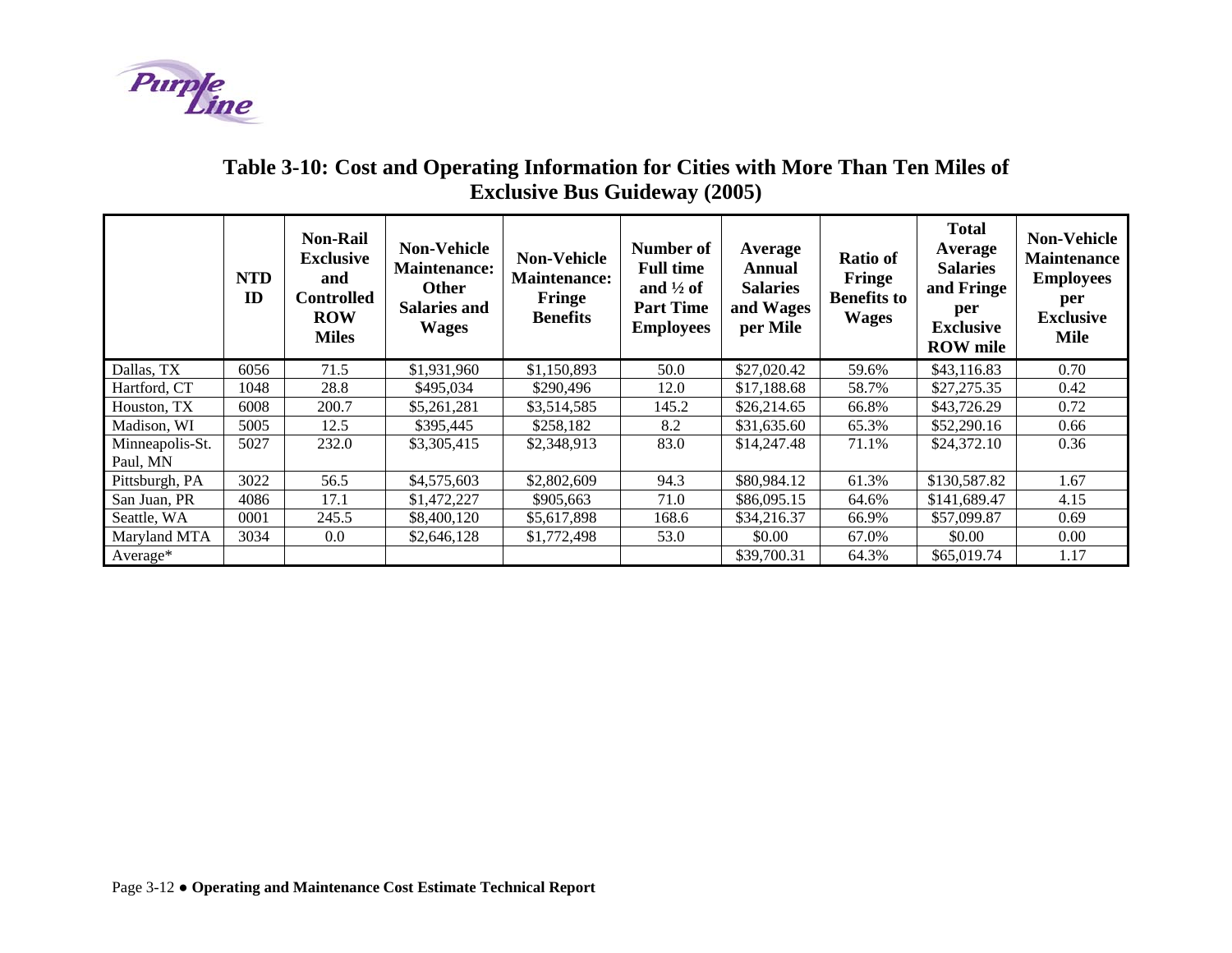

### <span id="page-30-0"></span>**4. Cost Estimates for Purple Line Alternatives**

The estimate of costs for each alternative was determined by multiplying the unit costs by the number of vehicles, hours, and miles of service estimated for each alternative and the one way track miles for BRT and LRT alternatives. The fully burdened cost comes from adding together the costs generated by these factors and the factors for BRT or LRT guideway. Table 4-1 shows these operating statistics for each alternative. These operating statistics form the inputs to the cost models for each alternative. These operating statistics for each alternative are multiplied by the cost factors described in Chapter 3 to develop the operating costs for each mode, and then aggregated to calculate the total system-wide operating cost for each alternative.

| Route          | <b>Terminal and Intermediate Points</b>                                  | Morning<br>Early | <b>AM</b> Peak | Midday | PM Peak | Evening | Weekend |
|----------------|--------------------------------------------------------------------------|------------------|----------------|--------|---------|---------|---------|
| <b>TSM</b>     | Bethesda – New Carrollton                                                | 10               | 6              | 10     | 6       | 10      | 20      |
| J1             | Medical Center – Silver Spring                                           | --               | 20             | --     | 20      | --      | --      |
| J3             | Eliminate; replace with Ride On 15 service                               | --               |                |        |         | --      | --      |
| C <sub>2</sub> | <b>Terminate at Langley Park</b>                                         | 30               | 15             | 20     | 15      | 30      | 30      |
|                | Langley Park – Greenbelt                                                 |                  |                |        |         |         |         |
| C <sub>4</sub> | Twinbrook Metro - Prince George's Plaza Metro                            | 10               | 8              | 15     | 8       | 20      | 20      |
| F4             | Silver Spring – New Carrollton                                           | 12               | 10             | 30     | 10      | --      | 30      |
| F6             | Terminate at Prince George's Plaza                                       | --               | 15             | 30     | 15      | --      | --      |
|                | Prince George's Plaza - New Carrollton                                   |                  |                |        |         |         |         |
| Ride On 15     | Bethesda – Langley Park (extend to Bethesda)                             | 15               | 15             | 15     | 15      | 30      | 15      |
| TheBus 17      | <b>Langley Park-University of Maryland-</b><br><b>College Park Metro</b> | 45               | 45             | 45     | 45      | --      |         |

**Table 4-1: TSM Bus Headways (minutes)** 

### **4.1. Operations for the TSM and the Build Alternatives**

### **4.1.1. TSM Alternative**

Because of the importance of serving the trips that interface with the Metrorail services in the Purple Line corridor, the TSM span of service would match the Metrorail span of service. The Metrorail system opens at 5 AM on weekdays and 7 AM on weekends. It operates until midnight Sunday through Thursday and until 3 AM on Fridays and Saturdays.

The fare structure for the TSM service would be the same as under the No Build Alternative, recognizing that fares would increase over time. SmartCard, or some other means of electronic fare collection, may enable an integrated fare structure and convenient transfer with other transit services in the corridors.

End-to-end, the TSM route is 16 miles long, requiring about 108 minutes of running time with an average round trip speed of 9 miles per hour. Today, the bus routes along the alignment operate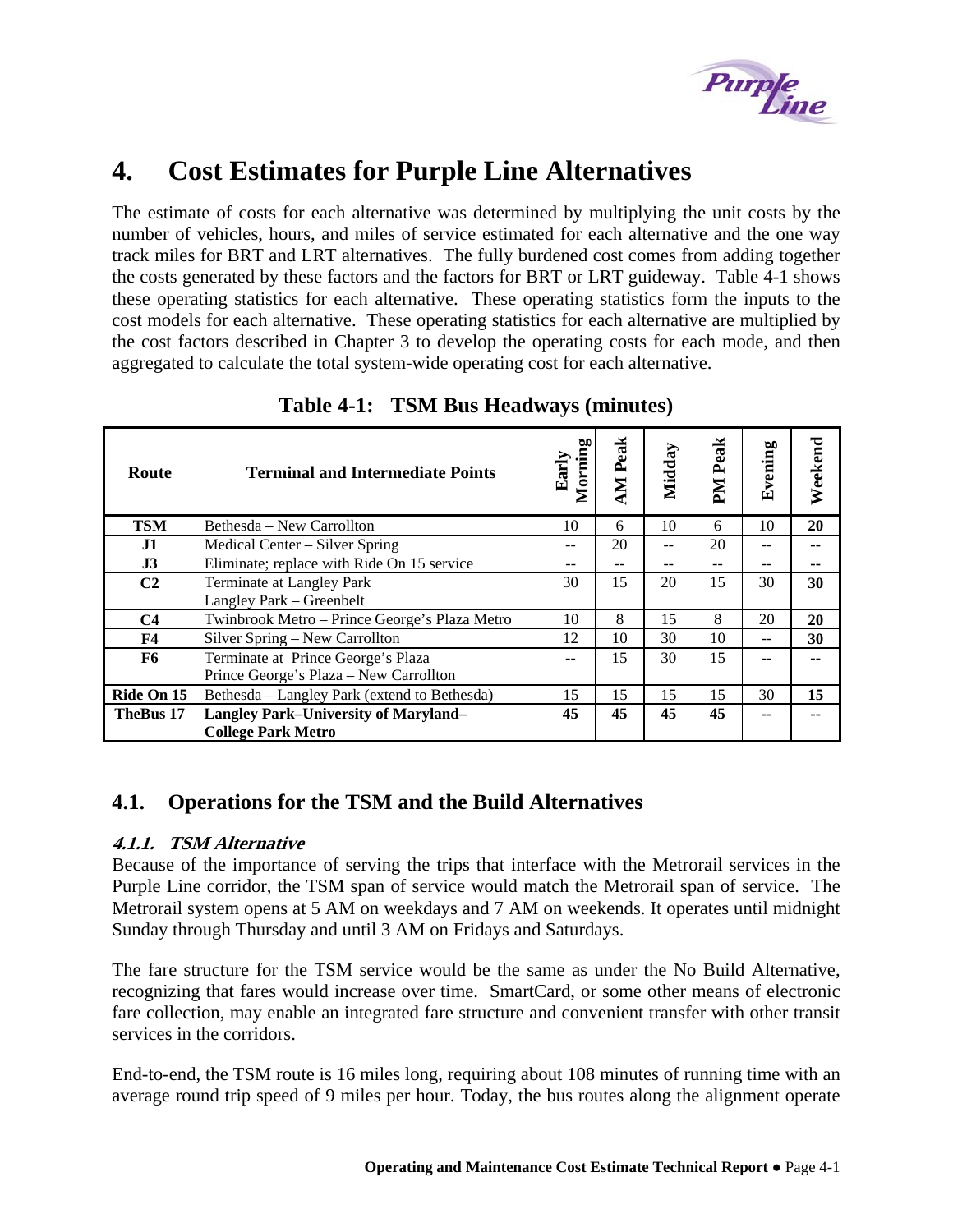<span id="page-31-0"></span>

in very difficult circumstances with a wide range of times in each direction and between the AM and PM. Anecdotal reports from WMATA indicate that the J4 route may require 50 percent more time than scheduled on certain runs to complete its trip. These conditions complicate schedule preparation and operations planning. It is assumed TSM measures would somewhat mitigate these conditions; however, 2030 background traffic volumes and traffic congestion levels will be far greater than they are today.

The TSM Alternative includes modifications to existing Metrobus routes intended to improve reliability, including limited-stop bus service, and intersection improvements and signal priority at certain intersections. At intersections where queue jump lanes and signal priority would be implemented, transit's reliability would increase because the effects of congestion at these locations would be reduced. In addition, the limited-stop route would provide faster connections between major origins and destinations, as well as providing one-seat rides.

However, there is only limited opportunity for improving transit service reliability using signal preference strategies in the corridor. The major radial roadways that cross the corridor, such as Connecticut Avenue, Georgia Avenue, New Hampshire Avenue, Riggs Road, Adelphi Road, US 1, Kenilworth Avenue, and Annapolis Road, are the major sources of delay and unreliability. These roadways carry very heavy arterial traffic flows into and out of Washington, D.C. and other major activity centers. There is very little opportunity to introduce signal preferences at these intersections without causing a major exacerbation of traffic congestion. Queue jump lanes, however, do provide a travel time reliability advantage enabling transit vehicles to get to the intersection and limit the delay to one or two traffic signal cycles.

#### **4.1.2. Build Alternatives Operations**

The span of service for the Build Alternatives would mirror that for the Metrorail system, including extended hours on weekend nights (see Table 4-2).

| Day of Week       | <b>Hours</b>         |
|-------------------|----------------------|
| Monday - Thursday | $5:00 AM - 12:00 AM$ |
| Friday            | $5:00 AM - 3:00 AM$  |
| Saturday          | $7:00$ AM $-3:00$ AM |
| Sundav            | $7:00 AM - 12:00 AM$ |

**Table 4-2: Span of Service** 

The headways of the various Build Alternatives would vary by time period to reflect demand requirements. Proposed headways are shown by time period in Table 4-3. The span of services of the bus routes that feed the TSM and Build Alternatives would be adjusted to service the market needing extended service times.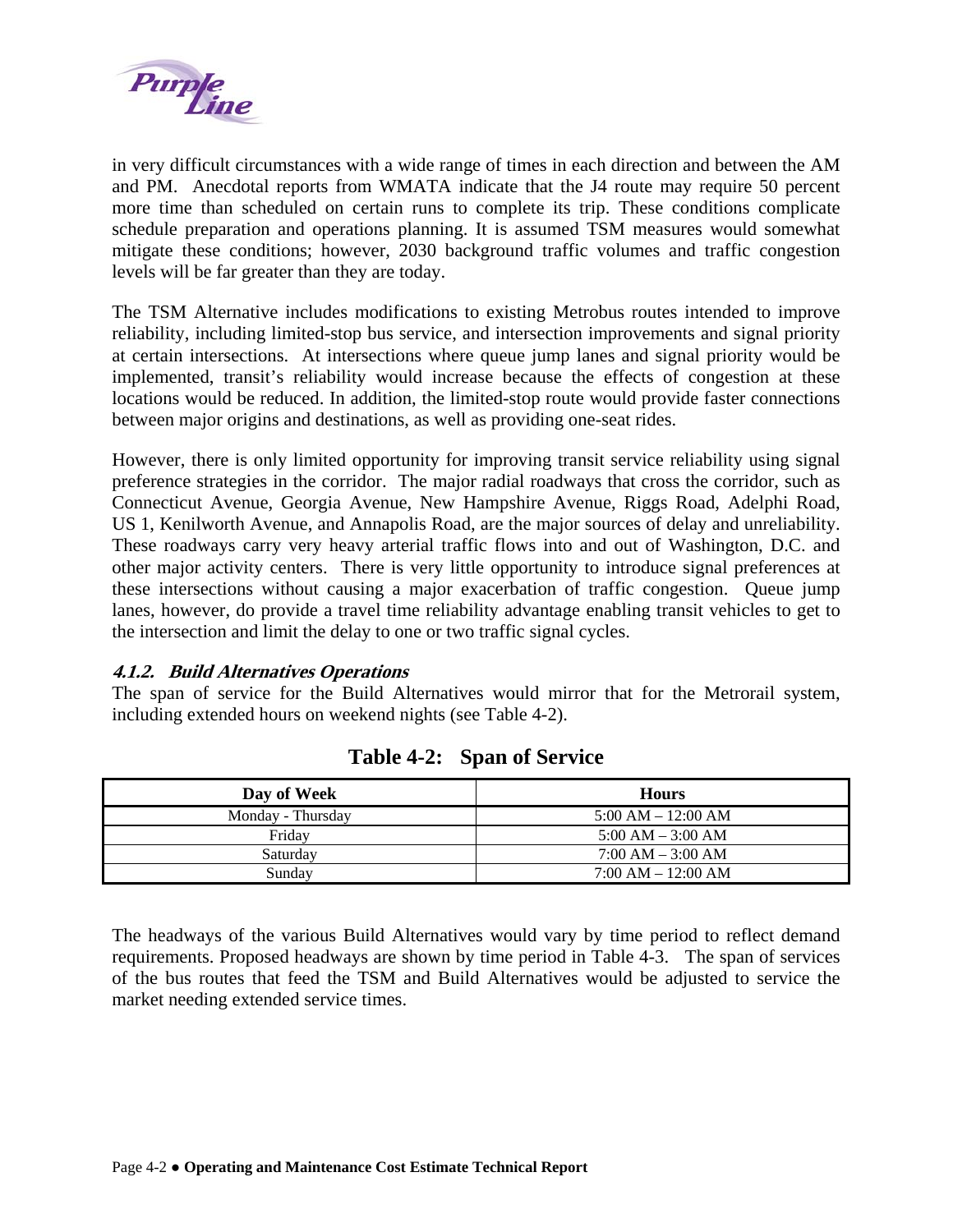

<span id="page-32-0"></span>

| Day of Week      | <b>Early AM</b> | Peak | <b>Midday</b> | <b>PM</b> Peak | Evening | <b>Late PM</b> |
|------------------|-----------------|------|---------------|----------------|---------|----------------|
| Weekdays         |                 |      | 10            |                | ΙU      | 10             |
| <b>Saturdays</b> | 20              | N/A  | 10            | N/A            | 10      | 20             |
| <b>Sundays</b>   | 20              | N/A  | 10            | N/A            |         | 20             |

|  |  | Table 4-3: Build Alternatives Headways (minutes) |  |  |
|--|--|--------------------------------------------------|--|--|
|--|--|--------------------------------------------------|--|--|

The fare for all of the Build Alternatives under consideration would be consistent with the current local bus fare structure, recognizing that this would increase over time. SmartCard, or some other means of electronic fare collection, would enable an integrated fare structure and convenient transfer with the other transit services in the corridor.

The end-to-end travel times and average estimated speeds for each Build Alternative are shown in Table 4-4. As expected, the High Investment LRT Alternative, with strategic grade separation and mostly dedicated or exclusive right-of-way, would have the shortest running time and the highest average speed of all the alternatives.

|                            | <b>End-to-End Running Time</b><br>(minutes) | <b>Average Speed (mph)</b> |
|----------------------------|---------------------------------------------|----------------------------|
| <b>TSM</b>                 | 108                                         |                            |
| Low Investment BRT         | 96                                          | 10                         |
| Medium Investment BRT      | 73                                          |                            |
| <b>High Investment BRT</b> | 59                                          | 16                         |
| Low Investment LRT         | 62                                          | 15                         |
| Medium Investment LRT      | 59                                          | 16                         |
| <b>High Investment LRT</b> | 50                                          | 19                         |

### **Table 4-4: End-to-End Travel Times**

Operating costs are initially developed on a system-wide level, to insure that all costs associated with the alternative (including both the costs of operating the new fixed route BRT or Light Rail service *and* the increased or decreased costs of changes to the background bus network) are included in the operating cost estimates. The total estimated annual cost of operating the No Build system, including WMATA Metrobus and other regional bus services potentially affected by the Purple Line operation, is more than \$1.1 billion. However, for the calculation of user benefits under the FTA New Starts process, the operating costs that are presented are the increments of costs for each alternative over the cost of the baseline alternative. The Baseline alternative, which will be selected for comparison purposes by the FTA, can be either the No Build or the TSM alternative. In this narrative, we have presented operating costs as the increment over the No Build.

Incremental estimated costs over No Build for the Build Alternatives are shown in Table 4-5 and Figure 4-1. The High Investment BRT and LRT Alternatives have lower incremental operating cost than the Low Investment Alternatives. This is because the "high" alternatives represent a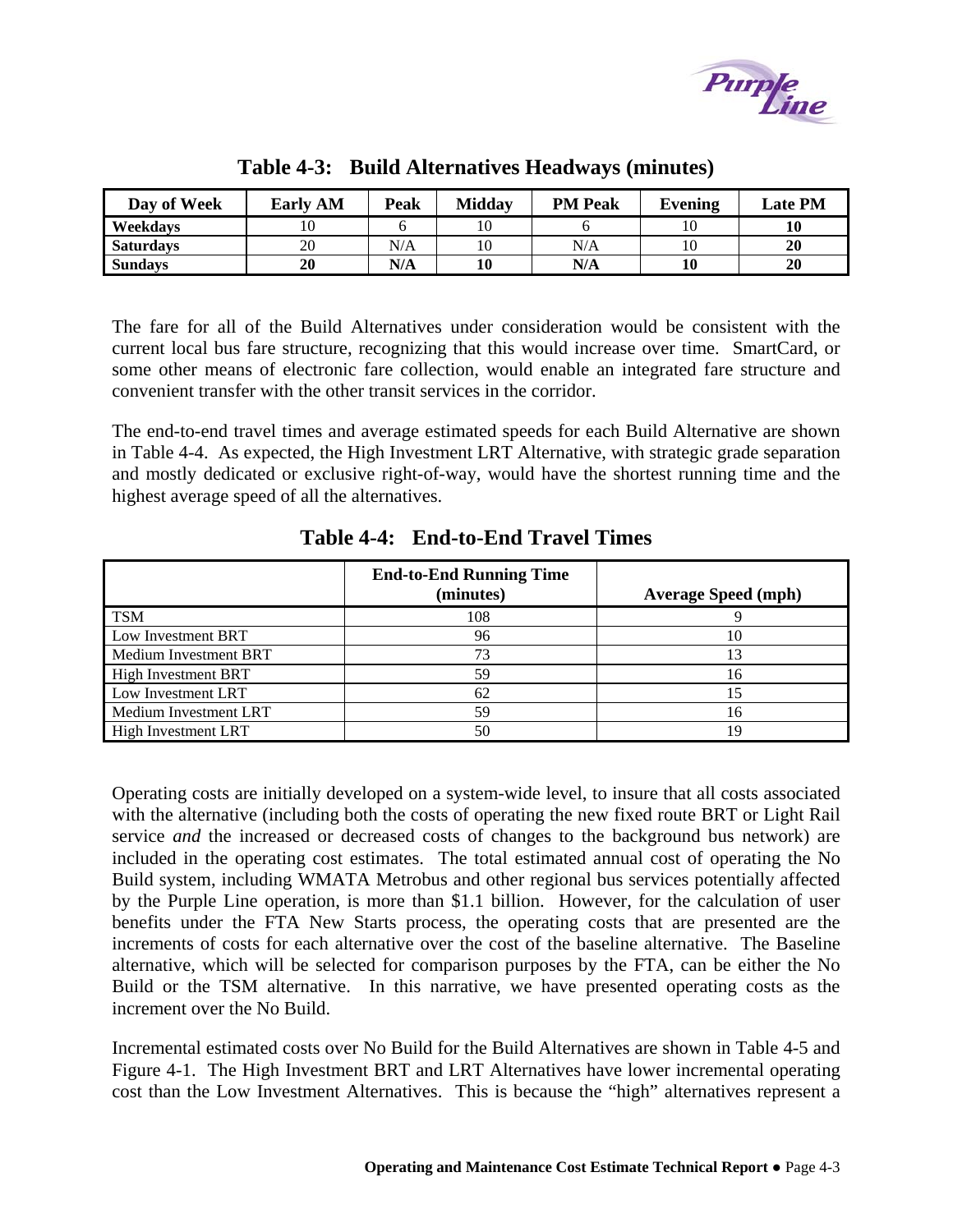<span id="page-33-0"></span>

higher level of capital investment on guideway and other improvements. These improvements result in faster travel speeds and shorter travel times for the "high" alternatives, which results in a lower number of operating hours and a smaller bus fleet. The estimated operating statistics for each alternative, on which the operating and maintenance cost estimates were based, are listed in Table 4-6.

|                                                                                                | <b>TSM</b> | Low<br>Invest.<br><b>BRT</b> | <b>Medium</b><br>Invest.<br><b>BRT</b> | High<br>Invest.<br><b>BRT</b> | Low<br>Invest.<br><b>LRT</b> | <b>Medium</b><br>Invest.<br><b>LRT</b> | <b>High</b><br>Invest.<br><b>LRT</b> |
|------------------------------------------------------------------------------------------------|------------|------------------------------|----------------------------------------|-------------------------------|------------------------------|----------------------------------------|--------------------------------------|
| Incremental Bus and BRT<br>O&M (including BRT)<br>service, station, and<br>guideway operation) | \$14.6     | \$17.3                       | \$17.3                                 | \$15.8                        | $-$ \$3.6                    | $-$ \$3.6                              | $-$ \$3.6                            |
| Incremental LRT O&M,<br>service, station, and<br>guideway costs                                |            |                              |                                        |                               | \$30.0                       | \$28.6                                 | $$26.4*$                             |
| Total O&M Cost Increase                                                                        | \$14.6     | \$17.3                       | \$17.3                                 | \$15.8                        | \$26.4                       | \$25.0                                 | \$22.8                               |

**Table 4-5: Annual O&M Costs by Alternative** 

\* Includes \$0.6 million for tripper services





Note: All Costs in Millions of 2007 Dollars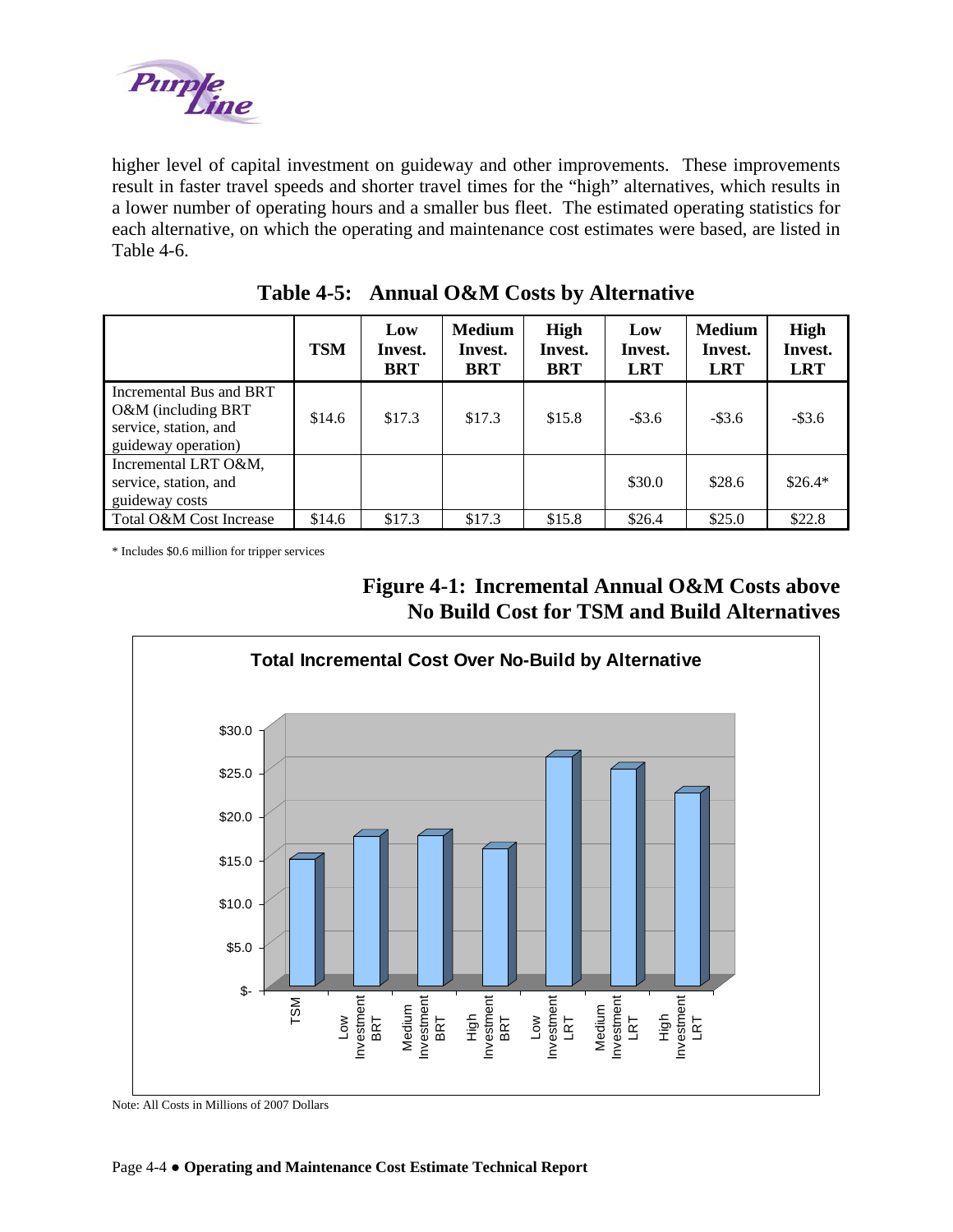**Operating and Maintenance Cost Estimate Technical Report** ● Page 4-5



### **Table 4-6: Annual Operating Statistics by Alternative and Mode**

<span id="page-34-0"></span>

| Alternative No. 1 |                |                                 | No Build                                                  |                              |                       |                              |               |                        |
|-------------------|----------------|---------------------------------|-----------------------------------------------------------|------------------------------|-----------------------|------------------------------|---------------|------------------------|
|                   |                |                                 | Peak Hour (From Model Worksheet)                          |                              |                       | Off-Peak Hour                |               |                        |
|                   | Mode Model     | Mode Name                       | Revenue Vehicle Hours                                     | Revenue Vehicle Miles        | Revenue Vehicle Hours | <b>Revenue Vehicle Miles</b> | Peak Vehicles | One Way Guideway Miles |
| Mode 1            | -1             | <b>WMATA</b> Local              | 1,068                                                     | 11,921                       | 521                   | 5,452                        | 1,288         |                        |
| Mode 2            | $\sqrt{2}$     | <b>WMATA Express</b>            | 85                                                        | 1,750                        | 13                    | 244                          | 111           |                        |
| Mode 3            | 6/8            | Other Local Bus                 | 741                                                       | 10,473                       | 417                   | 5,915                        | 927           |                        |
| Mode 4            | 7/9            | Other Express Bus               | 346                                                       | 7,464                        | 61                    | 1,321                        | 414           |                        |
|                   |                |                                 |                                                           |                              |                       |                              |               |                        |
| Alternative No. 2 |                |                                 | <b>TSM</b>                                                |                              |                       |                              |               |                        |
|                   |                |                                 | Peak Hour (From Model Worksheet)                          |                              |                       | Off-Peak Hour                |               |                        |
|                   | Mode Model     | Mode Name                       | Revenue Vehicle Hours                                     | <b>Revenue Vehicle Miles</b> | Revenue Vehicle Hours | <b>Revenue Vehicle Miles</b> | Peak Vehicles | One Way Guideway Miles |
|                   |                |                                 |                                                           |                              |                       |                              |               |                        |
| Mode 1            | $\overline{1}$ | <b>WMATA Local</b>              | 1,063                                                     | 11,857                       | 521                   | 5,452                        | 1,283         |                        |
| Mode 2            | $\overline{c}$ | <b>WMATA</b> Express            | 126                                                       | 2,069                        | 34                    | 435                          | 153           |                        |
| Mode 3            | 6/8            | Other Local Bus                 | 734                                                       | 10,429                       | 412                   | 5,874                        | 920           |                        |
| Mode 4            | 7/9            | Other Express Bus               | 346                                                       | 7,464                        | 61                    | 1,321                        | 414           |                        |
|                   |                |                                 |                                                           |                              |                       |                              |               |                        |
| Alternative No. 3 |                |                                 | Low BRT                                                   |                              |                       |                              |               |                        |
|                   |                |                                 | Peak Hour (From Model Worksheet)                          |                              |                       | Off-Peak Hour                |               |                        |
|                   | Mode Model     | Mode Name                       | Revenue Vehicle Hours                                     | Revenue Vehicle Miles        | Revenue Vehicle Hours | Revenue Vehicle Miles        | Peak Vehicles | One Way Guideway Miles |
| Mode 1            | -1             | <b>WMATA</b> Local              | 1,063                                                     | 11,857                       | 521                   | 5,452                        | 1,283         |                        |
| Mode 2            | 2              | <b>WMATA</b> Express            | 85                                                        | 1,750                        | 13                    | 244                          | 111           |                        |
| Mode 3            | 6/8            | Other Local Bus                 | 734                                                       | 10,415                       | 413                   | 5,882                        | 920           |                        |
| Mode 4            | 7/9            | <b>Other Express Bus</b>        | 346                                                       | 7,464                        | 61                    | 1,321                        | 414           |                        |
|                   |                |                                 |                                                           |                              |                       |                              |               |                        |
| Mode 5            | 10             | BRT                             | 37                                                        | 319                          | 22                    | 192                          | 38            | $\boldsymbol{0}$       |
|                   |                |                                 |                                                           |                              |                       |                              |               |                        |
| Alternative No. 4 |                |                                 | Medium BRT                                                |                              |                       |                              |               |                        |
|                   |                |                                 | Peak Hour (From Model Worksheet)                          |                              |                       | Off-Peak Hour                |               |                        |
|                   | Mode Model     | Mode Name                       | Revenue Vehicle Hours                                     | <b>Revenue Vehicle Miles</b> | Revenue Vehicle Hours | <b>Revenue Vehicle Miles</b> | Peak Vehicles | One Way Guideway Miles |
| Mode 1            |                | <b>WMATA Local</b>              | 1,063                                                     | 11,857                       | 521                   | 5,452                        | 1,283         |                        |
| Mode 2            | 2              | <b>WMATA Express</b>            | 85                                                        | 1,750                        | 13                    | 244                          | 111           |                        |
| Mode 3            | 6/8            | Other Local Bus                 | 734                                                       | 10,415                       | 413                   | 5,882                        | 920           |                        |
| Mode 4            | 7/9            | <b>Other Express Bus</b>        | 346                                                       | 7,464                        | 61                    | 1,321                        | 414           |                        |
| Mode 5            | 10             | BRT                             | 34                                                        | 372                          | 17                    | 186                          | 34            | 15.5                   |
|                   |                |                                 |                                                           |                              |                       |                              |               |                        |
|                   |                |                                 | High BRT                                                  |                              |                       |                              |               |                        |
| Alternative No. 5 |                |                                 |                                                           |                              |                       |                              |               |                        |
|                   |                |                                 |                                                           |                              |                       |                              |               |                        |
|                   |                |                                 | Peak Hour (From Model Worksheet)                          |                              |                       | Off-Peak Hour                |               |                        |
|                   | Mode Model     | Mode Name                       | Revenue Vehicle Hours                                     | Revenue Vehicle Miles        | Revenue Vehicle Hours | Revenue Vehicle Miles        | Peak Vehicles | One Way Guideway Miles |
| Mode 1            | -1             | <b>WMATA</b> Local              | 1,063                                                     | 11,857                       | 521                   | 5,452                        | 1,283         |                        |
| Mode 2            | 2              | <b>WMATA Express</b>            | 85                                                        | 1,750                        | 13                    | 244                          | 111           |                        |
| Mode 3            | 6/8            | Other Local Bus                 | 734                                                       | 10,415                       | 413                   | 5,882                        | 920           |                        |
|                   |                |                                 |                                                           |                              |                       |                              |               |                        |
| Mode 4            | 7/9            | Other Express Bus               | 346                                                       | 7,464                        | 61                    | 1,321                        | 414           |                        |
| Mode 5            | 10             | BRT                             | 27                                                        | 372                          | 14                    | 186                          | 28            | 15.5                   |
|                   |                |                                 |                                                           |                              |                       |                              |               |                        |
| Alternative No. 6 |                |                                 | Low LRT                                                   |                              |                       |                              |               |                        |
|                   |                |                                 | Peak Hour (From Model Worksheet)                          |                              |                       | Off-Peak Hour                |               |                        |
|                   | Mode Model     | Mode Name                       | Revenue Vehicle Hours                                     | Revenue Vehicle Miles        | Revenue Vehicle Hours | Revenue Vehicle Miles        | Peak Vehicles | One Way Guideway Miles |
| Mode 1            |                | <b>WMATA</b> Local              | 1,063                                                     | 11,883                       | 521                   | 5,460                        | 1,283         |                        |
| Mode 2            | $\sqrt{2}$     | <b>WMATA</b> Express            | 85                                                        | 1,750                        | 13                    | 244                          | 111           |                        |
| Mode 3            | 6/8            | Other Local Bus                 | 734                                                       | 10,439                       | 413                   | 5,893                        | 920           |                        |
| Mode 4            | 7/9            | Other Express Bus               | 346                                                       | 7,464                        | 61                    | 1,321                        | 414           |                        |
| Mode 5            | 5              | <b>Light Rail</b>               | $24\,$                                                    | 334                          | 14                    | 200                          | 24            | 15.3                   |
|                   |                |                                 |                                                           |                              |                       |                              |               |                        |
| Alternative No. 7 |                |                                 | Medium LRT                                                |                              |                       |                              |               |                        |
|                   |                |                                 |                                                           |                              |                       |                              |               |                        |
|                   |                |                                 | Peak Hour (From Model Worksheet)                          |                              |                       | Off-Peak Hour                |               |                        |
|                   | Mode Model     | Mode Name                       | Revenue Vehicle Hours                                     | Revenue Vehicle Miles        | Revenue Vehicle Hours | <b>Revenue Vehicle Miles</b> | Peak Vehicles | One Way Guideway Miles |
| Mode 1            | 1              | <b>WMATA Local</b>              | 1,063                                                     | 11,883                       | 521                   | 5,460                        | 1,283         |                        |
| Mode 2            | $\overline{2}$ | <b>WMATA Express</b>            | 85                                                        | 1,750                        | 13                    | 244                          | 111           |                        |
| Mode 3            | 6/8            | Other Local Bus                 | 734                                                       | 10,439                       | 413                   | 5,893                        | 920           |                        |
| Mode 4            | 7/9            | Other Express Bus               | 346                                                       | 7,464                        | 61                    | 1,321                        | 414           |                        |
| Mode 5            | 5              | Light Rail                      | 23                                                        | 310                          | 14                    | 186                          | 24            | 15.3                   |
|                   |                |                                 |                                                           |                              |                       |                              |               |                        |
| Alternative No. 8 |                |                                 | High LRT                                                  |                              |                       |                              |               |                        |
|                   |                |                                 |                                                           |                              |                       | Off-Peak Hour                |               |                        |
|                   | Mode Model     | Mode Name                       | Peak Hour (From Model Worksheet)<br>Revenue Vehicle Hours | Revenue Vehicle Miles        | Revenue Vehicle Hours | <b>Revenue Vehicle Miles</b> | Peak Vehicles | One Way Guideway Miles |
|                   |                |                                 |                                                           |                              |                       |                              |               |                        |
| Mode 1            | -1             | <b>WMATA</b> Local              | 1,063                                                     | 11,883                       | 521                   | 5,460                        | 1,283         |                        |
| Mode 2            | $\overline{c}$ | <b>WMATA</b> Express            | 85                                                        | 1,750                        | 13                    | 244                          | 111           |                        |
| Mode 3            | $6/8$          | Other Local Bus                 | 734                                                       | 10,439                       | 413                   | 5,893                        | 920           |                        |
| Mode 4<br>Mode 5  | 7/9<br>5       | Other Express Bus<br>Light Rail | 346<br>19                                                 | 7,464<br>306                 | 61<br>11              | 1,321<br>183                 | 414<br>20     | 15.3                   |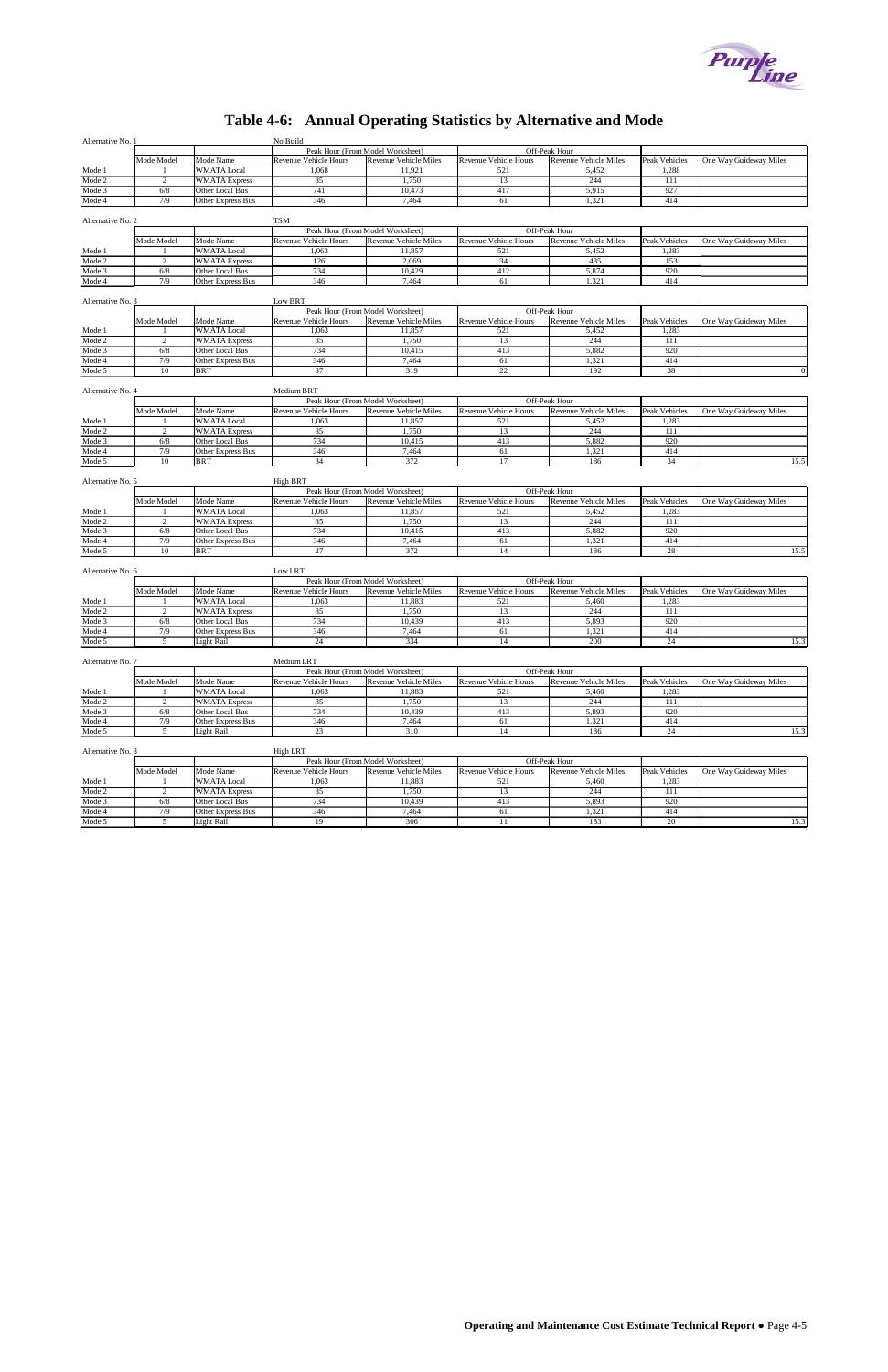Page 4-6 ● **Operating and Maintenance Cost Estimate Technical Report** 



### THIS PAGE LEFT BLANK INTENTIONALLY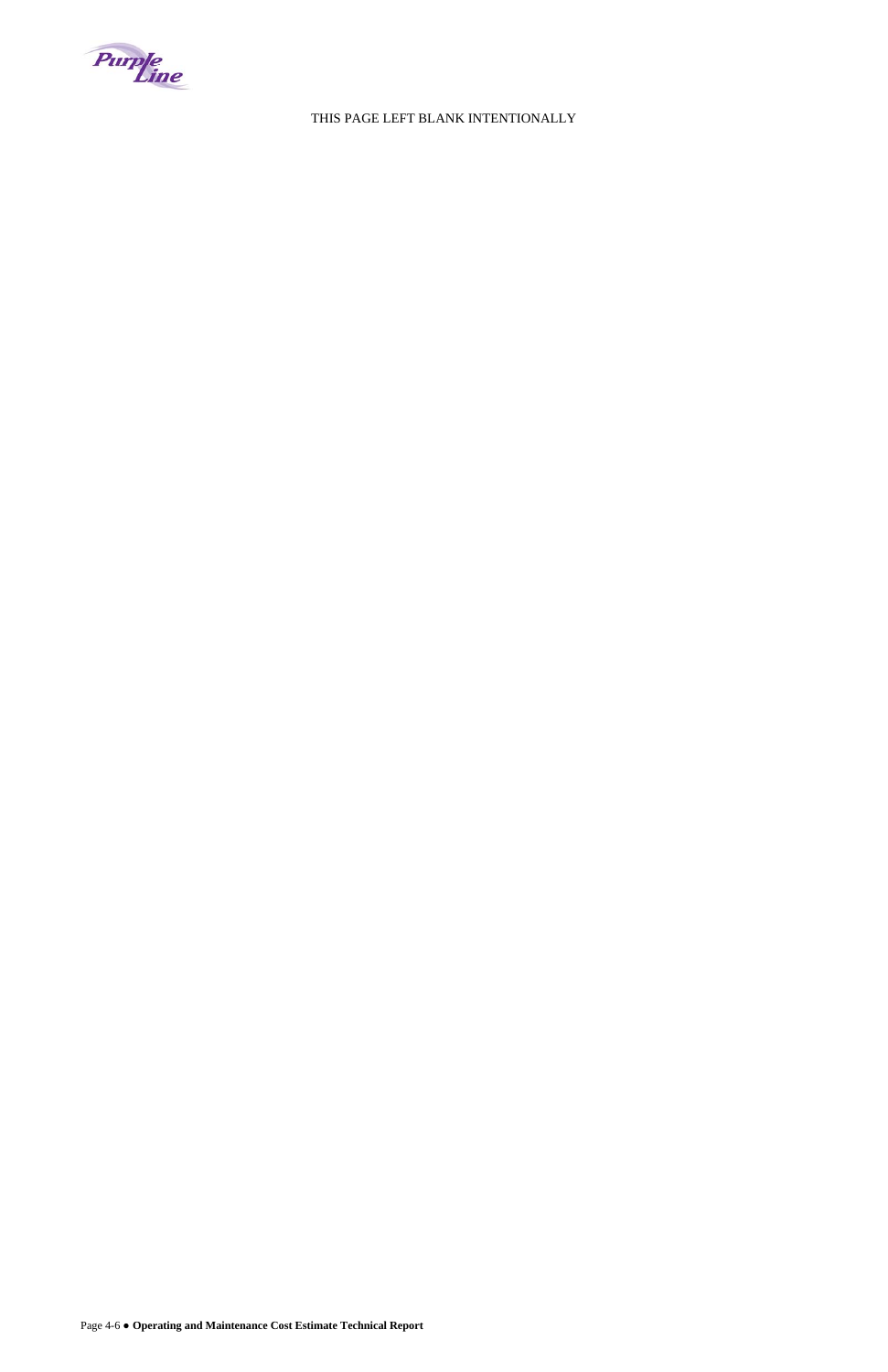

### <span id="page-36-0"></span>**4.2. No Build/TSM Cost**

Incremental annual operating costs over the No Build for the TSM Alternative are \$14.6 million. The No Build Alternative consisted of estimated service for WMATA local bus, WMATA express bus, other local bus, and other express bus services. The TSM Alternative includes those services mentioned above, with an additional cost assigned to BRT in order to account for the enhanced bus service in the TSM Alternative. It was assumed this enhanced service will be provided by MTA.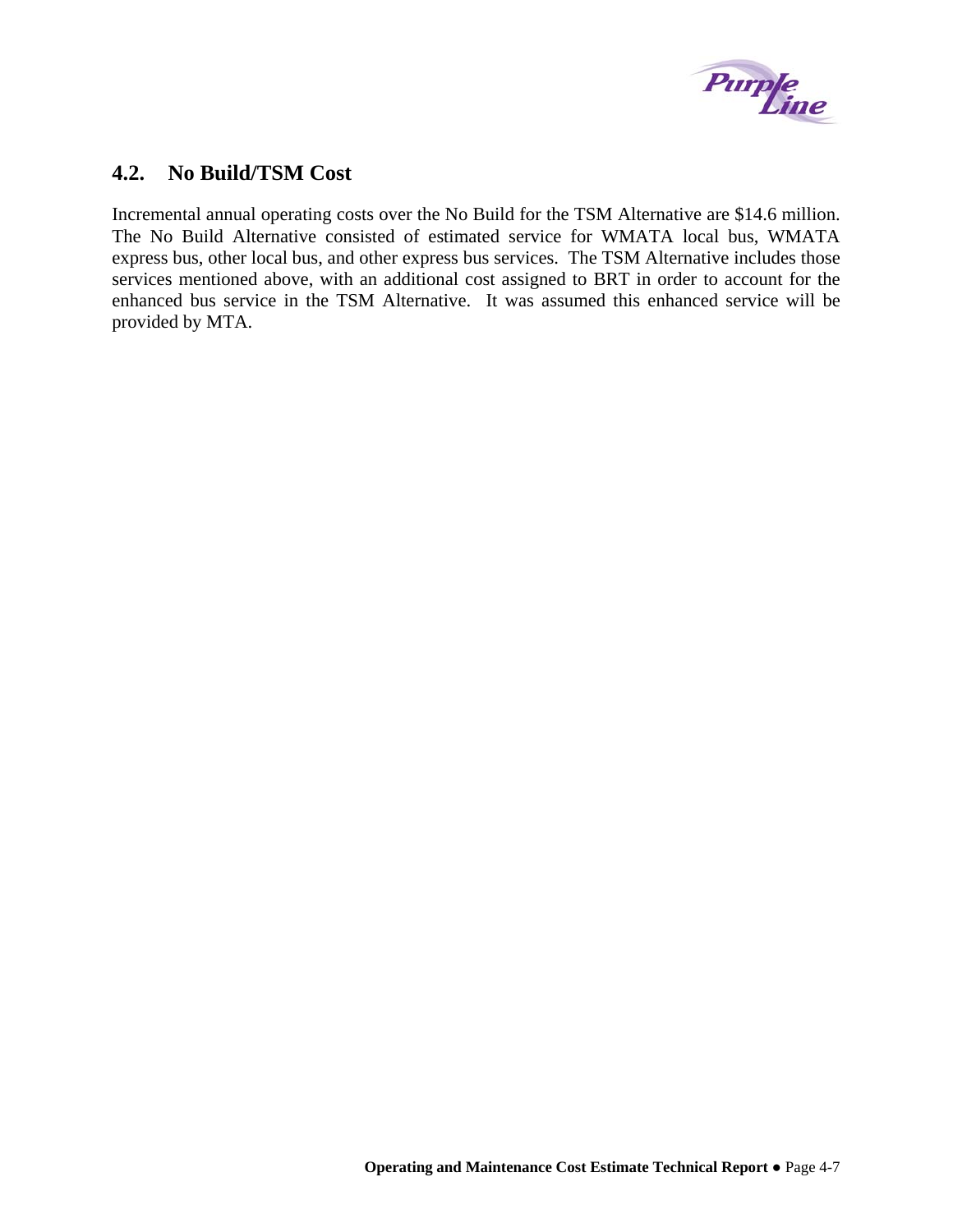<span id="page-37-0"></span>

### **4.3. Bus Rapid Transit Costs**

Incremental operating costs (over No Build) for the proposed BRT services are shown in Table 4-7 and Figure 4-2. The incremental cost of operating the various BRT alternatives ranges from \$15.8 million for the High Investment alternative to \$17.3 million for the Low and Medium Investment alternatives. As noted above, the higher level of capital investment in guideway improvements, elevated and tunnel sections, results in higher operating speeds, which significantly reduces costs.

**Table 4-7: Annual O&M Costs by Alternative: Bus Rapid Transit** 

| <b>Alternative</b>         | <b>Alternative Incremental Cost over No Build (Millions)</b> |
|----------------------------|--------------------------------------------------------------|
| TSM                        | \$14.6                                                       |
| Low Investment BRT         | \$17.3                                                       |
| Medium Investment BRT      | \$17.3                                                       |
| <b>High Investment BRT</b> | \$15.8                                                       |

### **Figure 4-2: Annual O&M Costs by Alternative: Bus Rapid Transit**

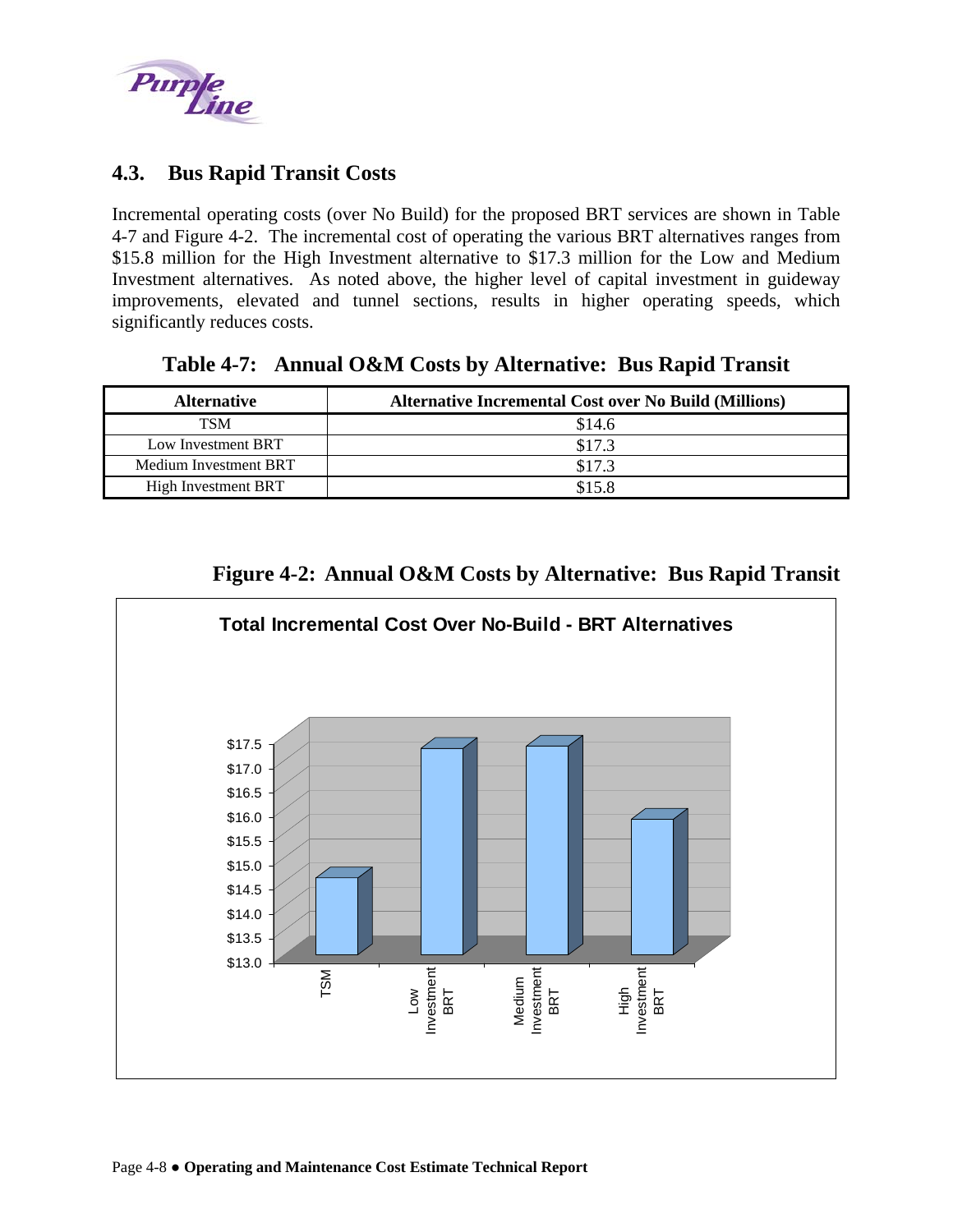

### <span id="page-38-0"></span>**4.4. Light Rail Costs**

Incremental operating costs over No Build for the proposed LRT services are shown in Table 4-8 and Figure 4-3. The various LRT costs range from \$22.8 million for the High Investment LRT Alternative to \$26.4 million for the Low Investment LRT Alternative. As with the BRT alternatives, the higher level of capital investment under the High Investment LRT alternative results in faster travel speeds and less delay, which causes it to run more efficiently with fewer vehicles, and thus have lower estimated O&M costs.

### **Table 4-8: Annual O&M Costs by Alternative: Light Rail**

| <b>Alternative</b>    | <b>Alternative Incremental Operating Cost over No Build (Millions)</b> |
|-----------------------|------------------------------------------------------------------------|
| Low Investment LRT    | \$26.4                                                                 |
| Medium Investment LRT | \$25.0                                                                 |
| High Investment LRT   | \$22.8                                                                 |



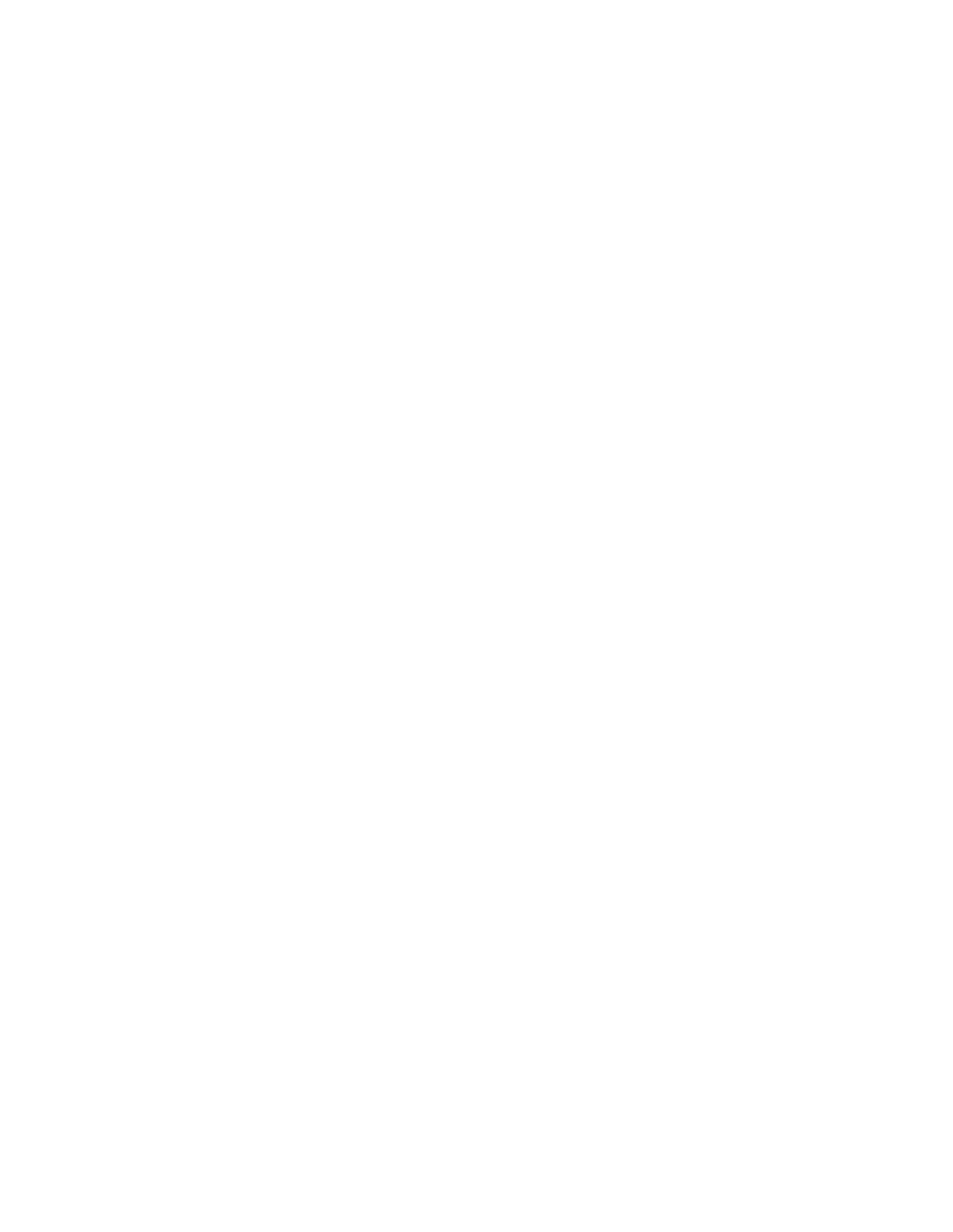

### <span id="page-40-0"></span>**5. Sensitivity Testing of Operating and Maintenance Costs**

Two areas of O&M costs have experienced higher-than-inflation increases in recent years: fuels, energy, and lubricants and the costs of employee fringe benefits due to increasing costs of health care. The changes in costs are shown in Table 5-1. For bus costs in fuels and lubricants, between 2000 and 2005, WMATA increased 127 percent, Montgomery County Transit increased 120 percent, and Maryland MTA increased by 111 percent. The utility costs for light rail, however, only increased 16 percent in the same time period, but this is with service volume decrease of 45 percent since 2000.

Fringe benefits have also increased between 2000 and 2005, although by varying degrees based on agency. Fringe benefits for WMATA increased 146 percent with less than a 13 percent increase in service volume, while Montgomery County Transit experienced a 79 percent increase in fringe benefit costs on a 30 percent increase in service volume. Expenditures on fringe benefits increased for MTA's bus service by 37 percent, as against an increase in service volume of less than 13 percent. MTA's light rail system saw its costs for fringe benefits increase 160 percent over the same period while service volume decreased by more than 45 percent.

|                                                                                      |                | <b>WMATA</b><br><b>Metrobus</b> | <b>Montgomery</b><br><b>County Transit</b> | <b>MTA Bus</b> | <b>MTA LRT</b> |
|--------------------------------------------------------------------------------------|----------------|---------------------------------|--------------------------------------------|----------------|----------------|
| Fuels and                                                                            | 2000           | \$10,964,725                    | \$2,434,886                                | \$6,264,000    | \$2,056,000    |
| Lubricants                                                                           | 2005           | \$24,918,855                    | \$5,359,772                                | \$13,225,000   | \$2,384,000    |
| Costs (all<br>categories)                                                            | Percent Change | 127.3%                          | 120.1%                                     | 111.1%         | 16.0%          |
| Labor Fringe                                                                         | 2000           | \$45,650,077                    | \$7,435,353,                               | \$47,180,000   | \$4,076,000    |
| Benefits (all                                                                        | 2005           | \$112,371,454                   | \$13,278,585                               | \$64,680,000   | \$10,593,000   |
| categories)                                                                          | Percent Change | 146.2%                          | 78.6%                                      | 37.1%          | 159.9%         |
| Revenue                                                                              | 2000           | \$3,065,946                     | \$583,291                                  | \$1,737,000    | \$172,000      |
| <b>Vehicle Hours</b>                                                                 | 2005           | \$3,422,983,                    | \$931,216                                  | \$1,922,000    | \$90,000       |
| of Service                                                                           | Percent Change | 11.6%                           | 59.6%                                      | 10.7%          | $-47.7%$       |
| Revenue                                                                              | 2000           | \$34,192,726                    | \$9,822,388                                | \$20,828,000   | \$2,736,000    |
| <b>Vehicles Miles</b>                                                                | 2005           | \$38,458,955                    | \$12,729,004,                              | \$23,493,000   | \$1,494,000    |
| of Service                                                                           | Percent Change | 12.5%                           | 29.6%                                      | 12.8%          | $-45.4%$       |
| <b>Combined Percentage Change</b><br>(revenue vehicle hours and miles of<br>service) |                | 12.4%                           | 31.3%                                      | 12.6%          | $-45.5%$       |

### **Table 5-1: Increases in Fuel, Lubrication, and Labor Fringe Benefit Costs, 2000 to 2006, Compared to Service Volume Increase in Terms of Revenue Vehicle Hours and Miles of Service**

*Source: NTD, 2000 and 2005* 

The fully allocated O&M cost model allows for testing of the sensitivity of the cost estimates to extraordinary changes in any cost categories, including effects of extraordinary and superinflationary increases in energy and fringe benefit costs. Table 5-2 shows the level of expenditure and percent of total costs represented by fuel and fringe benefits.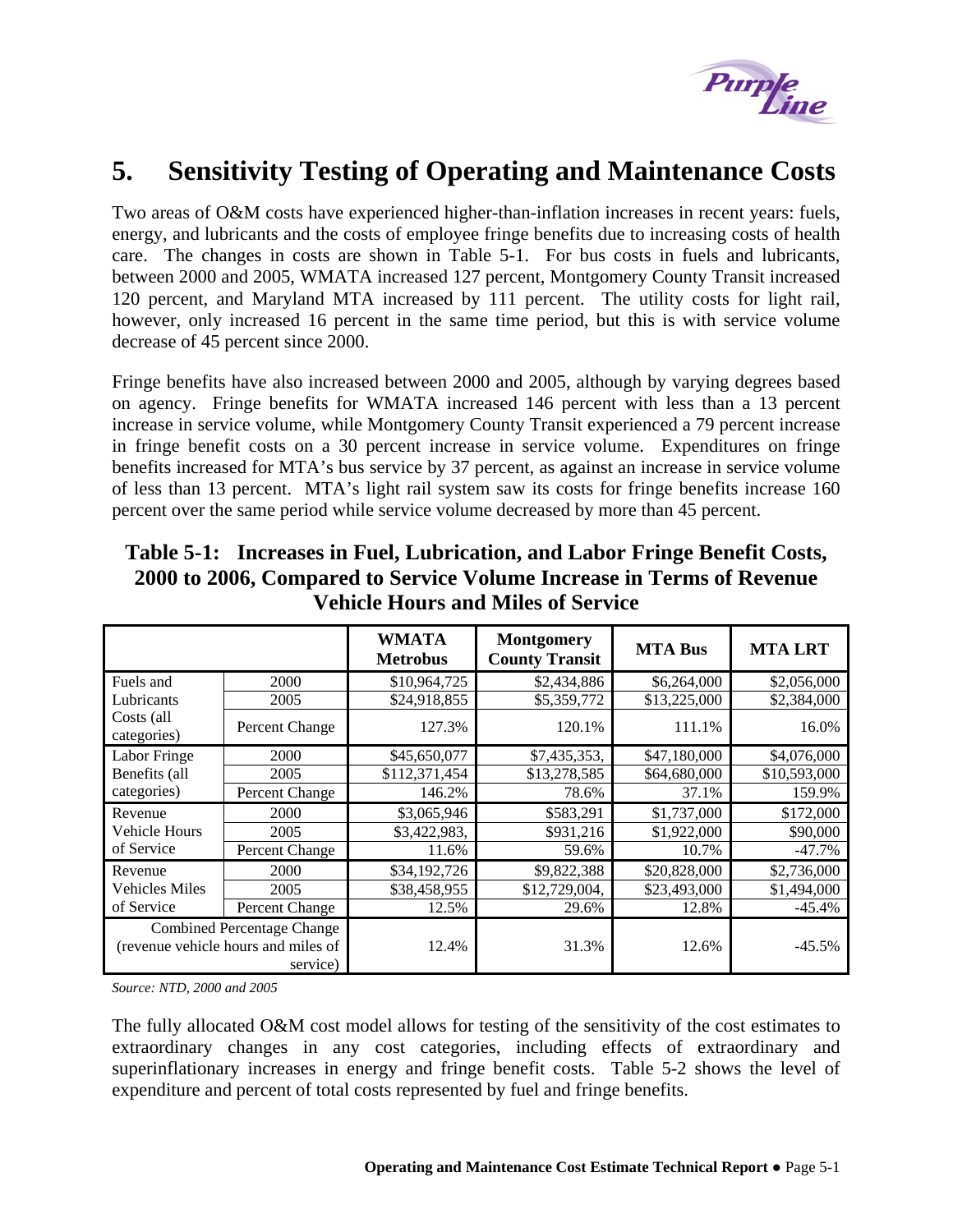<span id="page-41-0"></span>

|                                                       | <b>MTA Bus</b> | <b>MTA LRT</b>             | <b>WMATA</b>  | <b>Montgomery</b><br><b>County Transit</b> |
|-------------------------------------------------------|----------------|----------------------------|---------------|--------------------------------------------|
| Fuel and Lubricants (all<br>categories) – Annual Cost | \$10,132,703   | \$1,775,988<br>(utilities) | \$16,771,400  | \$4,415,030                                |
| Percent of Total Costs                                | 4.8%           | 4.6%                       | 3.8%          | 6.4%                                       |
| Fringe Benefits (all<br>categories) – Annual Cost     | \$68,732,245   | \$11,475,755               | \$121,750,614 | \$14,710,189                               |
| Percent of Total Costs                                | 32.8%          | 29.5%                      | 27.5%         | 215%                                       |

### **Table 5-2: Fuels, Fluids, and Fringe Benefits Cost and Percentage of Total Costs 2003-2005 Average**

*Source: NTD 2003-2005* 

The cost of fuel and lubricants represents less than 4 percent of WMATA's overall operating cost and 6.4 percent of Montgomery County Ride On's overall operating cost.

For MTA bus fringe benefits are less than 5 percent of the operating cost, while the cost of utilities for the MTA Light Rail system likewise is under 5 percent of total cost (fuels and fluids are more significant for the Montgomery County system at 13 percent). This means that, for the bus and light rail systems, a 1 percent increase in fuel costs would translate to only a 0.04-0.06 percent increase in total operating costs amongst the agencies. It would take a 16 to 25 percent increase in fuel costs to represent a 1 percent increase in overall O&M costs. Predicting the future price of motor fuels, lubricants, and the effects of higher fuel prices on the cost of other elements of a bus operation, is difficult. However, it is important to note that while the trend in fuel prices in the past five years has been upward, the trend during most of the previous 20 years, when adjusting for inflation, had been generally down. The price of oil only recently (March 2008) reached the all-time inflation adjusted price peaks of the early 1980s.

Fringe benefits are a more significant portion of overall costs, representing between 21.5 and 32.8 percent of total costs depending on the agency. A 1 percent increase in fringe benefits costs would increase overall costs by 0.2–0.3 percent; or, about a 2–3 percent increase in fringe benefit prices would result in a 1 percent increase in overall costs. Medical care, the largest element of fringe benefits, has been rising at rates higher than inflation for many years and can be expected to continue to do so in the future, making it very likely that this important element of operating costs will increase at a rate higher than the background rate of inflation in the future.